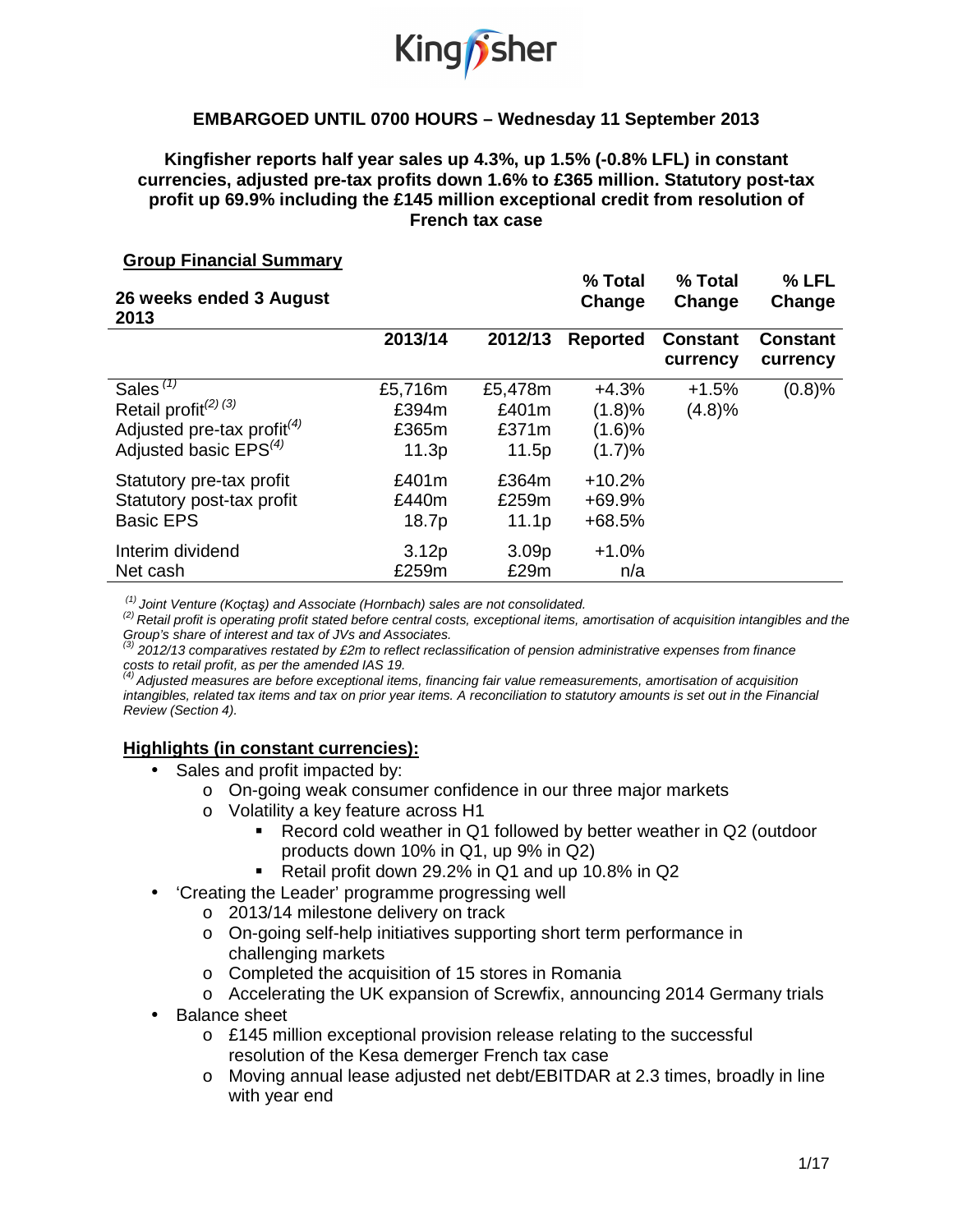

# **Ian Cheshire, Group Chief Executive, said:**

"After a difficult first quarter, in which sales and profits were affected by record bad weather, we were able to capitalise on the better weather in the second quarter particularly in the UK, to grow quarterly profits and so deliver a broadly flat result across the half. However, underlying consumer confidence remains weak in our major markets, so we continue to focus hard on our self-help initiatives to drive growth, margin and cost efficiencies.

"Looking ahead, we remain ready to capitalise on any improvement in conditions or opportunities as they arise, including the potential pick up in the UK housing market. In the meantime, our self-help plan, 'Creating the Leader', continues to progress well, including the acquisition of 15 stores in Romania, our first new country entry in seven years. I am also delighted to have received final resolution of the Kesa demerger French tax case, after nine years. Overall, we remain confident in our future prospects."

### **ENQUIRIES**

| Ian Harding, Group Communications Director | +44 (0)20 7644 1029  |
|--------------------------------------------|----------------------|
| Sarah Levy, Head of Investor Relations     | +44 (0)20 7644 1032  |
| Nigel Cope, Head of Media Relations        | +44 (0) 20 7644 1030 |
| Matt Duffy, Investor Relations Manager     | +44 (0) 20 7644 1082 |
| Clare Haines, Media Relations Manager      | +44 (0) 20 7644 1286 |
| <b>Brunswick</b>                           | +44 (0)20 7404 5959  |

Further copies of this announcement can be downloaded from www.kingfisher.com or viewed on the Kingfisher IR iPad App available for free at the Apple App store. Video interviews with Ian Cheshire (Group Chief Executive) and Karen Witts (Group Finance Director) are also available on the website and we can be followed on twitter @kingfisherplc.

Kingfisher American Depository Receipts are traded in the US on the OTCQX platform: (OTCQX: KGFHY)

http://www.otcmarkets.com/stock/KGFHY/quote

### **COMPANY PROFILE**

**Kingfisher plc** is Europe's leading home improvement retail group and the third largest in the world, with 1,069 stores in nine countries in Europe and Asia. Its main retail brands are B&Q, Castorama, Brico Dépôt and Screwfix. Kingfisher also operates the Koçtaş brand, a 50% joint venture in Turkey with the Koç Group, and has a 21% interest in Hornbach, Germany's leading large format DIY retailer.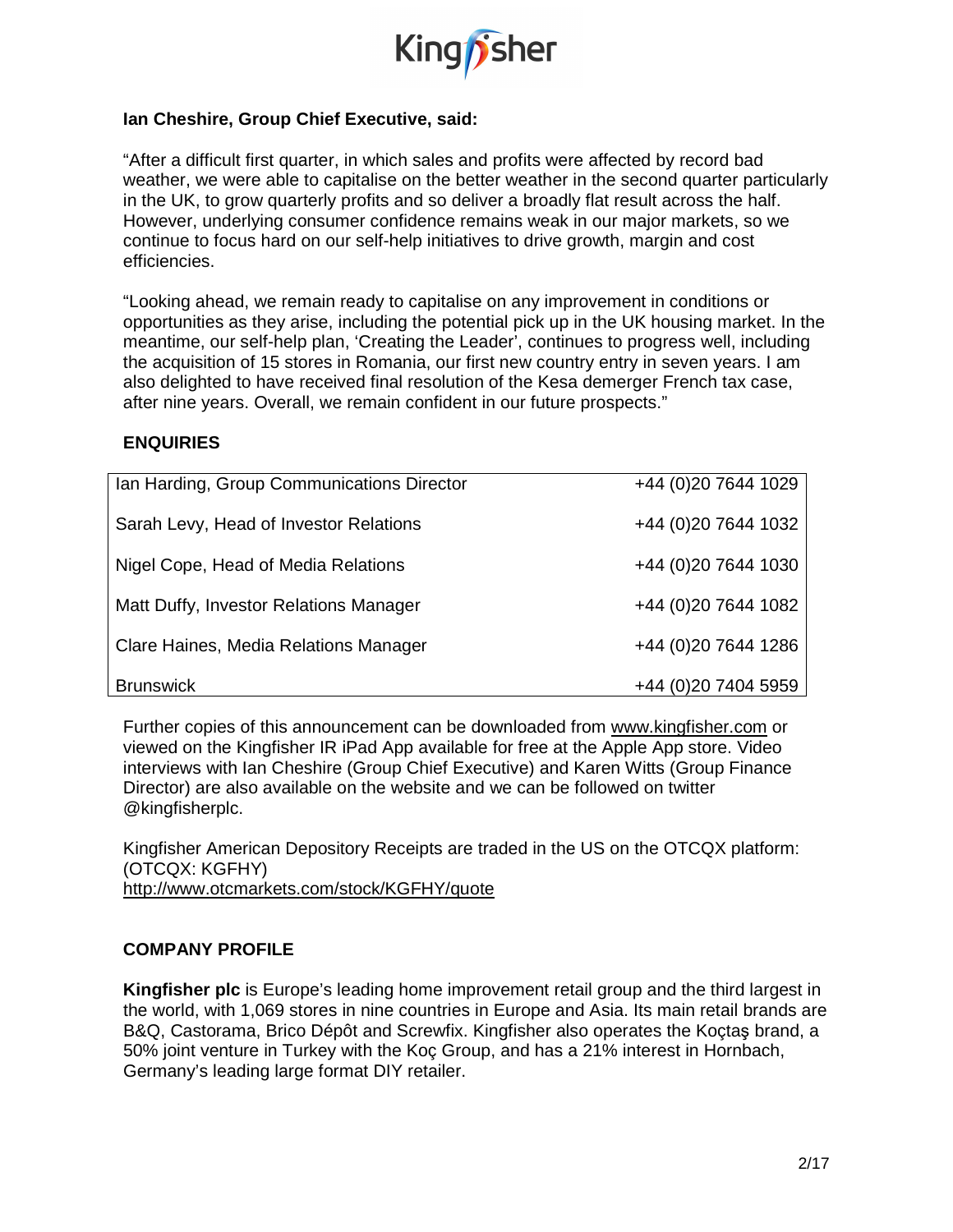

The remainder of this release is broken down into four main sections:

- 1) 'Creating the Leader' update
- 2) Trading review by major geography
- 3) Summary data by geography
- 4) Financial review and, in part 2 of the announcement, the interim condensed financial **statements**

# **Section 1 'CREATING THE LEADER' UPDATE**

Our unique contribution as a business to our customers is that we can harness our home improvement experience, our heritage as a leader in sustainability and our international scale to bring new, more sustainable and more affordable products to market. By also providing our customers with project advice and new shopping channels to complement our stores we will make it easier for them to adapt their homes to their evolving lifestyles. Our shorthand for describing this purpose is 'Better Homes, Better Lives' and the programme of self-help initiatives to achieve this purpose is called 'Creating the Leader'.

# **'Creating the Leader' H1 progress and milestones for H2**

In March 2012, we set out four areas (Easier, Common, Expand and One Team) with eight specific steps that make up 'Creating the Leader' along with their associated key success measures and short term annual milestones. Today we update on the progress we have made towards each of the 2013/14 milestones:

# **EASIER**

### 2013/14 first half progress

Emphasise our affordability credentials

- Launched 'handy prices' marketing campaign in B&Q UK & Ireland
- Rolled out Brico Dépôt 'back to basics' marketing campaign
- Extended Brico Dépôt France & Spain programme of 'arrivages' (one off special buys) to Turkey & Poland
- Launched UK Enterprise Finance Guarantee scheme for tradesmen

### Extend our omnichannel offer

- B&Q UK on-line offer
	- o 20,000 extra products now available for home delivery (using Screwfix omnichannel infrastructure)
	- o Navigation and search functionality of www.diy.com improved
- Launched upgraded websites in Turkey and Brico Dépôt France
- Launched pilot of 'click & collect' in Castorama France

#### 2013/14 second half milestones Extend our omnichannel offer

- B&Q UK on-line offer
	- o Launch of click, pay & collect on-line
	- o Extend TradePoint website to main shop floor categories e.g. kitchens
- Launch upgraded websites in Poland, Spain and China
- Launch pilot of 'click & collect' in Turkey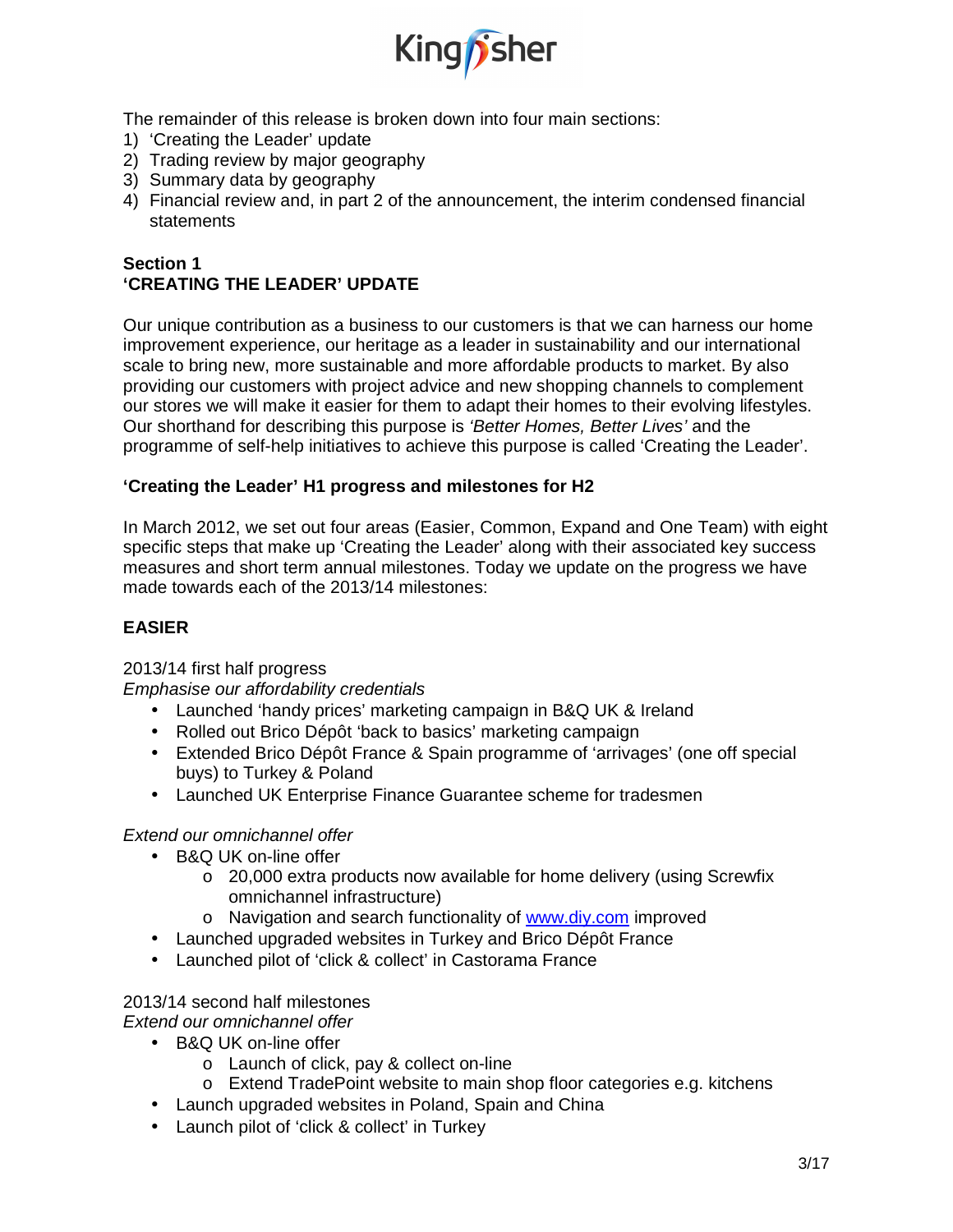

# **COMMON**

# **Group sourcing organisation update**

We have already made a lot of progress with Group sourcing and since 2008 have achieved the following:

- more than doubled direct sourcing to c.20% of Group sales
- established Group-wide common own brands, with 'common'\* products already at 8% of Group sales as at January 2012/13 year end, up from less than 1% previously
- invested in and expanded our global sourcing capability and brand management

We are now building on this first phase by bringing our sourcing operations closer to our operating businesses as we increasingly share our best ranges. We will drive further sourcing benefits by creating a more flexible, agile approach, with greater focus on 'near sourcing' and shorter lead-times. This plan is being led by Guy Colleau, CEO Group Sourcing & Offer, who brings a wealth of operational experience to his new role from his former position as CEO Castorama France.

The key features of the Group sourcing approach will be:

- cash margin-based KPIs replacing previous % KPI targets
- sourcing offices that focus more on negotiating deals with suppliers, leaving product range decisions with local commercial management teams
- more low-cost, 'pop up' sourcing branches and near sourcing operations

### 2013/14 first half progress

Product:

- Launched new energy-efficiency 'iQE' Group brand
- Paint
	- o Rolled out 'Colours' Group own-brand paint into Spain
	- o Rolled out new coloured emulsion paint range to Castorama France which will be 2/3 common\* between B&Q UK & Ireland and Castorama France
	- o Commenced roll out of exclusive Valspar paint mixing desk into B&Q UK and China

Efficiency:

- SG&A (selling, general & administrative expenses) optimisation from media buying programmes across the UK & France
- Introduction for the first time of an all staff bonus programme in Poland (linked to individual store sales & profit growth)

2013/14 second half milestones Product:

- Paint
	- $\circ$  Complete roll out of new coloured emulsion paint range to B&Q UK & Ireland which will be 2/3 common\* B&Q UK & Ireland and Castorama France
	- o Continue roll out of exclusive Valspar paint mixing desk into B&Q UK
	- o Roll out 'Colours' Group own-brand paint into Russia
- Full launch of Screwfix's 'Site' work wear products into Brico Dépôt France
- Launch inaugural European product show, to be attended by 6,000 store & buying colleagues teams from the UK & France, featuring new extended Group ranges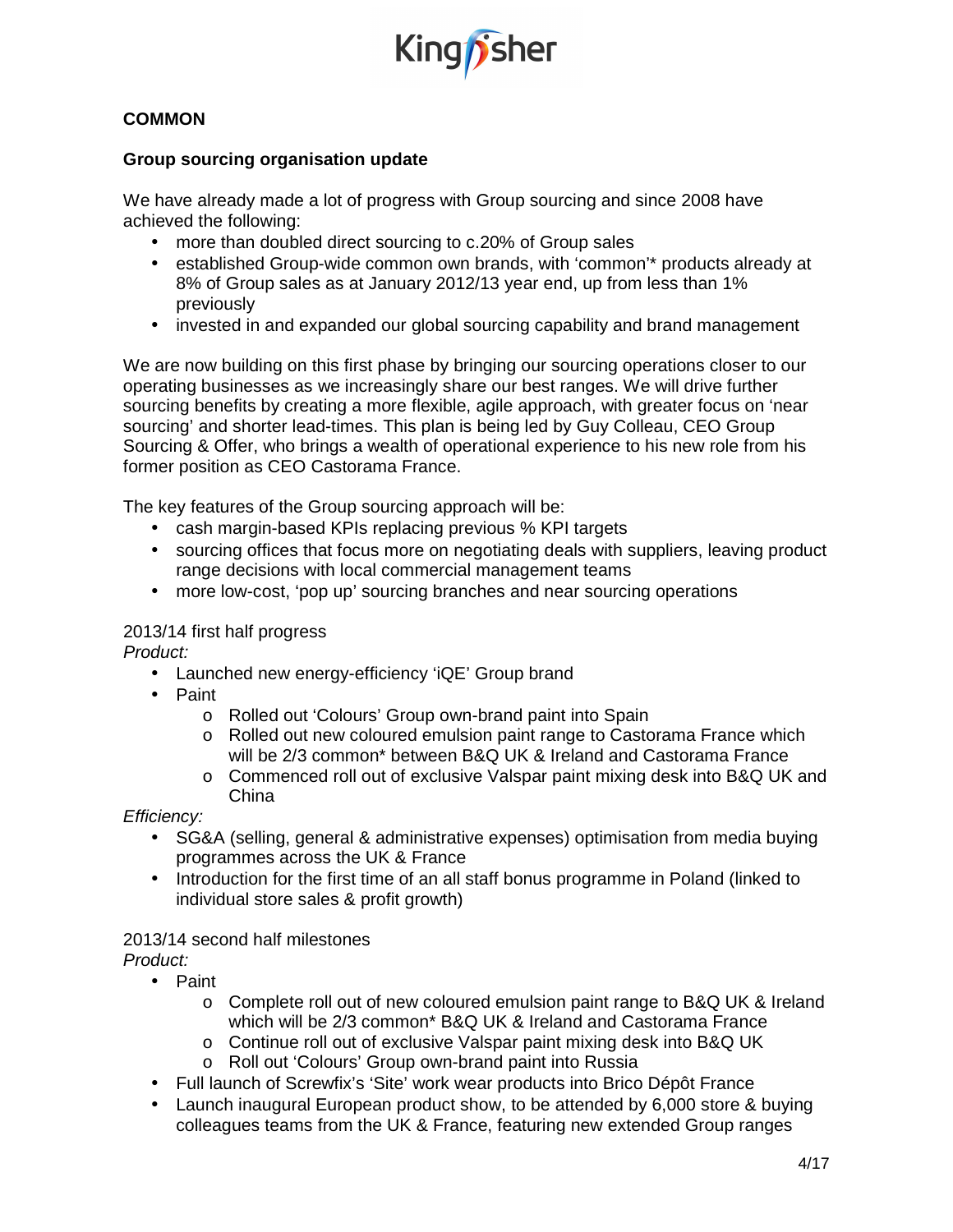

Efficiency:

- Upweighted distribution and logistics capability in Poland, Spain & Turkey
- Extend Brico Dépôt France shelf-ready packaging from 20% to 30%
- Mobilise web-enabled Group IT platform including IT process mapping analysis at Castorama France

\*Common means two or more operating companies selling the same product or a similar product but from the same supplier where the same product is not possible due to market / legal reasons (e.g. electrical extension cable which is the same supplier but with different electrical sockets)

# **EXPAND**

2013/14 half year progress

- Opened 29 net new stores (France 4, UK 18\*, Poland 2, Spain 3 & Turkey 2), representing 1.4% space growth
- Capitalising on consolidation opportunities
	- o Acquired 15 'Bricostore' stores in Romania, adding 3% space to the Group
	- o Koçtaş JV in Turkey in negotiations over 2 ex-Praktiker large stores
- Revamped and extended two Castorama stores
- B&Q UK store rightsizing update
	- o One freehold store completed
	- o 17 further agreements now in place subject to planning permission (c.6-18 months) of which 2 consents are in place
	- o 18 store package would represent
		- 5% less space (116,000 square metres), potential c.£130m reduction to lease adjusted debt
		- Annual rental and rates savings of £16m and £7m respectively
- Evaluating Screwfix international opportunities
	- o UK website now extended to over 20 European countries, deliveries fulfilled from the UK
	- o Screwfix Germany trial announced, four outlets due to open Summer 2014

2013/14 second half milestones

- Open 47 net new stores (France 1, UK 42<sup>\*</sup>, Russia 1, Spain 1 & Turkey 2)
- Revamp and extend a further two Castorama stores
- Review potential for further B&Q UK rightsizing opportunities

\*Principally Screwfix outlets

# **ONE TEAM**

2013/14 half year progress

- Recently appointed Richard Gillies from M&S as Group Sustainability Director, to lead 'Net Positive' agenda
- Increase in cross-Group people moves
- Continued to develop 'Kingfisher One Academy' 26% of top 250 employees having attended module based training
- Launched B&Q UK & Ireland's 'Good Woods' woodland stewardship initiative with around 3,000 hectares of forest already committed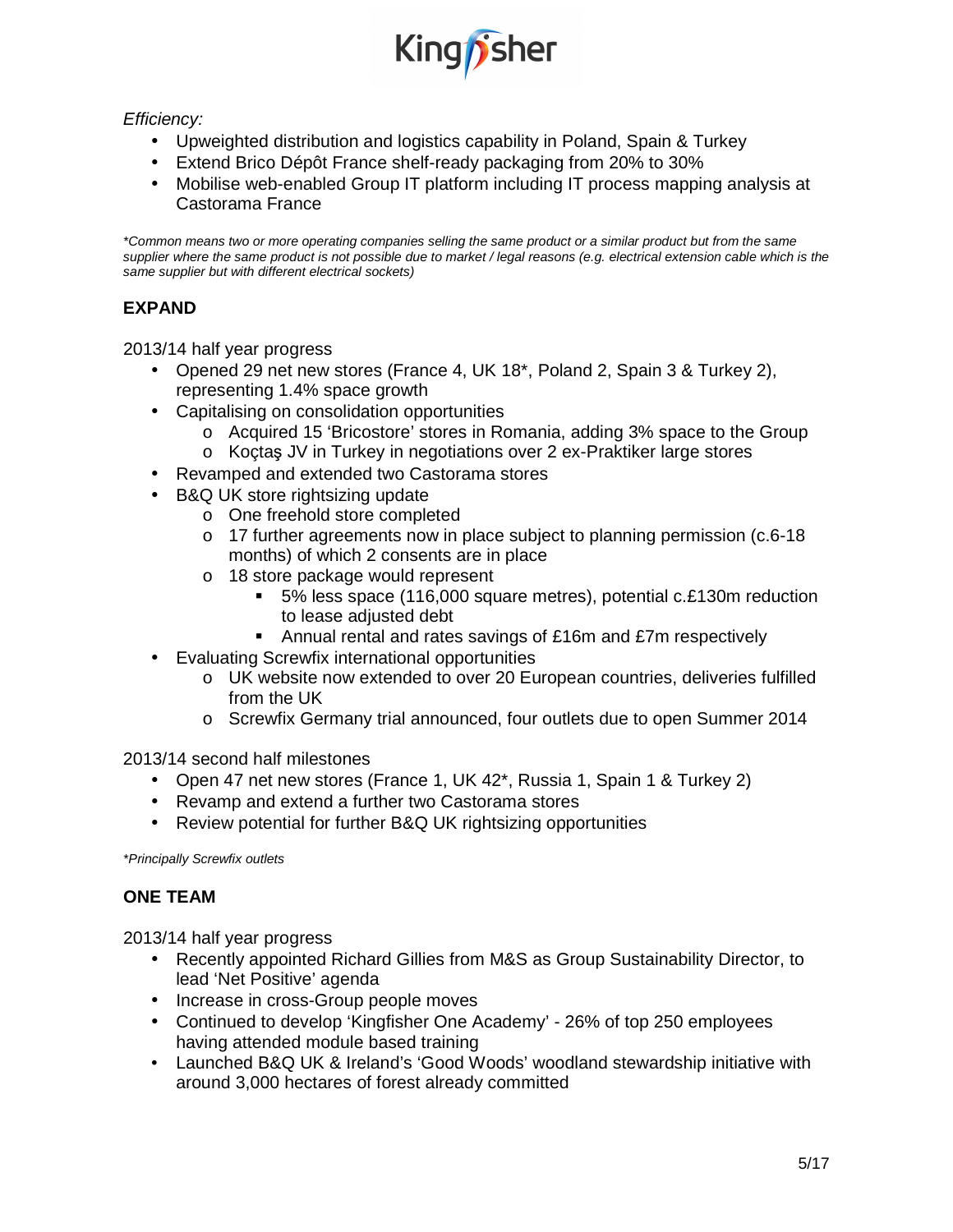

# **Section 2 TRADING REVIEW BY MAJOR GEOGRAPHY**

# **FRANCE**

| Sales £m                | 2013/14 | 2012/13 | % Reported<br>Change | % Constant<br><b>Currency</b><br>Change | % LFL<br>Change |
|-------------------------|---------|---------|----------------------|-----------------------------------------|-----------------|
| France                  | 2,306   | 2,206   | $+4.5%$              | (0.4)%                                  | (2.4)%          |
| <b>Retail profit £m</b> | 2013/14 | 2012/13 | % Reported<br>Change | % Constant<br><b>Currency</b><br>Change |                 |

France  $191$  191 (0.3)% (4.9)%

France includes Castorama and Brico Dépôt **All trading commentary below is in constant currencies** 

# **Kingfisher France**

Kingfisher France sales declined by 0.4% (-2.4% LFL) to £2,306 million in slower markets impacted by weak consumer confidence. Across the two businesses, four net new stores were opened and two were revamped, adding around 3% new space.

Gross margins were flat across H1, with on-going self-help initiatives offset by more promotional activity. Continued tight cost control, including lower levels of variable pay, resulted in retail profit of £191 million, down 4.9% compared to last year.

**Castorama** total sales grew by 0.9% (-1.1% LFL) to £1,294 million. According to Banque de France data, sales for the home improvement market  $(1)$  were down around 3%. Castorama benefited from its innovative 'Do-it-Smart' approach aimed at making home improvement projects easier for customers. LFL sales of outdoor seasonal products were down around 3% reflecting adverse weather, particularly in Q1. Sales of indoor products were down around 1%.

**Brico Dépôt** total sales declined by 1.9% (-3.8% LFL) to £1,012 million. According to Kingfisher estimates, sales for the comparable market  $(2)$ , which more specifically targets trade professionals and heavy DIYers, was down around 4%. Brico Dépôt benefited from self-help initiatives which continued to progress well. These included new ranges introduced last year (e.g. kitchen and lighting ranges) and more 'arrivages' (rolling programme of one-off special buys), reinforcing Brico Dépôt's value credentials.

 $<sup>(1)</sup>$ Banque de France data includes relocated and extended stores</sup>

<sup>&</sup>lt;sup>(2)</sup>Rolling 12 month average of Banque de France (60%) and I+C (www.iplusc.com) trade data (40%) July 2012 - June 2013. For the same period, Brico Dépôt LFLs were down 4.7%.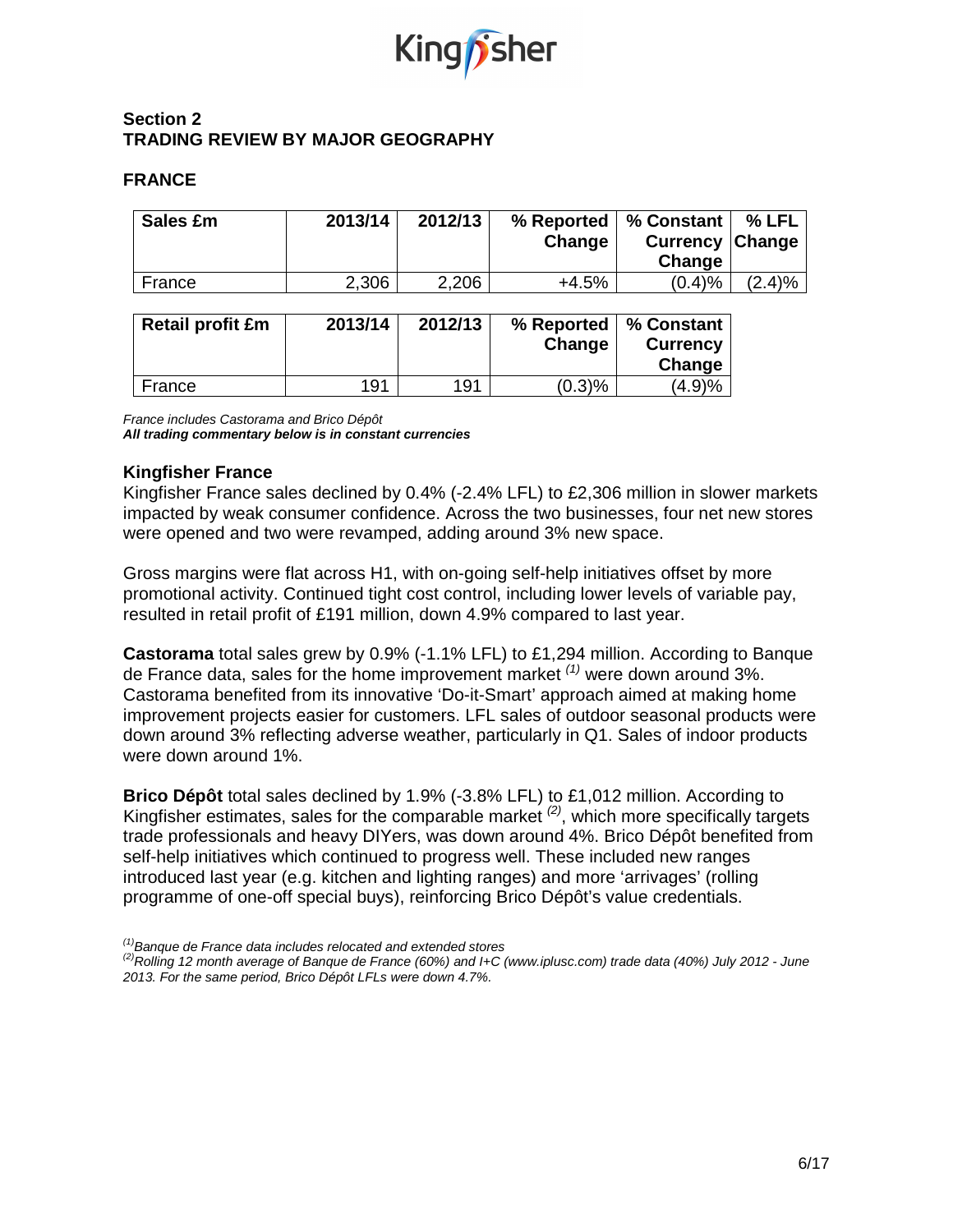

### **UK & IRELAND**

| Sales £m                | 2013/14 | 2012/13     | % Reported | % Constant      | $%$ LFL   |
|-------------------------|---------|-------------|------------|-----------------|-----------|
|                         |         |             | Change     | <b>Currency</b> | Change    |
|                         |         |             |            | Change          |           |
| UK & Ireland            | 2,270   | 2,264       | $+0.3%$    | $+0.2%$         | $(1.0)\%$ |
|                         |         |             |            |                 |           |
| <b>Retail profit £m</b> | 2013/14 | 2012/13     | % Reported | % Constant      |           |
|                         |         |             | Change     | <b>Currency</b> |           |
|                         |         |             |            | Change          |           |
| UK & Ireland            | 141     | $143^{(1)}$ | (1.4)%     | $(1.3)\%$       |           |

UK & Ireland includes B&Q in the UK & Ireland and Screwfix<br><sup>(1)</sup>2012/13 comparatives restated by £2m to reflect reclassification of pension administrative expenses from finance costs to retail profit, as per the amended IAS 19.

**All trading commentary below is in constant currencies** 

### **Kingfisher UK & Ireland**

Kingfisher UK & Ireland total sales were up 0.2% (-1.0% LFL) to £2,270 million. Across H1, sales benefited from higher sales of outdoor seasonal products (+6%), offset by a slower underlying market impacted by weak consumer confidence. Sales patterns were unusually volatile across H1 driven by record cold weather in Q1 followed by better weather in Q2.

Kingfisher UK & Ireland reported broadly flat retail profit of £141 million (2012/13: reported £143 million including the benefit of a one-off construction related claim for around £5 million). Gross margins were up 30 basis points, benefiting from on-going self-help initiatives offset by investment in pricing. A strong focus on operating cost efficiencies continued across both businesses. Retail operating margins across H1 (Q1: 4.7%; Q2: 7.6%) were driven by the weather affected sales patterns and operational leverage.

**B&Q UK & Ireland's** total sales were down 1.8% (-1.7% LFL) to £1,957 million. Sales of outdoor seasonal products were up around 6%, after a difficult H1 last year, impacted by record adverse weather. In line with weather patterns across H1 this year, sales of outdoor seasonal products were down 11% in Q1 and up 17% in Q2. Sales of indoor product were down around 3% across H1.

The market  $(1)$  for the UK's leading home improvement retailers was up around 2% with seasonal ranges up 9%. On a comparable basis, B&Q UK & Ireland's sales were down around 1%.

TradePoint continues to progress well with sales to TradePoint customers up around 7% compared to H1 last year. Over 1.3 million have now registered as TradePoint customers.

In Ireland, following the conclusion of the Examinership process in May 2013, one store has now closed and significant rent reductions have been achieved across the remaining stores. The stores are showing signs of improved trading.

**Screwfix** grew total sales by 14.6% (+3.6% LFL) to £313 million, in a challenging smaller tradesman market  $(2)$ , estimated to be down around 1%. Screwfix benefited from extended opening hours, new ranges (e.g. paint and work wear), the continued roll out of new outlets and the successful introduction of a mobile 'click, pay & collect' offer last year. Nineteen outlets were opened during H1, taking the total to 294.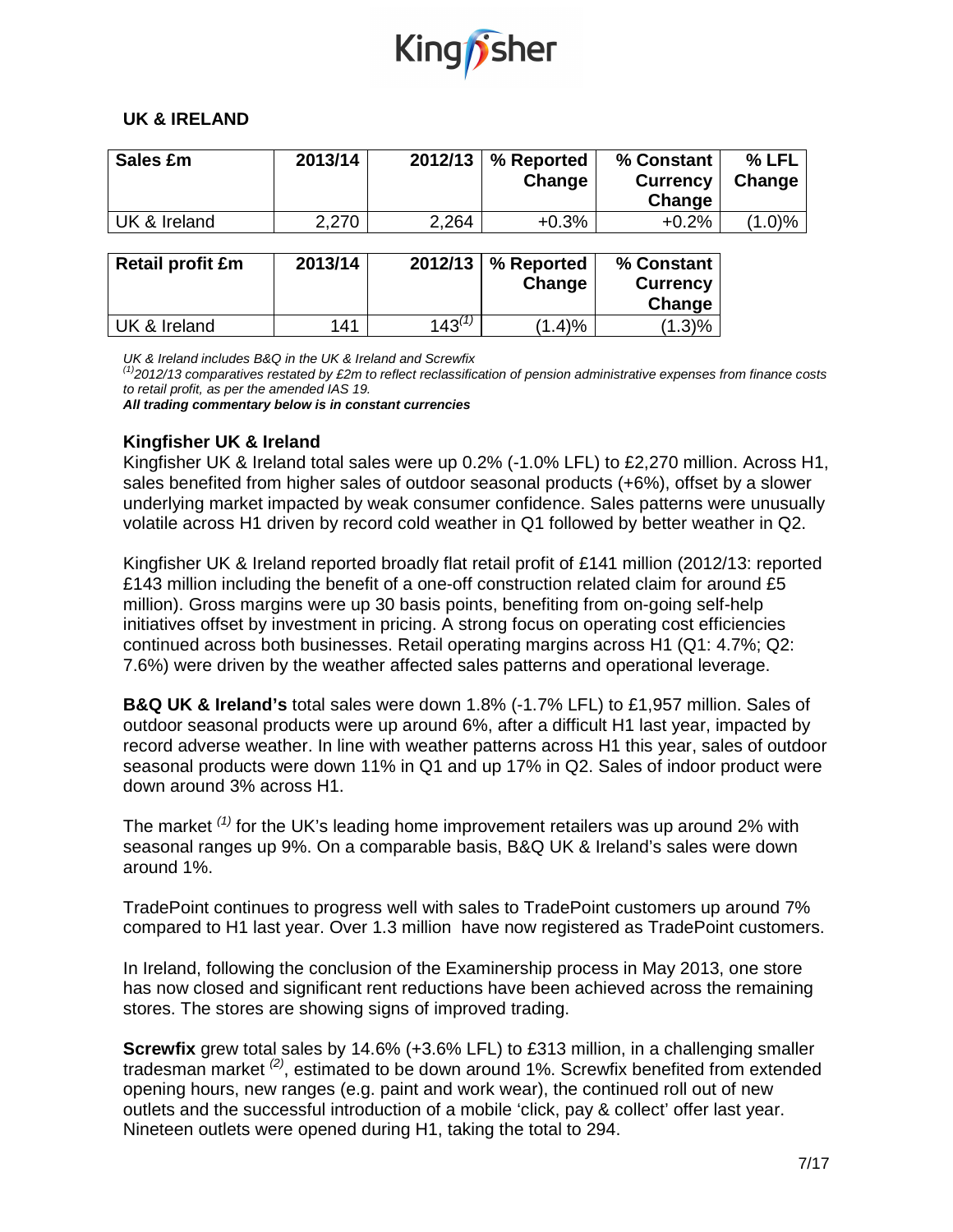

 $^{(1)}$ Kingfisher estimate for the UK RMI (Repairs, Maintenance & Improvement) market – incorporates GfK data, which includes new space but which excludes B&Q Ireland and private retailers e.g. IKEA, Topps Tiles and other smaller independents. It is on a cash sales basis and is adjusted for discounts

 $^{(2)}$ Kingfisher estimates - based on Builders' Merchants Federation lightside data April-June 2013

Other International 62 67 (7.3)% (11.4)%

# **OTHER INTERNATIONAL**

| Sales £m                | 2013/14 | 2012/13 | % Reported<br>Change | % Currency<br><b>Constant</b><br>Change | % LFL<br>Change |
|-------------------------|---------|---------|----------------------|-----------------------------------------|-----------------|
| Other International     | 1,140   | 1,008   | $+13.1%$             | $+8.3%$                                 | $+2.9%$         |
| <b>Retail profit £m</b> | 2013/14 | 2012/13 | % Reported<br>Change | % Constant<br><b>Currency</b>           |                 |

Other International comprises Poland, China, Romania, Russia, Spain, Turkey JV and Hornbach in Germany. Joint Venture (Koçta*ş*) and Associate (Hornbach) sales are not consolidated. **All trading commentary below is in constant currencies** 

**Other International** total sales increased by 8.3% (+2.9% LFL) to £1,140 million driven by LFL growth in Russia and China and new store openings. Seven net new stores opened during H1, three in Spain, two in Poland, and two in Turkey, adding around 3% new space. Including the acquisition of stores in Romania, around 15% new space was added in H1.

**Change**

However, economic uncertainty in Europe and record adverse weather in Germany impacted performance. Retail profits were down 11.4% to £62 million, with much of the decline due to a lower contribution from Hornbach.

Sales in **Poland** were up 3.1% (-0.2% LFL) to £557 million reflecting new store openings. Sales patterns were unusually volatile across H1 driven by record cold weather in Q1 followed by better weather in Q2 (Q1: -4.2% LFL; Q2 +3.0% LFL). Gross margins were down 60 basis points, with self-help initiatives more than offset by an on-going investment in pricing which annualised during Q2. Good cost control largely offset cost inflation. Retail profit declined 4.3% to £54 million.

In **Russia,** sales were up 12.4% to £225 million (+10.5% LFL). LFL sales were up 13.0% in Q1 though slower in Q2 (+9.0% LFL). Retail profit grew by nearly 50% to £3 million. In **Turkey,** Kingfisher's 50% JV, Koçtaş, grew sales by 5.1% (+3.5% LFL) to £172 million benefiting from new store openings, better weather and new ranges (e.g. bathrooms and lighting). Retail profit contribution was £5 million, up 17.2% year on year.

Brico Dépôt **Spain** grew sales by 13.5% (-6.0% LFL) to £153 million reflecting new store openings. Retail profit was £3 million, down 17.0% on last year, in a difficult market. **Hornbach**, in which Kingfisher has a 21% economic interest, contributed £4 million to retail profit (2012/13: £9 million reported retail profit contribution) with sales in Germany impacted by record adverse weather in March and early April  $(1)$ . H1 also included one month's trading of Bricostore **Romania**, contributing sales of £11 million and retail profit of £nil.

B&Q **China** sales grew by 9.5% (+10.2% LFL) to £194 million benefiting from additional promotional activity and an improving domestic property market  $^{(2)}$ . Retail loss was £7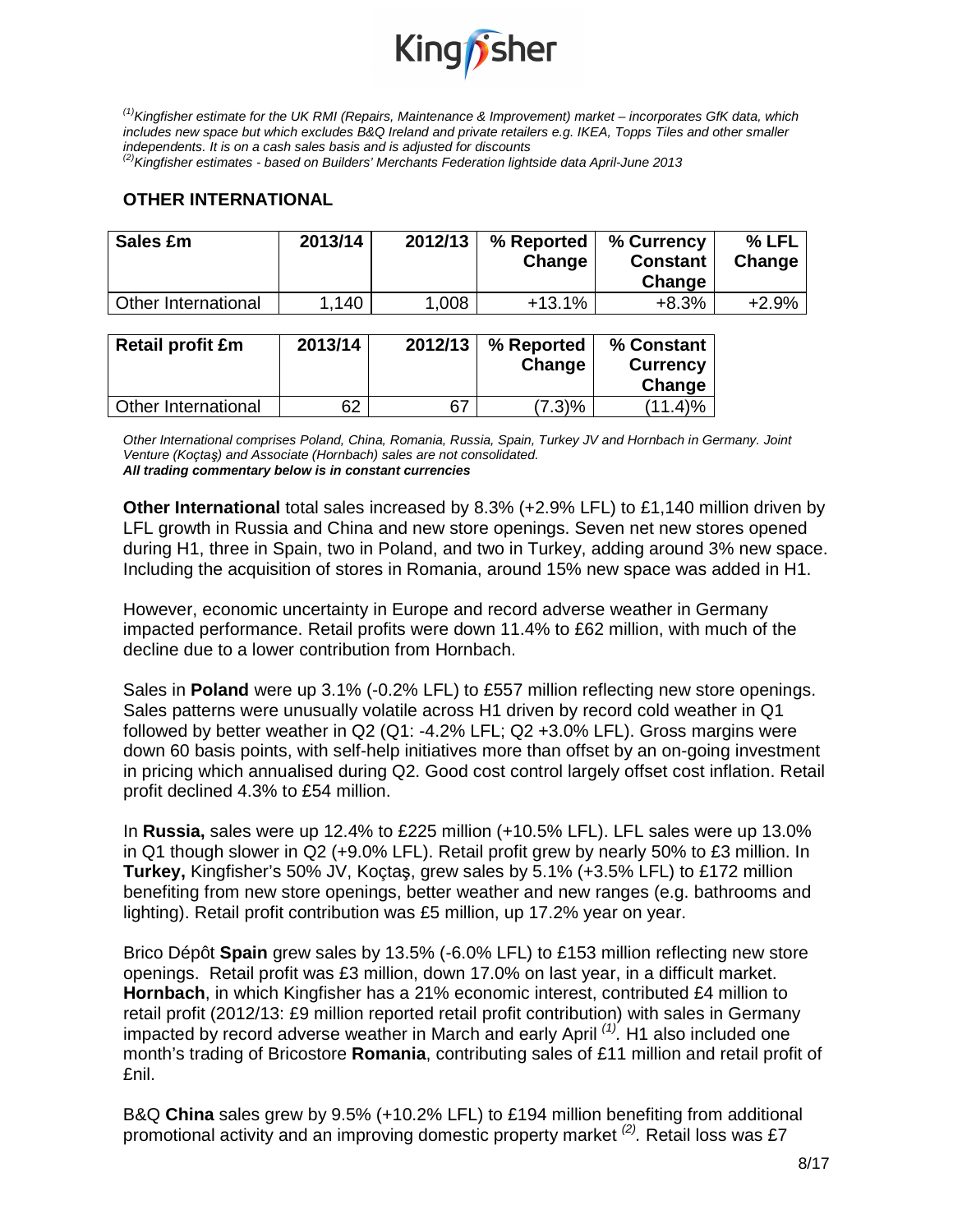

million (2012/13: £6 million reported retail loss) including £3 million of costs relating to work on the new format store trial which opened in March this year and £1 million lower sublet rental income on vacant store space.

 $^{(1)}$  Due to non-coterminous year ends, Hornbach's weather impacted Q1 (Mar-May 2013) is accounted for in Kingfisher's Q2 (2) New property transaction sales +25% for 17 cities in which B&Q China operates Jul 2012 –June 2013 according to the China Real Estate Exchange Centre

# **Section 3 SUMMARY DATA BY GEOGRAPHY**

| As at 3 August 2013             | <b>Store</b><br>numbers | <b>Selling space</b><br>(000s m2) | <b>Employees</b><br>(FTE) |
|---------------------------------|-------------------------|-----------------------------------|---------------------------|
| Castorama                       | 105                     | 1,113                             | 12,416                    |
| Brico Dépôt                     | 106                     | 589                               | 6,987                     |
| <b>France</b>                   | 211                     | 1,702                             | 19,403                    |
| <b>B&amp;Q UK &amp; Ireland</b> | 357                     | 2,558                             | 21,650                    |
| Screwfix                        | 294                     | 21                                | 4,028                     |
| <b>UK &amp; Ireland</b>         | 651                     | 2,579                             | 25,678                    |
| Poland                          | 72                      | 529                               | 10,588                    |
| China                           | 39                      | 322                               | 4,156                     |
| Romania                         | 15                      | 152                               | 1,422                     |
| Russia                          | 19                      | 170                               | 2,590                     |
| Spain                           | 23                      | 134                               | 1,227                     |
| Turkey JV                       | 39                      | 205                               | 3,352                     |
| <b>Other International</b>      | 207                     | 1,512                             | 23,335                    |
| <b>Total Group</b>              | 1,069                   | 5,793                             | 68,416                    |

|                                 | <b>Sales</b>          | % Total<br>Change | % Total<br>Change           | % LFL<br>Change             |
|---------------------------------|-----------------------|-------------------|-----------------------------|-----------------------------|
|                                 | £m<br>$2013/14^{(1)}$ | <b>Reported</b>   | <b>Constant</b><br>currency | <b>Constant</b><br>currency |
| Castorama                       | 1,294                 | $+5.8%$           | $+0.9%$                     | (1.1)%                      |
| Brico Dépôt                     | 1,012                 | $+2.9%$           | (1.9)%                      | $(3.8)\%$                   |
| <b>France</b>                   | 2,306                 | 4.5%              | (0.4)%                      | (2.4)%                      |
| <b>B&amp;Q UK &amp; Ireland</b> | 1,957                 | (1.7)%            | (1.8)%                      | (1.7)%                      |
| Screwfix                        | 313                   | $+14.6%$          | $+14.6%$                    | $+3.6%$                     |
| UK & Ireland                    | 2,270                 | $+0.3%$           | $+0.2%$                     | (1.0)%                      |
| Poland                          | 557                   | $+8.6%$           | $+3.1%$                     | (0.2)%                      |
| China                           | 194                   | $+15.8%$          | $+9.5%$                     | $+10.2%$                    |
| Romania                         | 11                    | n/a               | n/a                         | n/a                         |
| Russia                          | 225                   | $+13.2%$          | $+12.4%$                    | $+10.5%$                    |
| Spain                           | 153                   | $+19.1%$          | +13.5%                      | (6.0)%                      |
| <b>Other International</b>      | 1,140                 | $+13.1%$          | $+8.3%$                     | $+2.9%$                     |
| <b>Total Group</b>              | 5,716                 | $+4.3%$           | $+1.5%$                     | (0.8)%                      |

(1)Joint Venture (Koçta*ş*) and Associate (Hornbach) sales are not consolidated.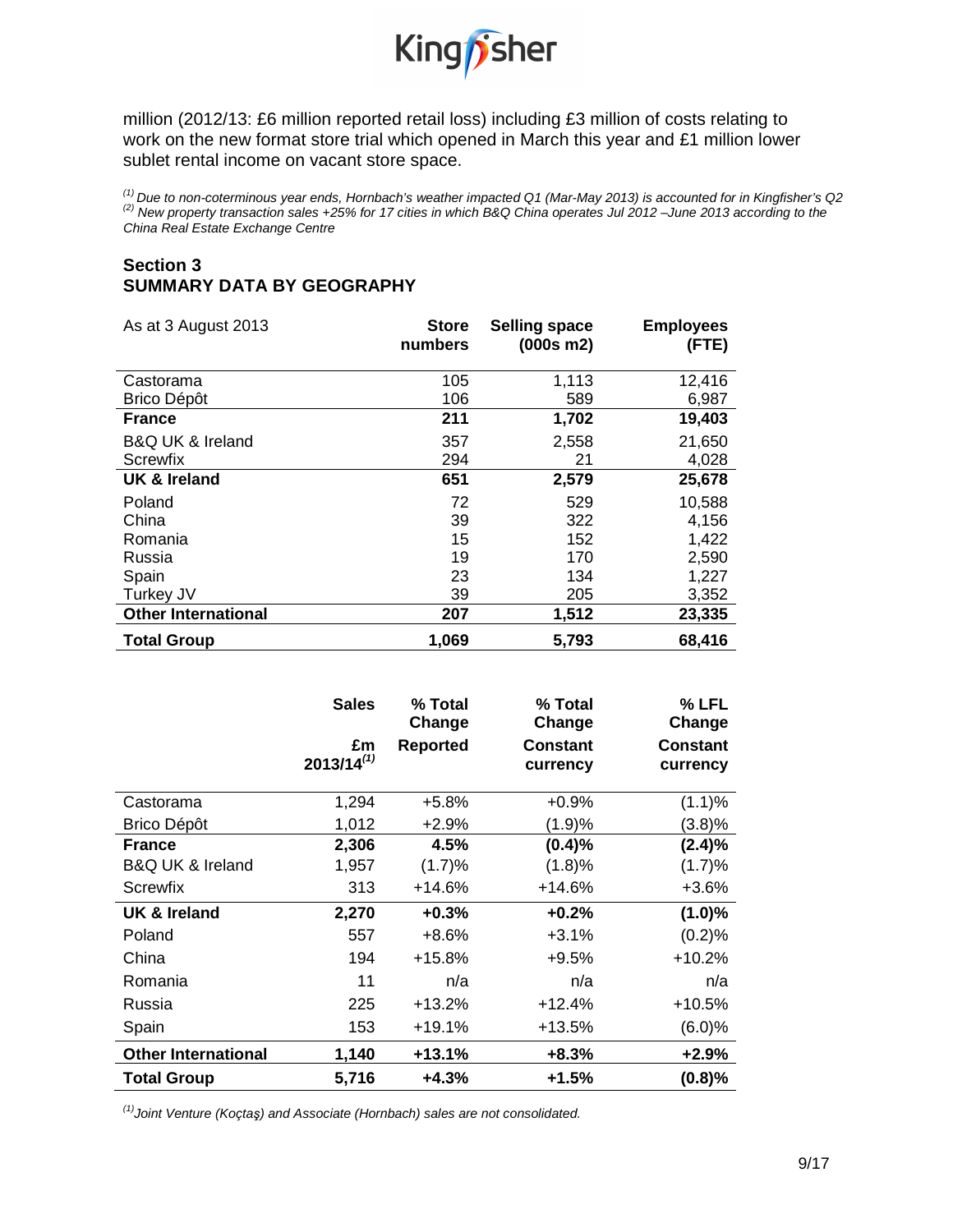

|                             | <b>Retail</b><br><b>Profit</b> | % Total<br>Change | % Total<br>Change    | <b>Operating</b><br>Margin | Operating<br><b>Margin</b> |
|-----------------------------|--------------------------------|-------------------|----------------------|----------------------------|----------------------------|
|                             | £m<br>2013/14                  | <b>Reported</b>   | Constant<br>currency | %2013/14                   | % 2012/13                  |
| <b>France</b>               | 191                            | (0.3)%            | (4.9)%               | $+8.3%$                    | $+8.7%$                    |
| UK & Ireland <sup>(1)</sup> | 141                            | (1.4)%            | (1.3)%               | $+6.2%$                    | $+6.3%$                    |
| Poland                      | 54                             | $+0.8%$           | (4.3)%               | $+9.7%$                    | +10.5%                     |
| China                       | (7)                            | $(25.0)\%$        | $(18.2)\%$           | (3.6)%                     | (3.6)%                     |
| Hornbach                    | 4                              | (52.9)%           | (55.1)%              | $n/a^{(2)}$                | $n/a^{(2)}$                |
| Romania                     |                                | n/a               | n/a                  | n/a                        | n/a                        |
| Russia                      | 3                              | $+50.8%$          | +49.8%               | $+1.3%$                    | $+1.0%$                    |
| Spain                       | 3                              | $(12.9)\%$        | $(17.0)\%$           | $+2.0\%$                   | $+2.3%$                    |
| Turkey JV                   | 5                              | $+17.9%$          | $+17.2%$             | $n/a^{(2)}$                | $n/a^{(2)}$                |
| <b>Other International</b>  | 62                             | (7.3)%            | $(11.4)\%$           | $+5.4%$                    | $+6.6%$                    |
| Total Group <sup>(1)</sup>  | 394                            | (1.8)%            | (4.8)%               | $+6.9%$                    | $+7.3%$                    |

 $^{(1)}$ 2012/13 comparatives restated by £2m to reflect reclassification of pension administrative expenses from finance costs to

retail profit, as per the amended IAS 19. (2)Joint Venture (Koçta*ş*) and Associate (Hornbach) sales are not consolidated therefore not applicable.

#### **Year to date average FX rates vs £ Sterling**

|                       | 2013/14 | 2012/13 |
|-----------------------|---------|---------|
| Euro                  | 1.17    | 1.23    |
| Polish Zloty          | 4.91    | 5.16    |
| Chinese Renminbi      | 9.44    | 9.99    |
| Romanian Leu          | 5.18    | n/a     |
| <b>Russian Rouble</b> | 48.22   | 48.54   |
| <b>Turkish Lira</b>   | 2.82    | 2.83    |

### **SECOND QUARTER BY MAJOR GEOGRAPHY** – 13 weeks ended 3 August 2013

|                        | <b>Sales</b><br>(1) | % Total              | % Total                          | % LFL                            | <b>Retail</b><br><b>Profit</b> | % Total              | % Total                          |
|------------------------|---------------------|----------------------|----------------------------------|----------------------------------|--------------------------------|----------------------|----------------------------------|
|                        | 2013/14<br>£m       | Change<br>(Reported) | Change<br>(Constant<br>currency) | Change<br>(Constant<br>currency) | 2013/14<br>£m                  | Change<br>(Reported) | Change<br>(Constant<br>currency) |
| France                 | 1,227               | $+9.8%$              | $+2.9%$                          | $+0.7%$                          | 125                            | $+9.4%$              | $+3.0%$                          |
| UK & Ireland           | 1,202               | $+3.8%$              | $+3.6%$                          | $+2.5%$                          | 91                             | $+30.9%^{(2)}$       | $+31.1\%^{(2)}$                  |
| Other<br>International | 664                 | $+16.5%$             | $+10.4%$                         | $+4.5%$                          | 64                             | $+8.1%$              | $+3.1%$                          |
| <b>Total Group</b>     | 3,093               | $+8.7%$              | $+4.7%$                          | $+2.2%$                          | 280                            | $+15.3%^{(2)}$       | +10.8% <sup>(2)</sup>            |

(1)Joint Venture (Koçta*ş*) and Associate (Hornbach) sales are not consolidated.

<sup>(2)</sup>2012/13 comparatives restated by £1m to reflect reclassification of pension administrative expenses from finance costs to retail profit, as per the amended IAS 19.

Data tables for Q1, Q2 and half year are available for download in excel format at http://www.kingfisher.com/index.asp?pageid=59.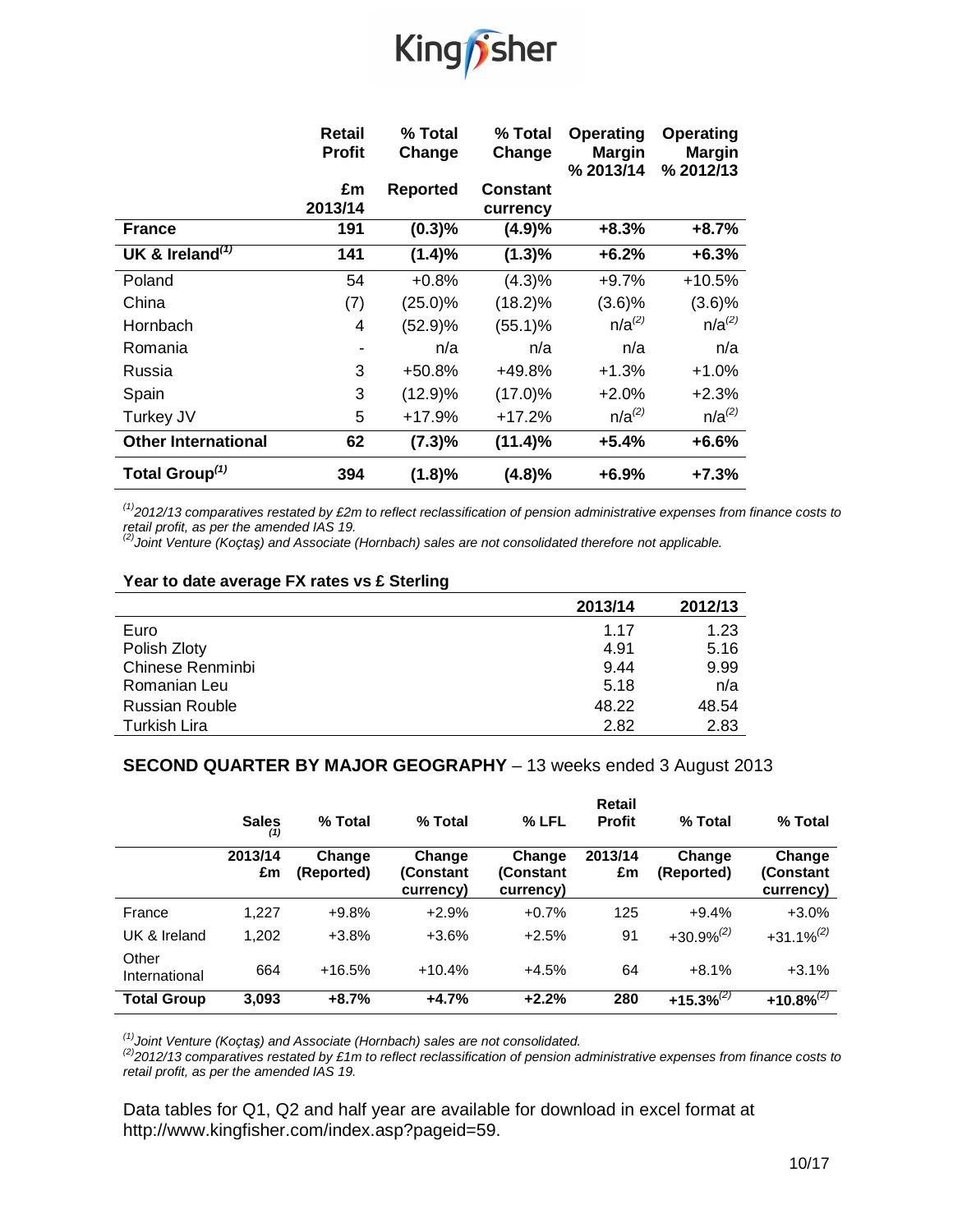

## **Section 4 FINANCIAL REVIEW**

A summary of the reported financial results for the six months ended 3 August 2013 is set out below:

|                                                | 2013/14<br>£m     | 2012/13<br>£m     | Increase/<br>(decrease) |
|------------------------------------------------|-------------------|-------------------|-------------------------|
| <b>Sales</b>                                   | 5,716             | 5,478             | $+4.3%$                 |
| Adjusted pre-tax profit                        | 365               | 371               | (1.6)%                  |
| Profit before taxation after exceptional items | 401               | 364               | $+10.2%$                |
| Adjusted basic earnings per share              | 11.3p             | 11.5p             | (1.7)%                  |
| <b>Dividends</b>                               | 3.12 <sub>p</sub> | 3.09 <sub>p</sub> | $+1.0%$                 |

A reconciliation of statutory profit before tax to adjusted pre-tax profit is set out below:

|                                              | 2013/14<br>£m | 2012/13<br>£m | Increase/<br>(decrease) |
|----------------------------------------------|---------------|---------------|-------------------------|
| Profit before taxation                       | 401           | 364           | $+10.2%$                |
| <b>Exceptional items</b>                     | (35)          | 6             |                         |
| Profit before exceptional items and taxation | 366           | 370           | (1.1)%                  |
| Financing fair value remeasurements          | (1)           |               |                         |
| Adjusted pre-tax profit                      | 365           | 371           | $(1.6)\%$               |

Profit after tax and Basic EPS including all exceptional items for the six months ended 3 August 2013 are set out below:

|                  | 2013/14 | 2012/13 | Increase |
|------------------|---------|---------|----------|
| Profit after tax | £440m   | £25.9m  | +69.9%   |
| <b>Basic EPS</b> | 18.7p   | 11.1p   | +68.5%   |

### **Overview**

The statutory financial results for the half year have benefitted significantly from exceptional items which add £35 million to profit before tax, £153 million to profit after tax and 6.5p to basic earnings per share. The exceptional items are detailed further below. For comparative purposes we have presented adjusted measures.

Total **sales** grew by 1.5% on a constant currency basis and grew by 4.3% to £5.7 billion (2012/13: £5.5 billion) on a reported rate basis. On a like-for-like basis, Group sales were down 0.8% (2012/13: down 2.8%). During the period, a net additional 42 new stores were opened, including 19 Screwfix outlets and 15 stores acquired with Bricostore Romania, taking the store network to 1,030 stores (excluding 39 Turkey JV stores).

**Retail profit** before exceptional items declined by 4.8% on a constant currency basis and by 1.8% to £394 million (2012/13: £401 million restated) on a reported rate basis. Including exceptional items, reported retail profit increased by 1.8% to £402 million (2012/13: £395 million restated).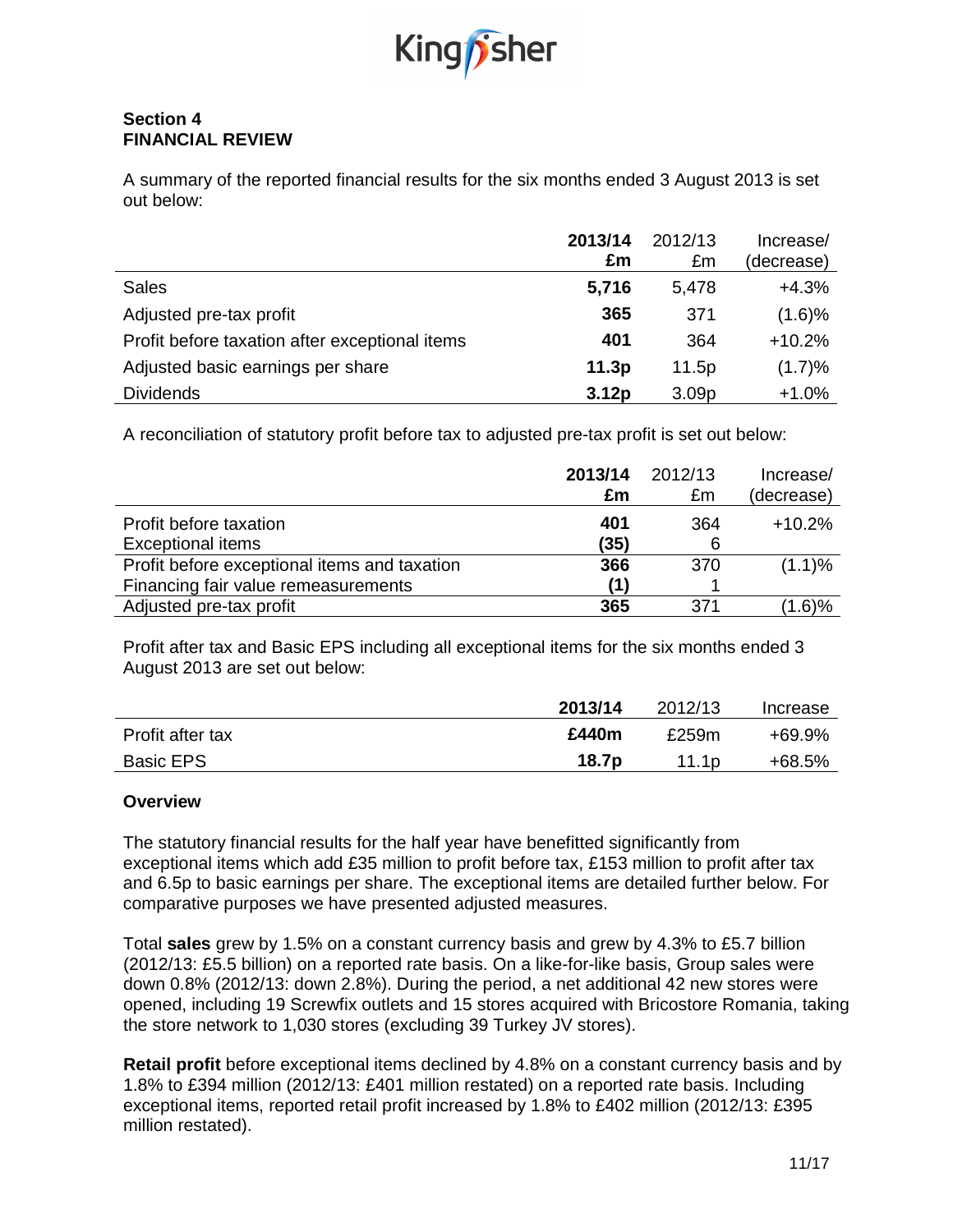

**Net interest** has moved from a £2 million net expense (restated) in the prior half year to a £25 million net income in the current period. The breakdown is as follows:

|                                     | 2013/14 | 2012/13<br>(restated) |
|-------------------------------------|---------|-----------------------|
|                                     | £m      | £m                    |
| <b>Underlying net interest</b>      | (3)     |                       |
| Financing fair value remeasurements |         |                       |
| <b>Exceptional items</b>            | 27      |                       |
| <b>Net interest</b>                 | 25      |                       |

The principal movement in net interest is driven by the release of a £27 million exceptional repayment supplement provision on the Kesa demerger French tax case – see exceptional items section below.

### **Taxation**

The effective rate of tax, calculated on profit before exceptional items and prior year tax adjustments is 27% (2012/13: 28%), in line with the full year rate for 2012/13.

| <b>Effective tax rate calculation</b> | <b>Profit</b> | Tax  | 2013/14  | 2012/13 |
|---------------------------------------|---------------|------|----------|---------|
|                                       | £m            | £m   | %        | $\%$    |
| Profit before tax and tax thereon     | 401           | (39) | $(10)\%$ | 29%     |
| <b>Exceptional items</b>              | (35)          | 118  |          |         |
| Prior year items and rate changes     |               | 20   |          |         |
| <b>Total</b>                          | 366           | 99   | 27%      | 28%     |

The overall rate of tax includes the impact of exceptional items and prior year tax adjustments. The impact of such items in the period was to reduce the overall tax rate from 29% to -10%. This reflects the release of a £118 million exceptional tax provision following the successful resolution of the Kesa demerger French tax case – see exceptional items section below.

The Group's effective tax rate reflects the rates of tax and the proportion of profits generated in the various jurisdictions in which the Group operates. The statutory rates for the Group's main operating companies during 2013/14 are:

- UK 23%
- France 36.1%
- Poland 19%

Because of the large differences between these rates some fluctuation in the Group's effective tax rate is possible in the future. Whilst we will continue to plan our tax affairs efficiently and adopt a prudent approach towards providing for uncertain tax positions, we are aware that with pressure on government finances the tax cost of multi-nationals may increase over time.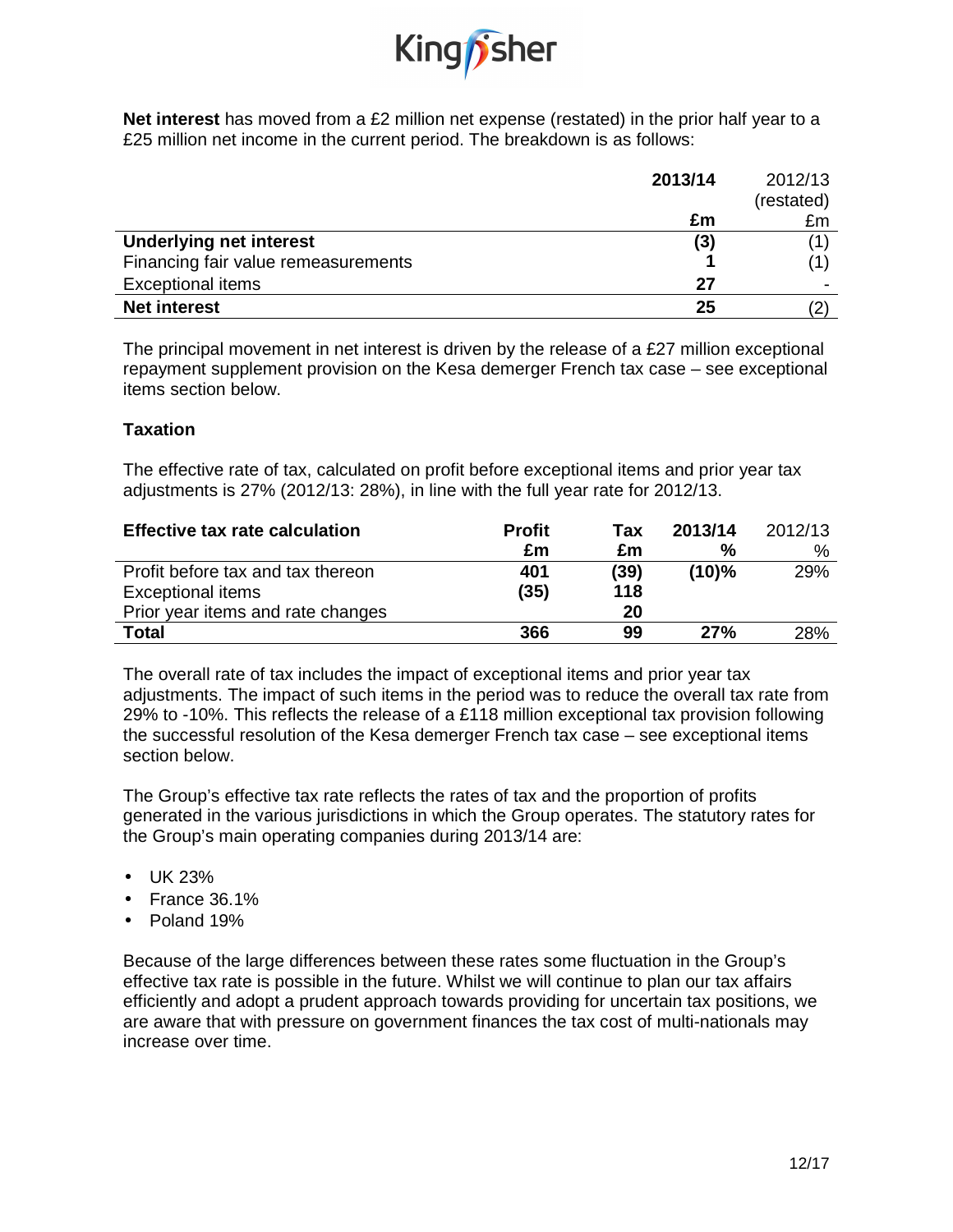

**2013/14**

2012/13

# **Exceptional items**

|                                                      | 2013/14 | 2012/13 |
|------------------------------------------------------|---------|---------|
|                                                      | £m      | £m      |
| Kesa demerger French tax case - repayment supplement |         |         |
| income                                               | 27      |         |
| Ireland restructuring                                |         |         |
| UK restructuring                                     |         | (18)    |
| Net pension gain                                     |         |         |
| Other                                                |         |         |
|                                                      | 35      | (6)     |
| Tax on exceptional items                             |         |         |
| Kesa demerger French tax case                        | 118     |         |
| <b>Net exceptional items</b>                         | 153     | (5)     |

Kingfisher paid €138 million tax to the French tax authorities in the year ended 31 January 2004 as a consequence of the Kesa Electricals demerger and recorded this as an exceptional tax charge. Kingfisher appealed successfully against this tax liability and as a result received €169 million from the French tax authorities in September 2009, representing a refund of the €138 million and €31 million of repayment supplement. The French tax authorities appealed this decision and the hearing took place in May 2011 with the Court of Appeal finding in Kingfisher's favour. The French tax authorities appealed this decision to the final level of court and in July 2013 the case was found in Kingfisher's favour. The decision removed any uncertainty over the position and resulted in an exceptional credit of £145 million (€169 million), of which £27 million has been recognised in interest and £118 million in taxation.

The current period also includes an exceptional credit of £7 million for Ireland restructuring, reflecting the release of provisions recorded in January 2013 when B&Q Ireland entered into an Examinership process. This process was successfully exited in May 2013 with the closure of only one store, rather than five potentially under threat, and with over 600 jobs saved.

### **Earnings per share**

Basic earnings per share have increased by 68.5% to 18.7p (2012/13: 11.1p). On a more comparable basis, removing the impact of exceptional items, prior year tax adjustments and financing fair value remeasurements, adjusted basic earnings per share have decreased by 1.7% to 11.3p (2012/13: 11.5p).

|                                       |                 | 2013/14    |          | 2012/13    |
|---------------------------------------|-----------------|------------|----------|------------|
|                                       | <b>Earnings</b> | <b>EPS</b> | Earnings | <b>EPS</b> |
|                                       | £m              | pence      | £m       | pence      |
| Basic earnings per share              | 440             | 18.7       | 259      | 11.1       |
| Net exceptional items                 | (153)           | (6.5)      | 5        | 0.3        |
| Prior year tax items and rate changes | (20)            | (0.9)      | 2        | 0.1        |
| Financing fair value remeasurements   |                 |            |          |            |
| Adjusted basic earnings per share     | 266             | 11.3       | 267      | 11.5       |

The average number of shares in issue during the period is 2,358 million (2012/13: 2,332 million).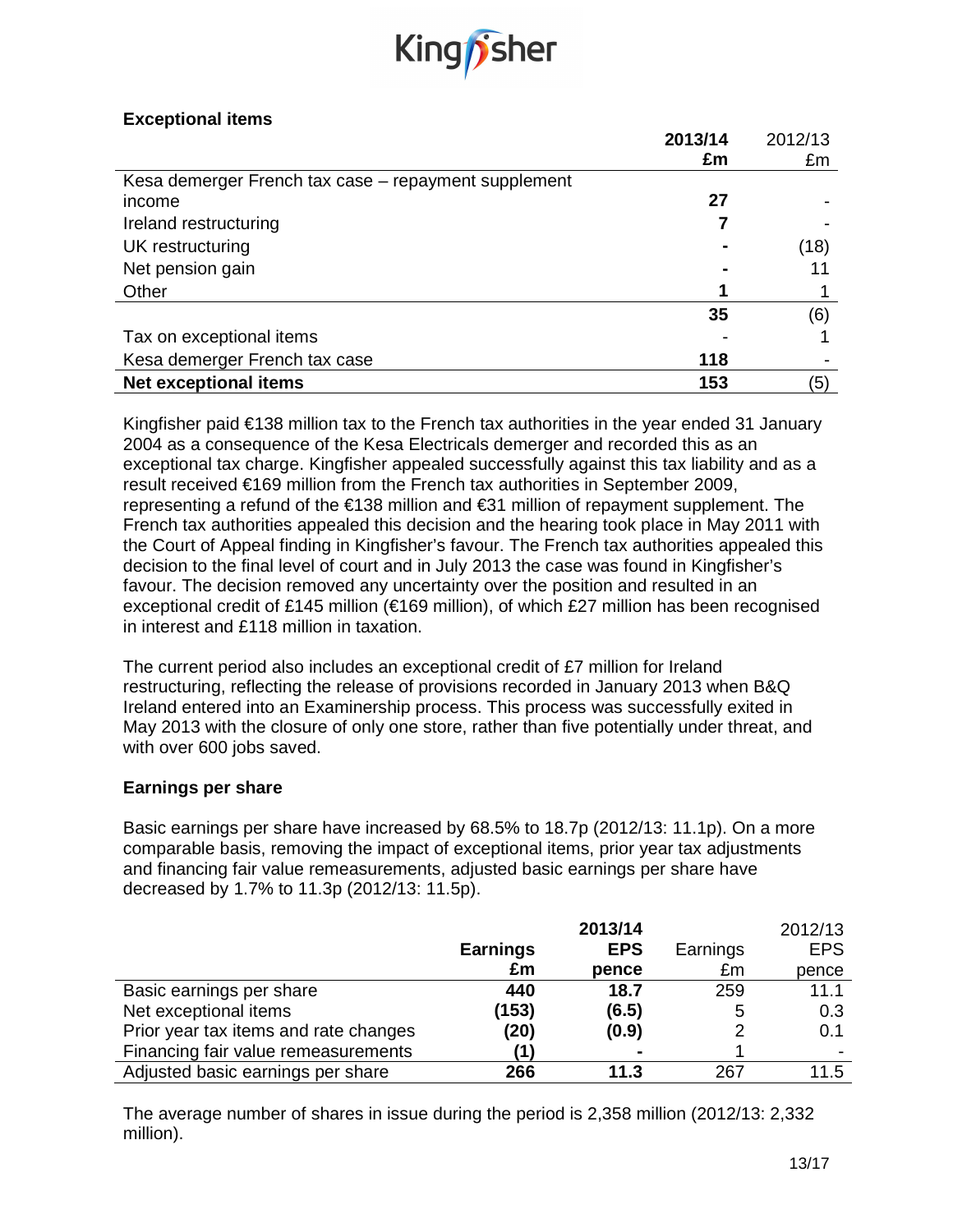

# **Free cash flow**

A reconciliation of free cash flow and cash flow movement in financial net debt/cash is set out below: **2013/14**

|                                                    | 2013/14 | 2012/13    |
|----------------------------------------------------|---------|------------|
|                                                    |         | (restated) |
|                                                    | £m      | £m         |
| <b>Operating profit (before exceptional items)</b> | 368     | 372        |
| Other non-cash items $(1)$                         | 141     | 143        |
| Change in working capital                          | 125     | 55         |
| Pensions and provisions (before exceptional items) | (18)    | (24)       |
| Operating cash flow                                | 616     | 546        |
| Net interest paid                                  | (5)     | (4)        |
| Tax paid                                           | (39)    | (74)       |
| Gross capital expenditure                          | (147)   | (172)      |
| Disposal of assets                                 | 10      | 6          |
| Free cash flow                                     | 435     | 302        |
| Dividends paid                                     | (150)   | (148)      |
| <b>Acquisition of Bricostore Romania</b>           | (28)    |            |
| Other $(2)$                                        | 2       | 4          |
| Cash flow movement in net cash/(debt)              | 259     | 158        |
| Opening net cash/(debt)                            | 38      | (88)       |
| Debt acquired with Bricostore Romania              | (35)    |            |
| Other movement including foreign exchange          | (3)     | 41)        |
| <b>Closing net cash</b>                            | 259     | 29         |

 $<sup>(1)</sup>$ Includes depreciation and amortisation, share-based compensation charge, pre-exceptional non cash movement in</sup> pensions and provisions, share of post-tax results of JVs and associates and profit/loss on retail disposals.<br><sup>(2)</sup>Includes dividends received from JVs and associates, issue of shares and exceptional items (excluding prope

**Free cash flow** of £435 million was generated in the period (2012/13: £302 million) benefitting from a larger reduction in working capital, along with lower tax payments and lower capital expenditure. This was partially offset by the cost of the Romania acquisition (see below).

**Financial net cash** at the end of the period was £259 million (2 February 2013: £38 million; 28 July 2012: £29 million). The Group maintains a strong investment grade credit rating with two of the three rating agencies of BBB. The third agency remains at BBB- stable outlook. The Group has a £200 million committed facility that expires in 2016 and was undrawn at 3 August 2013. Having repaid £33 million of the USPPs in May 2013, the next significant debt maturity is in December 2014 when the Group is required to repay MTNs with a notional value of £73 million.

The maturity profile of Kingfisher's debt is illustrated at: www.kingfisher.com/index.asp?pageid=76

The Group's overall leverage is more significant when including capitalised lease debt that in accordance with accounting regulations does not appear on the balance sheet. The ratio of the Group's lease adjusted net debt (capitalising leases at 8 times annual rent) to adjusted EBITDAR on a moving annual total basis is 2.3 times as at 3 August 2013. This level is broadly consistent with a BBB flat credit rating. At this level the Group has financial flexibility whilst retaining an efficient cost of capital.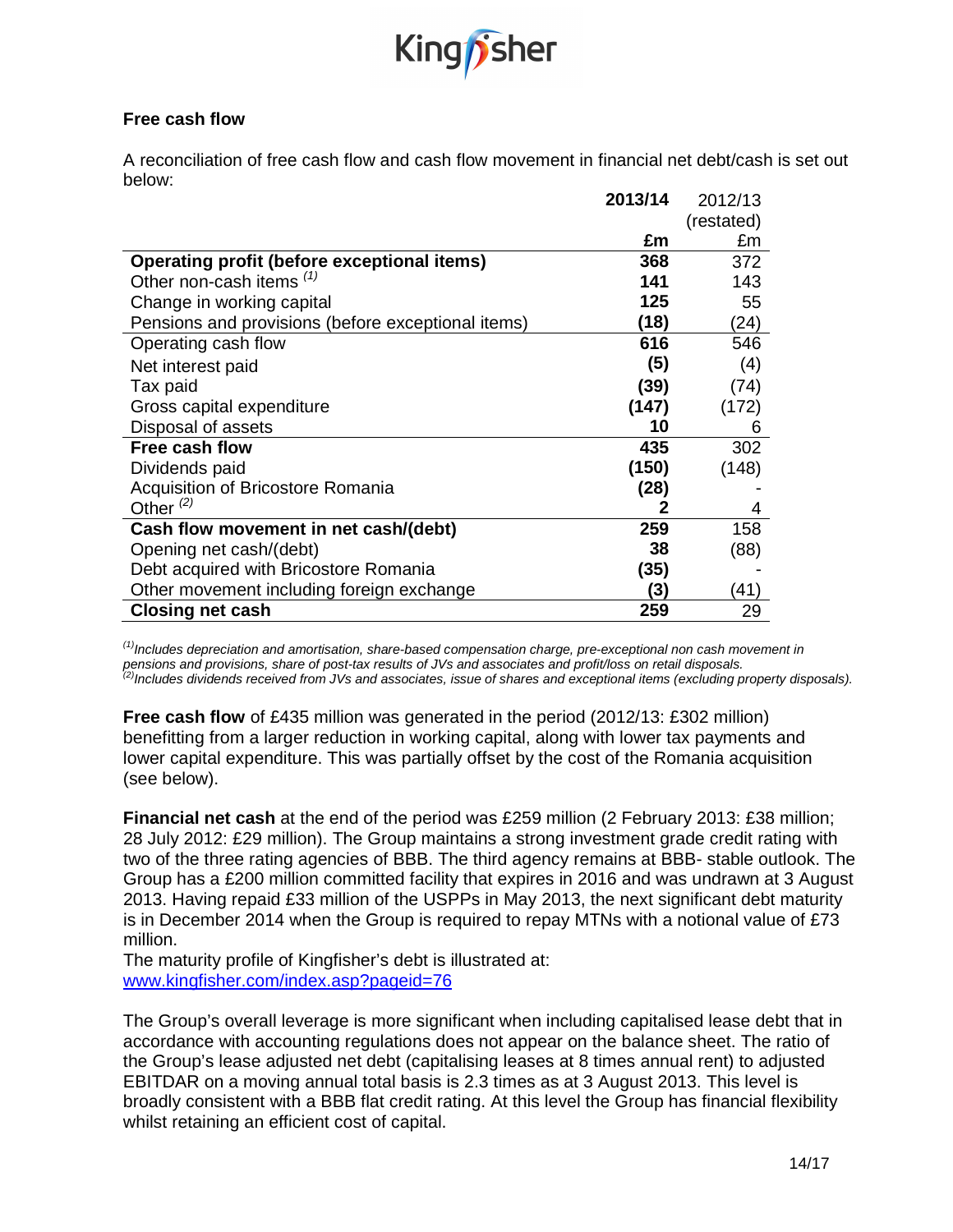

A reconciliation of lease adjusted net debt to adjusted EBITDAR on a moving annual total basis is set out below:

|                                               |       | 2013/14 |
|-----------------------------------------------|-------|---------|
|                                               |       | £m      |
| EBITDA <sup><math>7</math></sup>              | 987   |         |
| Property operating lease rentals              | 442   |         |
| <b>Adjusted EBITDAR (moving annual total)</b> |       | 1,429   |
| Net cash                                      | (259) |         |
| Pension position                              | 6     |         |
| Property operating lease rentals $(8x)^{(2)}$ | 3,536 |         |
| Lease adjusted net debt                       |       | 3,283   |
| Lease adjusted net debt to adjusted EBITDAR   |       | 2.3x    |

 $<sup>(1)</sup>$ Calculated as retail profit less central costs and before depreciation and amortisation.</sup>

 $^{(2)}$ Kingfisher believes 8x is a reasonable industry standard for estimating the economic value of its leased assets.

As highlighted at the year end, the Group aims to maintain its solid investment grade credit rating whilst investing in the business where economic returns are attractive and paying a healthy annual dividend to shareholders. After satisfying these key aims and taking into account the economic and trading outlook any surplus capital would be returned to shareholders. Following a review at the half year the Group does not believe it has surplus capital.

### **Dividends**

The interim dividend is proposed at 3.12p per share (2012/13: 3.09p per share). The exdividend date will be 9 October 2013 and the dividend will be paid on 15 November 2013 to those shareholders who are on the Register of Members at the close of business on 11 October 2013. Shareholders are able to take this dividend as cash or in shares, through the Dividend Reinvestment Plan (DRIP). Shareholders who wish to elect for the DRIP for the forthcoming interim dividend but have not already done so must notify the Registrars, Computershare Investor Services plc, by 25 October 2013.

In the Group's 2012/13 full year results it was stated that the Group would move away from the mechanistic calculation of the interim dividend as 35 per cent of the previous year's total dividends and instead set both the interim and final dividend by reference to the current year's earnings. Going forward the Group will aim to move towards a medium term annual dividend cover of around 2.5 times.

### **Acquisitions**

On 31 May 2013, the Group acquired 100% of Bricostore Romania, a home improvement business operating 15 stores including 8 freeholds. Kingfisher paid £35 million of cash consideration and acquired £7 million of cash with Bricostore Romania. In addition, debt of £35 million was acquired with the business, which was immediately settled. Provisional goodwill of £13 million has been recognised on acquisition.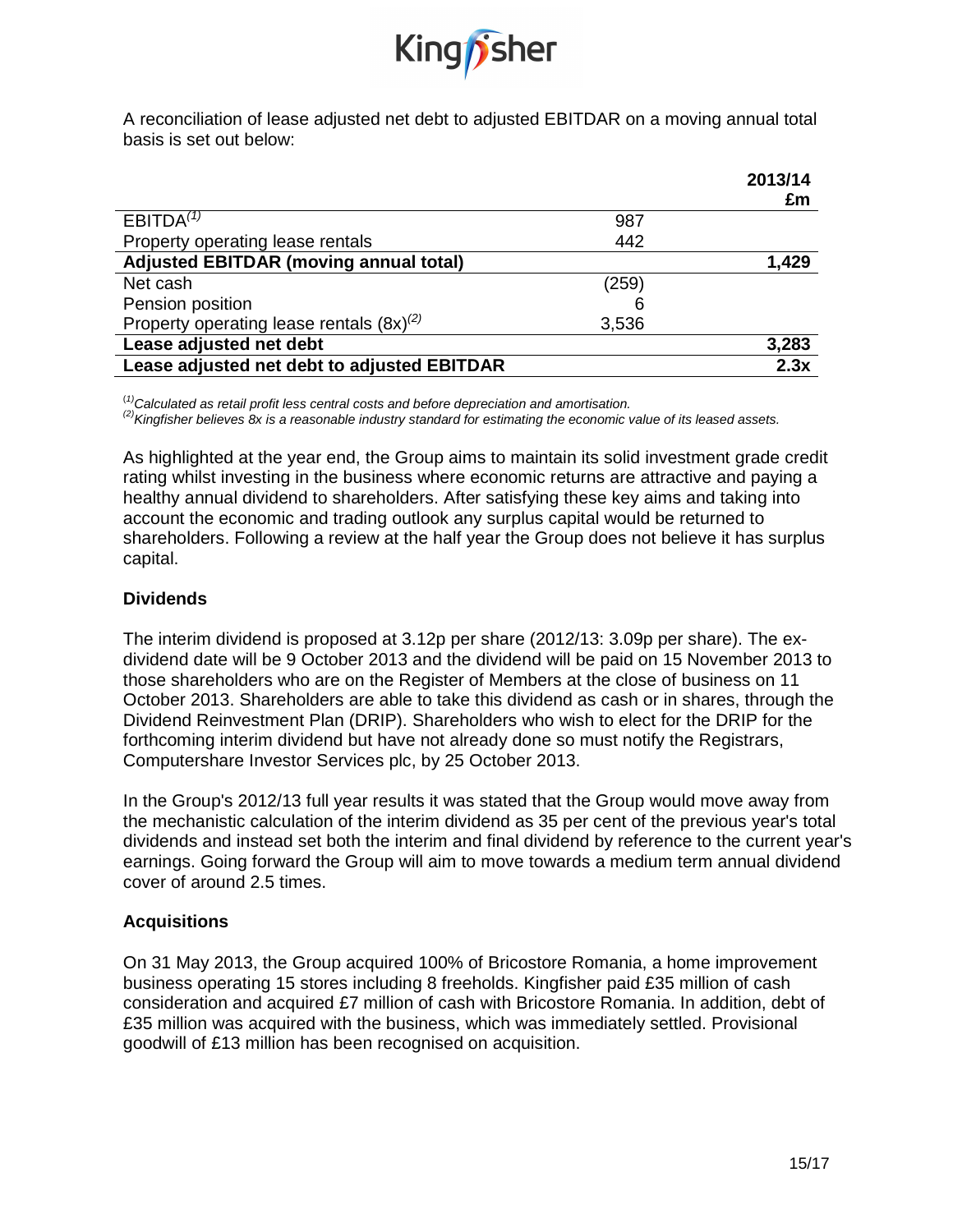

# **Pensions**

At the half year, the Group had a net deficit of £6 million in relation to defined benefit pension arrangements, compared with a net position of £nil at 2 February 2013. An analysis of the movement in the pension deficit is set out in note 11 to the interim condensed financial statements. This accounting valuation is very sensitive to a number of assumptions and market rates which are likely to fluctuate in the future.

The Group has adopted a revised pensions accounting standard (IAS19 Employee Benefits) in the period. This has resulted in a reclassification of £2 million of administrative costs of running the UK scheme from interest to retail profit in both the current and prior half year periods.

Auto-enrolment of eligible employees into the UK defined contribution pension scheme commenced in the period, with around two-thirds of all UK employees now participating in this scheme.

### **Risks**

The Board considers risk assessment, identification of mitigating actions and internal control to be fundamental to achieving Kingfisher's strategic objectives. The Board considers that the principal risks to achieving its objectives, which remain principally unchanged from those set in the 2012/13 Annual Report and Accounts, are summarised below:

- Failure to deliver demand and value through the easier initiatives
- Failure to invest in the systems and supply chain platforms necessary to maintain either competitive parity or advantage, amongst online or omnichannel competitors
- Failure to unlock the potential to generate further shareholder value through the optimisation of combined purchasing and commercial synergies, while retaining accountability at our Operating Companies
- Failure to stimulate increased consumer spend through investments in new store formats and customer proposition strategies
- Uncertainty surrounding the resilience of the global economy and the future of the Eurozone continues to impact both consumer confidence and the long-term sustainability and capabilities of the Group's supplier base
- Failure to identify, assess and take advantage of potential opportunities for overseas expansion and market penetration strategies for existing markets
- Not making the necessary investment in people to ensure that the Group has the appropriate calibre of staff, skills and experience
- Lack of perceived price competitiveness, particularly when compared to more discount based or online competitors
- Key product suppliers lacking the necessary resilience or disaster recovery capabilities to manage the impact of on-going global economic volatility or the increasing impacts of extreme weather cycles and patterns on their operations and extended supply chains
- Failure to maintain a safe environment for our customers and store colleagues which results in a major incident or fatality that is directly attributable to a failure in our Health & Safety management systems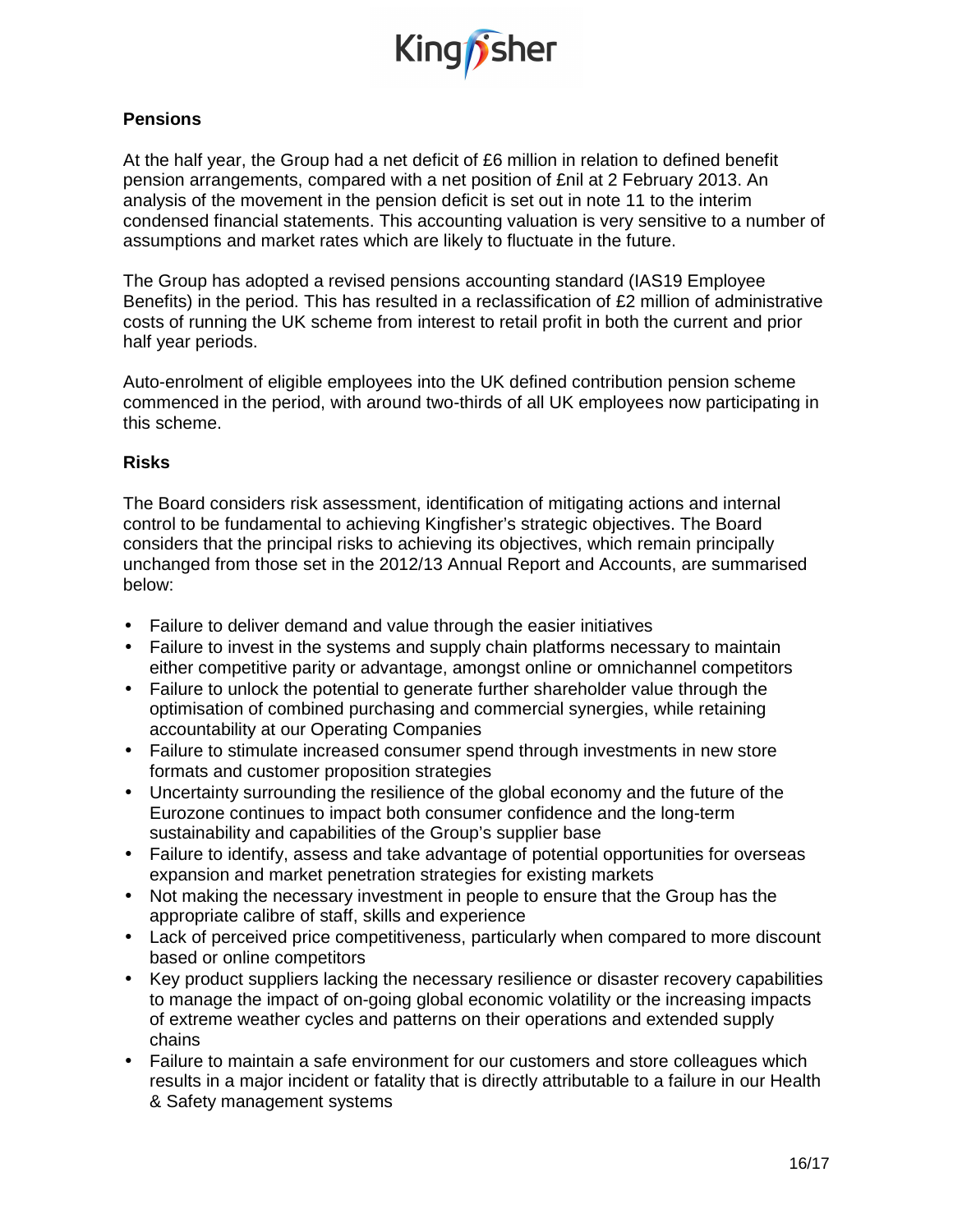

• The impact on Kingfisher's reputation and brand arising from a major environmental or ethical failure, a significant corporate fraud or material non-compliance with legislative or regulatory requirements resulting in punitive or custodial procedures

Further details of the Group risks and risk management process can be found on pages 25 to 27 of the 2012/13 Annual Report and Accounts.

### **Forward-looking statements**

This press release contains certain statements that are forward-looking and which should be considered, amongst other statutory provisions, in light of the safe harbour provisions of the United States Private Securities Litigation Reform Act of 1995. All statements other than statements of historical facts may be forward-looking statements. Such statements are, therefore, subject to risks, assumptions and uncertainties that could cause actual results to differ materially from those expressed or implied because they relate to future events. These forward-looking statements include, but are not limited to, statements relating to the Company's expectations around the Company's programme known as 'Creating the Leader' and its associated eight steps.

Forward-looking statements can be identified by the use of relevant terminology including the words: "believes", "estimates", "anticipates", "expects", "intends", "plans", "goal", "target", "aim", "may", "will", "would", "could" or "should" or, in each case, their negative or other variations or comparable terminology and include all matters that are not historical facts. They appear in a number of places throughout this press release and include statements regarding our intentions, beliefs or current expectations and those of our officers, directors and employees concerning, amongst other things, our results of operations, financial condition, changes in tax rates, liquidity, prospects, growth, strategies and the businesses we operate.

Other factors that could cause actual results to differ materially from those estimated by the forward-looking statements include, but are not limited to, global economic business conditions, monetary and interest rate policies, foreign currency exchange rates, equity and property prices, the impact of competition, inflation and deflation, changes to regulations, taxes and legislation, changes to consumer saving and spending habits; and our success in managing these factors.

Consequently, our actual future financial condition, performance and results could differ materially from the plans, goals and expectations set out in our forward-looking statements. We urge you to read our annual report and other company reports, including the risk factors contained therein, for a more detailed discussion of the factors that could affect our future performance and the industry in which we operate. Reliance should not be placed on any forward-looking statement. Our forward looking statements speak only as of the date of this press release and the Company undertakes no obligation to publicly update any forward-looking statement, whether as a result of new information, future events or otherwise. Nothing in this press release should be construed as a profit forecast.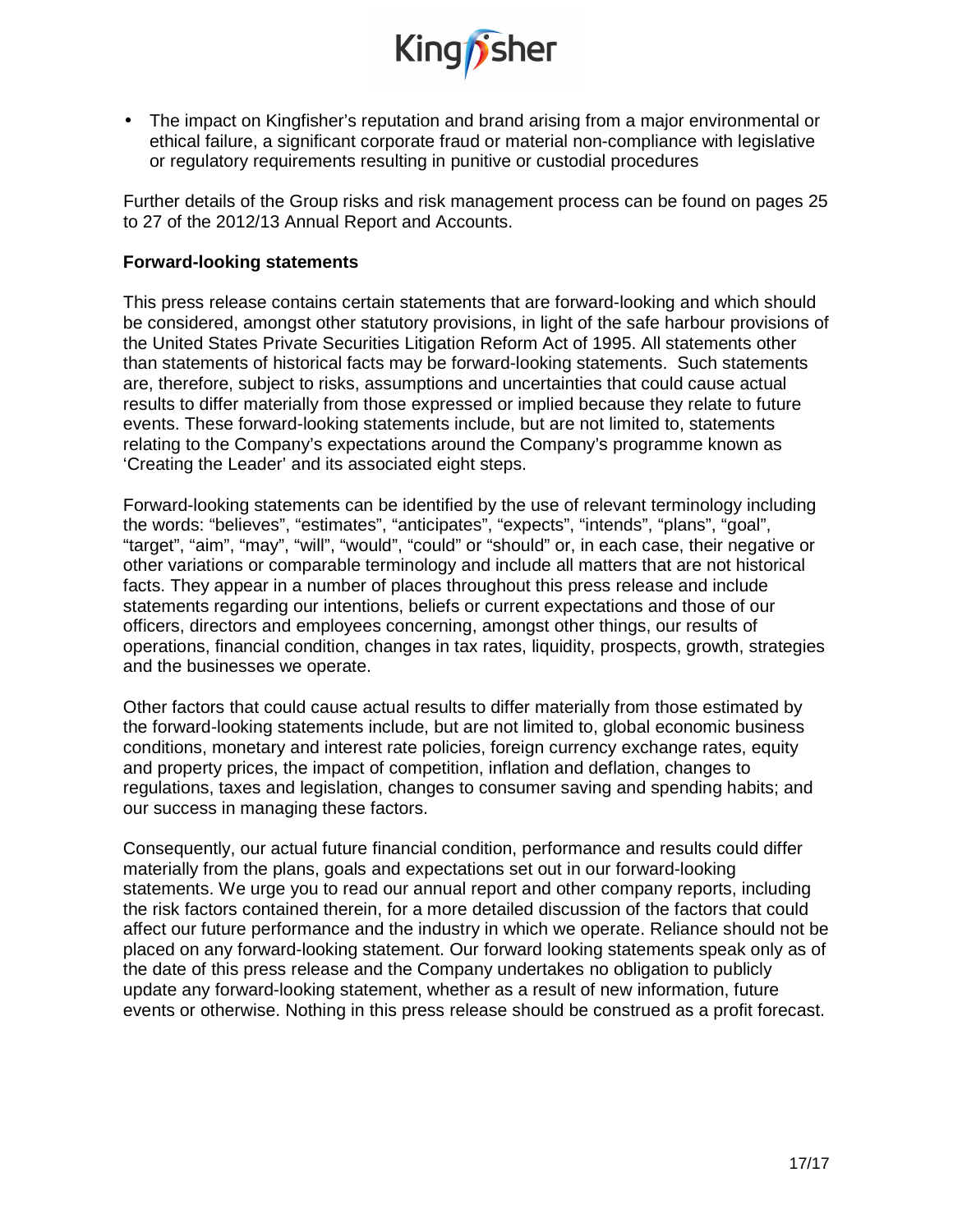### **2013/14 INTERIM CONDENSED FINANCIAL STATEMENTS (UNAUDITED)**

### **CONSOLIDATED INCOME STATEMENT**

|                                    |              |                  | Half year ended 28 July 2012<br>Half year ended 3 August 2013<br>$(resated - note 3)$ |         |                |                          |                   |
|------------------------------------|--------------|------------------|---------------------------------------------------------------------------------------|---------|----------------|--------------------------|-------------------|
|                                    |              | Before           | Exceptional                                                                           |         | <b>Before</b>  | Exceptional              |                   |
|                                    |              | exceptional      | items                                                                                 |         | exceptional    | items                    |                   |
| £ millions                         | <b>Notes</b> | items            | (note 5)                                                                              | Total   | items          | (note 5)                 | Total             |
| <b>Sales</b>                       | 4            | 5,716            | ä,                                                                                    | 5,716   | 5,478          | $\overline{a}$           | 5,478             |
| Cost of sales                      |              | (3,619)          | ۰                                                                                     | (3,619) | (3, 453)       | $\overline{a}$           | (3, 453)          |
| <b>Gross profit</b>                |              | 2,097            | ۰                                                                                     | 2,097   | 2,025          | $\overline{a}$           | 2,025             |
| Selling and distribution           |              |                  |                                                                                       |         |                |                          |                   |
| expenses                           |              | (1, 468)         | 7                                                                                     | (1,461) | (1, 407)       | 4                        | (1,403)           |
| Administrative expenses            |              | (283)            |                                                                                       | (283)   | (272)          | (11)                     | (283)             |
| Other income                       |              | 17               | 1                                                                                     | 18      | 19             | 1                        | 20                |
| Share of post-tax results of joint |              |                  |                                                                                       |         |                |                          |                   |
| ventures and associates            |              | 5                | ٠                                                                                     | 5       | 7              |                          | 7                 |
| <b>Operating profit</b>            |              | 368              | 8                                                                                     | 376     | 372            | (6)                      | 366               |
|                                    |              |                  |                                                                                       |         |                |                          |                   |
| Analysed as:                       |              |                  |                                                                                       |         |                |                          |                   |
| <b>Retail profit</b>               | 4            | 394              | 8                                                                                     | 402     | 401            | (6)                      | 395               |
| Central costs                      |              | (20)             |                                                                                       | (20)    | (22)           |                          | (22)              |
| Share of interest and tax of joint |              |                  |                                                                                       |         |                |                          |                   |
| ventures and associates            |              | (6)              |                                                                                       | (6)     | (7)            |                          | (7)               |
|                                    |              |                  |                                                                                       |         |                |                          |                   |
| Finance costs                      |              | (6)              |                                                                                       | (6)     | (9)            |                          | (9)               |
| Finance income                     |              | 4                | 27                                                                                    | 31      | $\overline{7}$ |                          | 7                 |
| Net finance income/(costs)         | 6            | (2)              | 27                                                                                    | 25      | (2)            | $\overline{\phantom{a}}$ | (2)               |
| <b>Profit before taxation</b>      |              | 366              | 35                                                                                    | 401     | 370            | (6)                      | 364               |
| Income tax credit/(expense)        | 7            | (79)             | 118                                                                                   | 39      | (106)          | 1                        | (105)             |
| Profit for the period              |              | $\overline{287}$ | 153                                                                                   | 440     | 264            | (5)                      | 259               |
|                                    |              |                  |                                                                                       |         |                |                          |                   |
| Attributable to:                   |              |                  |                                                                                       |         |                |                          |                   |
| Equity shareholders of the         |              |                  |                                                                                       |         |                |                          |                   |
| Company                            |              |                  |                                                                                       | 440     |                |                          | 259               |
|                                    |              |                  |                                                                                       | 440     |                |                          | 259               |
|                                    |              |                  |                                                                                       |         |                |                          |                   |
| Earnings per share                 | 8            |                  |                                                                                       |         |                |                          |                   |
| <b>Basic</b>                       |              |                  |                                                                                       | 18.7p   |                |                          | 11.1p             |
| <b>Diluted</b>                     |              |                  |                                                                                       | 18.5p   |                |                          | 10.9 <sub>p</sub> |
| Adjusted basic                     |              |                  |                                                                                       | 11.3p   |                |                          | 11.5p             |
| Adjusted diluted                   |              |                  |                                                                                       | 11.2p   |                |                          | 11.2p             |

The proposed interim dividend for the period ended 3 August 2013 is 3.12p per share.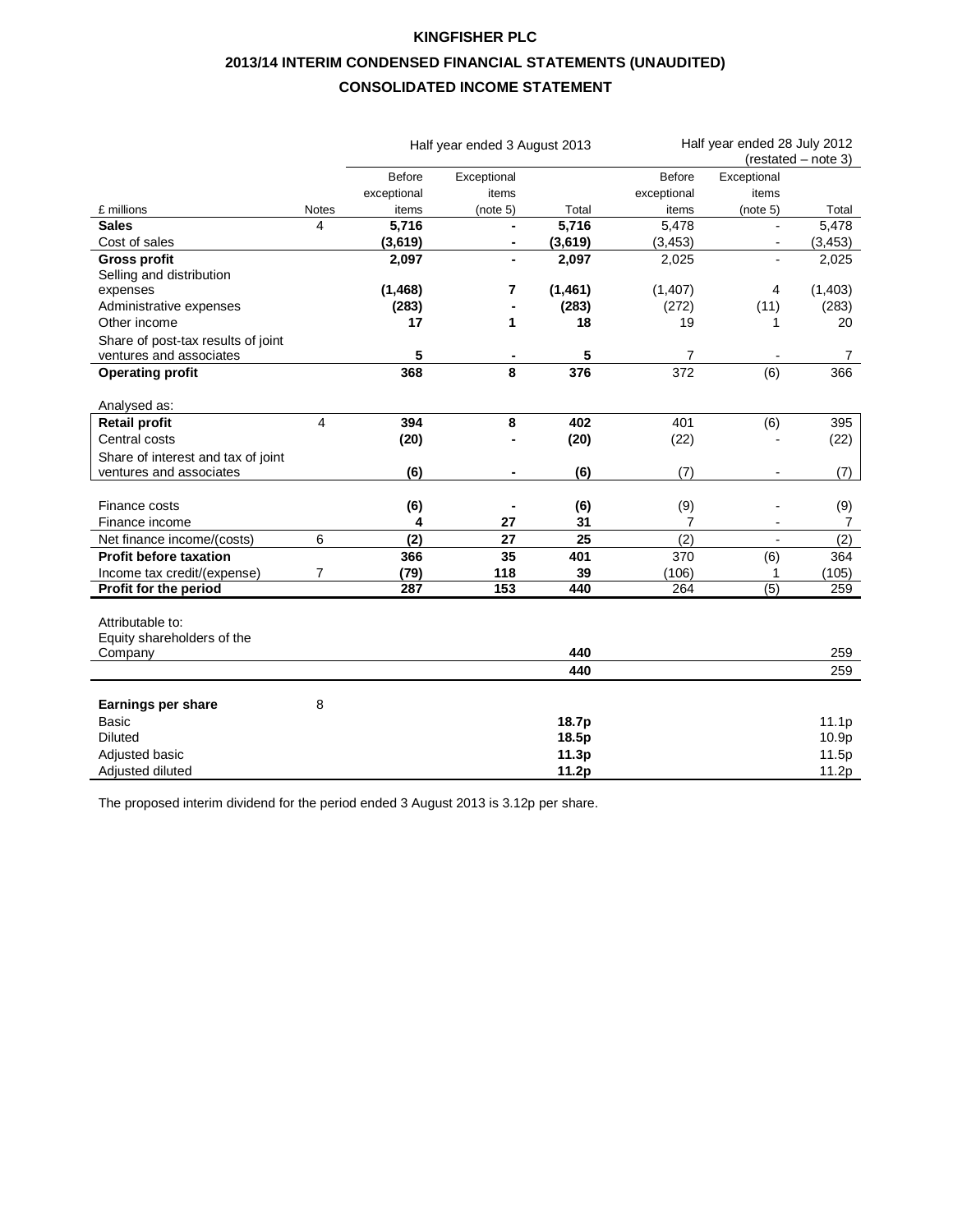# **2013/14 INTERIM CONDENSED FINANCIAL STATEMENTS (UNAUDITED)**

### **CONSOLIDATED INCOME STATEMENT**

|                                                            |                |               | Year ended 2 February 2013 |                      |
|------------------------------------------------------------|----------------|---------------|----------------------------|----------------------|
|                                                            |                |               |                            | $(resated - note 3)$ |
|                                                            |                | <b>Before</b> | Exceptional                |                      |
|                                                            |                | exceptional   | items                      |                      |
| £ millions                                                 | <b>Notes</b>   | items         | (note 5)                   | Total                |
| <b>Sales</b>                                               | 4              | 10,573        |                            | 10,573               |
| Cost of sales                                              |                | (6,618)       |                            | (6,618)              |
| <b>Gross profit</b>                                        |                | 3,955         | $\blacksquare$             | 3,955                |
| Selling and distribution expenses                          |                | (2,768)       | (17)                       | (2,785)              |
| Administrative expenses                                    |                | (525)         | (9)                        | (534)                |
| Other income                                               |                | 36            |                            | 36                   |
| Share of post-tax results of joint ventures and associates |                | 20            |                            | 20                   |
| <b>Operating profit</b>                                    |                | 718           | (26)                       | 692                  |
| Analysed as:                                               |                |               |                            |                      |
| <b>Retail profit</b>                                       | 4              | 778           | (26)                       | 752                  |
| Central costs                                              |                | (42)          |                            | (42)                 |
| Share of interest and tax of joint ventures and associates |                | (18)          |                            | (18)                 |
|                                                            |                |               |                            |                      |
| Finance costs                                              |                | (16)          |                            | (16)                 |
| Finance income                                             |                | 15            |                            | 15                   |
| Net finance costs                                          | 6              | (1)           |                            | (1)                  |
| <b>Profit before taxation</b>                              |                | 717           | (26)                       | 691                  |
| Income tax expense                                         | $\overline{7}$ | (128)         |                            | (127)                |
| Profit for the year                                        |                | 589           | (25)                       | 564                  |
| Attributable to:                                           |                |               |                            |                      |
| Equity shareholders of the Company                         |                |               |                            | 564                  |
|                                                            |                |               |                            | 564                  |
|                                                            |                |               |                            |                      |
| <b>Earnings per share</b>                                  | 8              |               |                            |                      |
| <b>Basic</b>                                               |                |               |                            | 24.1p                |
| <b>Diluted</b>                                             |                |               |                            | 23.8p                |
| Adjusted basic                                             |                |               |                            | 22.3p                |
| Adjusted diluted                                           |                |               |                            | 22.0p                |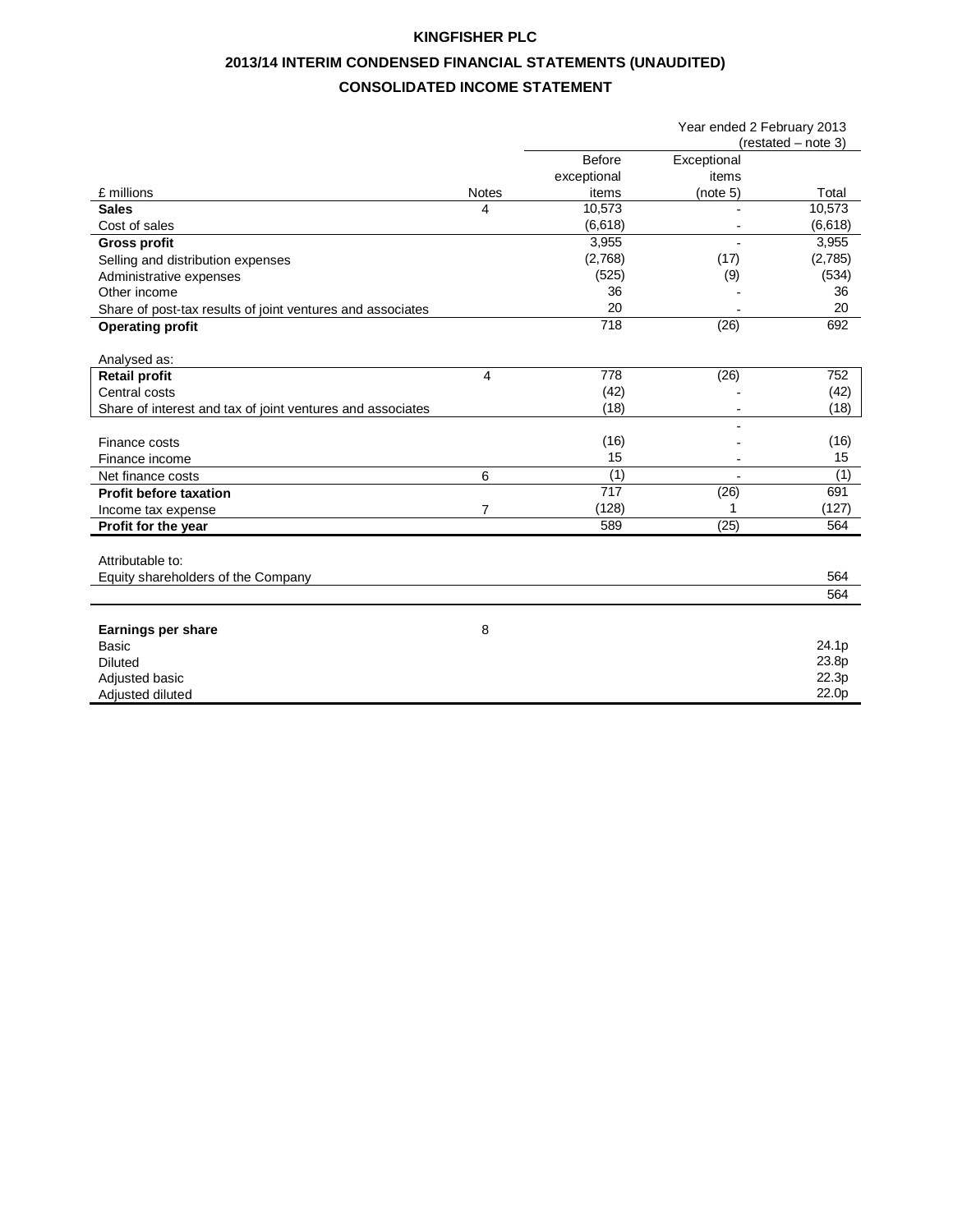# **2013/14 INTERIM CONDENSED FINANCIAL STATEMENTS (UNAUDITED)**

### **CONSOLIDATED STATEMENT OF COMPREHENSIVE INCOME**

|                                              | Half year ended | Half year ended | Year ended      |
|----------------------------------------------|-----------------|-----------------|-----------------|
| £ millions                                   | 3 August 2013   | 28 July 2012    | 2 February 2013 |
| Profit for the period                        | 440             | 259             | 564             |
| Actuarial losses on post employment benefits | (17)            | (66)            | (29)            |
| Tax on items that will not be reclassified   | 3               | 19              | (18)            |
| Total items that will not be reclassified    |                 |                 |                 |
| subsequently to profit or loss               | (14)            | (47)            | (47)            |
| Currency translation differences             |                 |                 |                 |
| Group                                        | (22)            | (144)           | 122             |
| Joint ventures and associates                | (1)             | (12)            | 8               |
| Cash flow hedges                             |                 |                 |                 |
| Fair value gains/(losses)                    | 13              | 10              | (14)            |
| Gains transferred to inventories             | (1)             | (8)             | (8)             |
| Tax on items that may be reclassified        | (2)             | 2               | 4               |
| Total items that may be reclassified         |                 |                 |                 |
| subsequently to profit or loss               | (13)            | (152)           | 112             |
| Other comprehensive income for the period    | (27)            | (199)           | 65              |
| Total comprehensive income for the period    | 413             | 60              | 629             |
|                                              |                 |                 |                 |
| Attributable to:                             |                 |                 |                 |
| Equity shareholders of the Company           | 412             | 61              | 629             |
| Non-controlling interests                    |                 | (1)             |                 |
|                                              | 413             | 60              | 629             |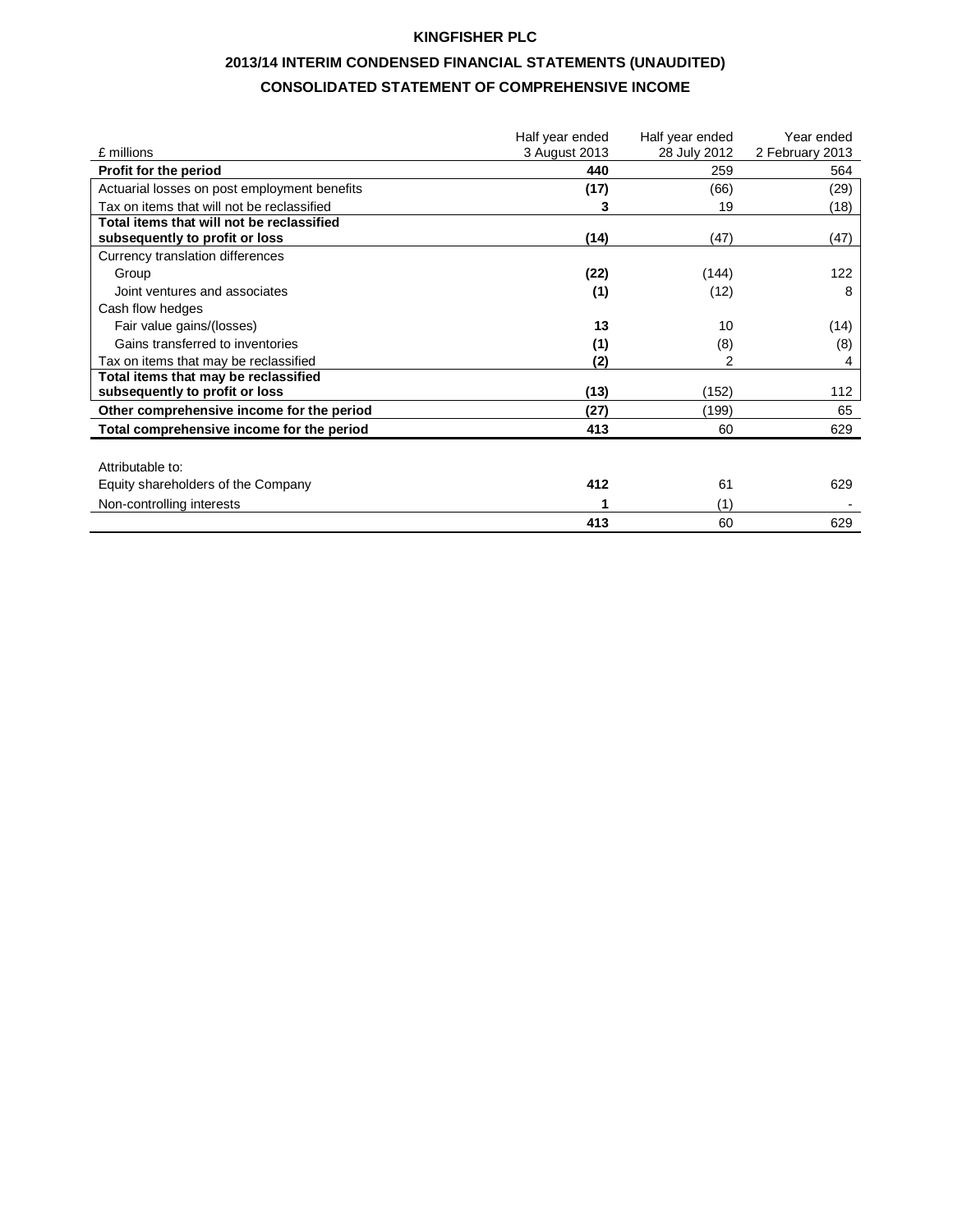# **2013/14 INTERIM CONDENSED FINANCIAL STATEMENTS (UNAUDITED)**

### **CONSOLIDATED STATEMENT OF CHANGES IN EQUITY**

|                                          | Attributable to equity shareholders of the Company |         |                |          |                          |       |                              |                |
|------------------------------------------|----------------------------------------------------|---------|----------------|----------|--------------------------|-------|------------------------------|----------------|
|                                          |                                                    |         | Own            |          | Other                    |       | Non-                         |                |
|                                          | Share                                              | Share   | shares         | Retained | reserves                 |       | controlling                  | Total          |
| £ millions                               | capital                                            | premium | held           | earnings | (note 13)                | Total | interests                    | equity         |
| At 3 February 2013                       | 373                                                | 2,204   | (60)           | 3,106    | 525                      | 6,148 | 8                            | 6,156          |
| Profit for the period                    |                                                    |         |                | 440      |                          | 440   | L.                           | 440            |
| Other comprehensive income for the       |                                                    |         |                |          |                          |       |                              |                |
| period                                   |                                                    |         | $\blacksquare$ | (14)     | (14)                     | (28)  | 1                            | (27)           |
| Total comprehensive income for           |                                                    |         |                |          |                          |       |                              |                |
| the period                               |                                                    |         |                | 426      | (14)                     | 412   | 1                            | 413            |
| Share-based compensation                 |                                                    |         |                | 7        |                          | 7     |                              | $\overline{7}$ |
| New shares issued under share            |                                                    |         |                |          |                          |       |                              |                |
| schemes<br>Own shares issued under share |                                                    | 1       |                |          |                          | 1     |                              | 1              |
| schemes                                  |                                                    |         | 44             | (38)     |                          | 6     |                              | 6              |
| <b>Dividends</b>                         |                                                    |         |                | (150)    |                          | (150) | $\qquad \qquad \blacksquare$ | (150)          |
| At 3 August 2013                         | 373                                                | 2,205   | (16)           | 3,351    | 511                      | 6,424 | 9                            |                |
|                                          |                                                    |         |                |          |                          |       |                              | 6,433          |
|                                          |                                                    |         |                |          |                          |       |                              |                |
| At 29 January 2012                       | 372                                                | 2,199   | (134)          | 2,869    | 413                      | 5,719 | 8                            | 5,727          |
| Profit for the period                    | $\overline{a}$                                     |         | $\overline{a}$ | 259      | $\blacksquare$           | 259   | $\frac{1}{2}$                | 259            |
| Other comprehensive income for the       |                                                    |         |                | (47)     |                          | (198) | (1)                          | (199)          |
| period<br>Total comprehensive income for |                                                    |         |                |          | (151)                    |       |                              |                |
| the period                               |                                                    |         |                | 212      | (151)                    | 61    | (1)                          | 60             |
| Share-based compensation                 |                                                    |         |                | 11       |                          | 11    | $\overline{a}$               | 11             |
| New shares issued under share            |                                                    |         |                |          |                          |       |                              |                |
| schemes                                  |                                                    | 1       |                |          |                          | 1     |                              | 1              |
| Own shares issued under share            |                                                    |         |                |          |                          |       |                              |                |
| schemes                                  |                                                    |         | 61             | (57)     |                          | 4     |                              | 4              |
| <b>Dividends</b>                         |                                                    |         |                | (148)    |                          | (148) | $\overline{\phantom{a}}$     | (148)          |
| At 28 July 2012                          | 372                                                | 2,200   | (73)           | 2,887    | 262                      | 5,648 | $\overline{7}$               | 5,655          |
|                                          |                                                    |         |                |          |                          |       |                              |                |
| At 29 January 2012                       | 372                                                | 2,199   | (134)          | 2,869    | 413                      | 5,719 | 8                            | 5,727          |
| Profit for the year                      |                                                    |         |                | 564      | $\overline{\phantom{a}}$ | 564   | $\frac{1}{2}$                | 564            |
| Other comprehensive income for the       |                                                    |         |                |          |                          |       |                              |                |
| vear                                     |                                                    |         | $\blacksquare$ | (47)     | 112                      | 65    | $\overline{\phantom{a}}$     | 65             |
| Total comprehensive income for           |                                                    |         |                |          |                          |       |                              |                |
| the year                                 |                                                    |         |                | 517      | 112                      | 629   | L,                           | 629            |
| Share-based compensation                 |                                                    |         |                | 9        | $\blacksquare$           | 9     |                              | 9              |
| New shares issued under share            |                                                    |         |                |          |                          |       |                              |                |
| schemes                                  | 1                                                  | 5       |                |          |                          | 6     |                              | 6              |
| Own shares issued under share<br>schemes |                                                    |         | 74             |          |                          | 6     |                              | 6              |
|                                          |                                                    |         |                | (68)     |                          |       |                              |                |
| <b>Dividends</b>                         |                                                    |         |                | (221)    |                          | (221) |                              | (221)          |
| At 2 February 2013                       | 373                                                | 2,204   | (60)           | 3,106    | 525                      | 6,148 | 8                            | 6,156          |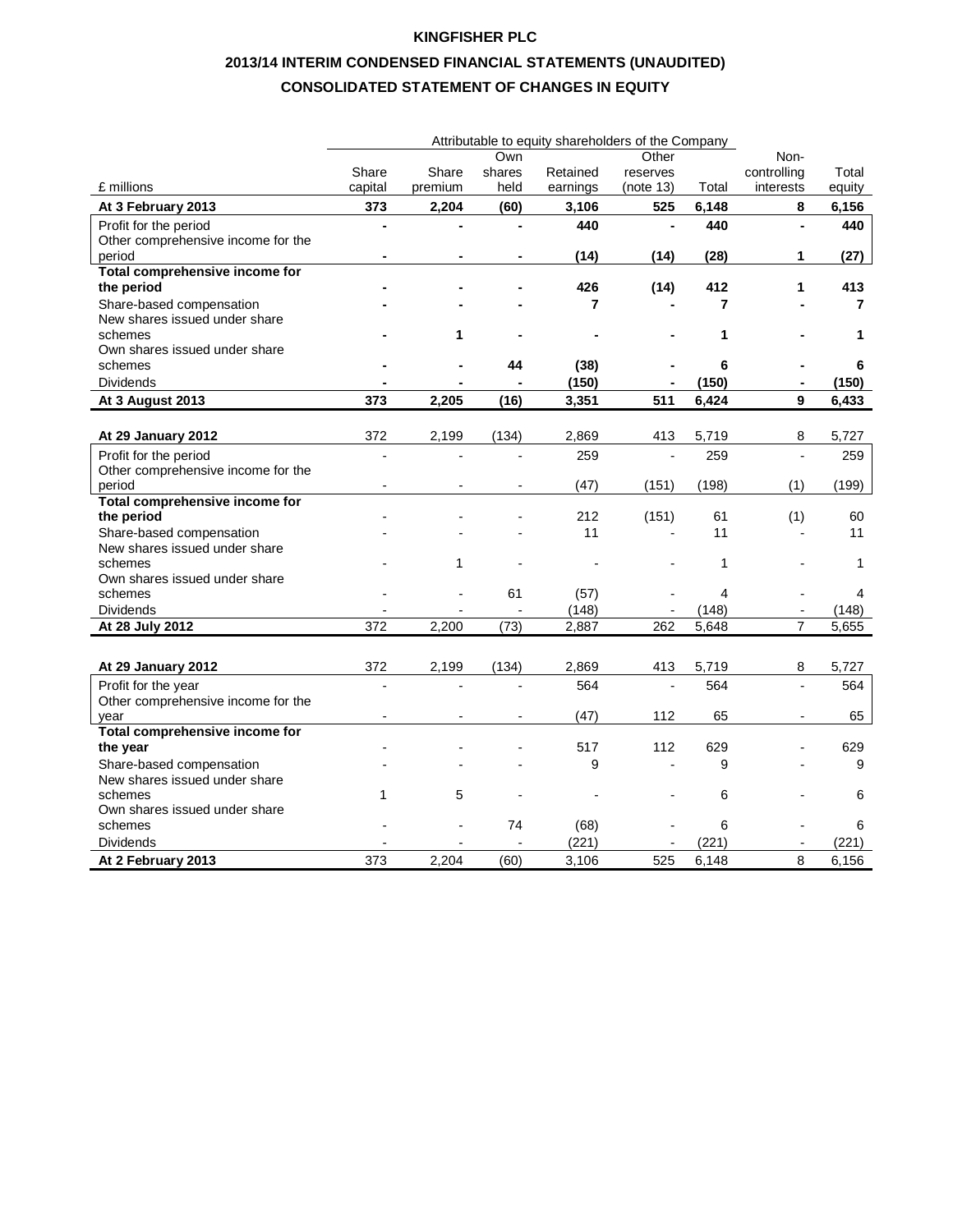### **2013/14 INTERIM CONDENSED FINANCIAL STATEMENTS (UNAUDITED)**

### **CONSOLIDATED BALANCE SHEET**

|                                                          |              | At            | At             | At              |
|----------------------------------------------------------|--------------|---------------|----------------|-----------------|
| £ millions                                               | <b>Notes</b> | 3 August 2013 | 28 July 2012   | 2 February 2013 |
| <b>Non-current assets</b>                                |              |               |                |                 |
| Goodwill                                                 |              | 2,414         | 2,396          | 2,399           |
| Other intangible assets                                  |              | 200           | 148            | 166             |
| Property, plant and equipment                            |              | 3,770         | 3,573          | 3,748           |
| Investment property                                      |              | 63            | 52             | 66              |
| Investments in joint ventures and associates             |              | 282           | 256            | 289             |
| Post employment benefits                                 | 11           | 70            |                | 71              |
| Deferred tax assets                                      |              | 16            | 20             | 17              |
| Derivative assets                                        | 12           | 55            | 57             | 55              |
| Other receivables                                        |              | 18            | 18             | 18              |
|                                                          |              | 6,888         | 6,520          | 6,829           |
| <b>Current assets</b>                                    |              |               |                |                 |
| Inventories                                              |              | 2,167         | 1,932          | 2,083           |
| Trade and other receivables                              |              | 599           | 567            | 545             |
| Derivative assets                                        | 12           | 12            | 33             | 33              |
| Current tax assets                                       |              | 4             | $\overline{2}$ | 9               |
| Cash and cash equivalents                                |              | 559           | 613            | 398             |
|                                                          |              | 3,341         | 3,147          | 3,068           |
| <b>Total assets</b>                                      |              | 10,229        | 9,667          | 9,897           |
|                                                          |              |               |                |                 |
| <b>Current liabilities</b>                               |              |               |                |                 |
| Trade and other payables                                 |              | (2,695)       | (2, 558)       | (2, 430)        |
| <b>Borrowings</b>                                        | 12           | (15)          | (315)          | (99)            |
| Derivative liabilities                                   | 12           | (6)           | (5)            | (17)            |
| <b>Current tax liabilities</b>                           |              | (208)         | (314)          | (289)           |
| Provisions                                               |              | (13)          | (45)           | (35)            |
|                                                          |              | (2, 937)      | (3,237)        | (2,870)         |
| <b>Non-current liabilities</b>                           |              |               |                |                 |
| Other payables                                           |              | (87)          | (107)          | (115)           |
| <b>Borrowings</b>                                        | 12           | (329)         | (334)          | (332)           |
| Derivative liabilities                                   | 12           | (13)          | (2)            | (12)            |
| Deferred tax liabilities                                 |              | (304)         | (252)          | (303)           |
| Provisions                                               |              | (50)          | (36)           | (38)            |
| Post employment benefits                                 | 11           | (76)          | (44)           | (71)            |
|                                                          |              | (859)         | (775)          | (871)           |
| <b>Total liabilities</b>                                 |              | (3,796)       | (4,012)        | (3,741)         |
|                                                          |              |               |                |                 |
| <b>Net assets</b>                                        |              | 6,433         | 5,655          | 6,156           |
|                                                          |              |               |                |                 |
| <b>Equity</b>                                            |              |               |                |                 |
| Share capital                                            |              | 373           | 372            | 373             |
| Share premium                                            |              | 2,205         | 2,200          | 2,204           |
| Own shares held                                          |              | (16)          | (73)           | (60)            |
| Retained earnings                                        |              | 3,351         | 2,887          | 3,106           |
| Other reserves                                           | 13           | 511           | 262            | 525             |
| Total attributable to equity shareholders of the Company |              | 6,424         | 5,648          | 6,148           |
| Non-controlling interests                                |              | 9             | 7              | 8               |
| <b>Total equity</b>                                      |              | 6,433         | 5,655          | 6,156           |
|                                                          |              |               |                |                 |

The interim financial report was approved by the Board of Directors on 10 September 2013 and signed on its behalf by: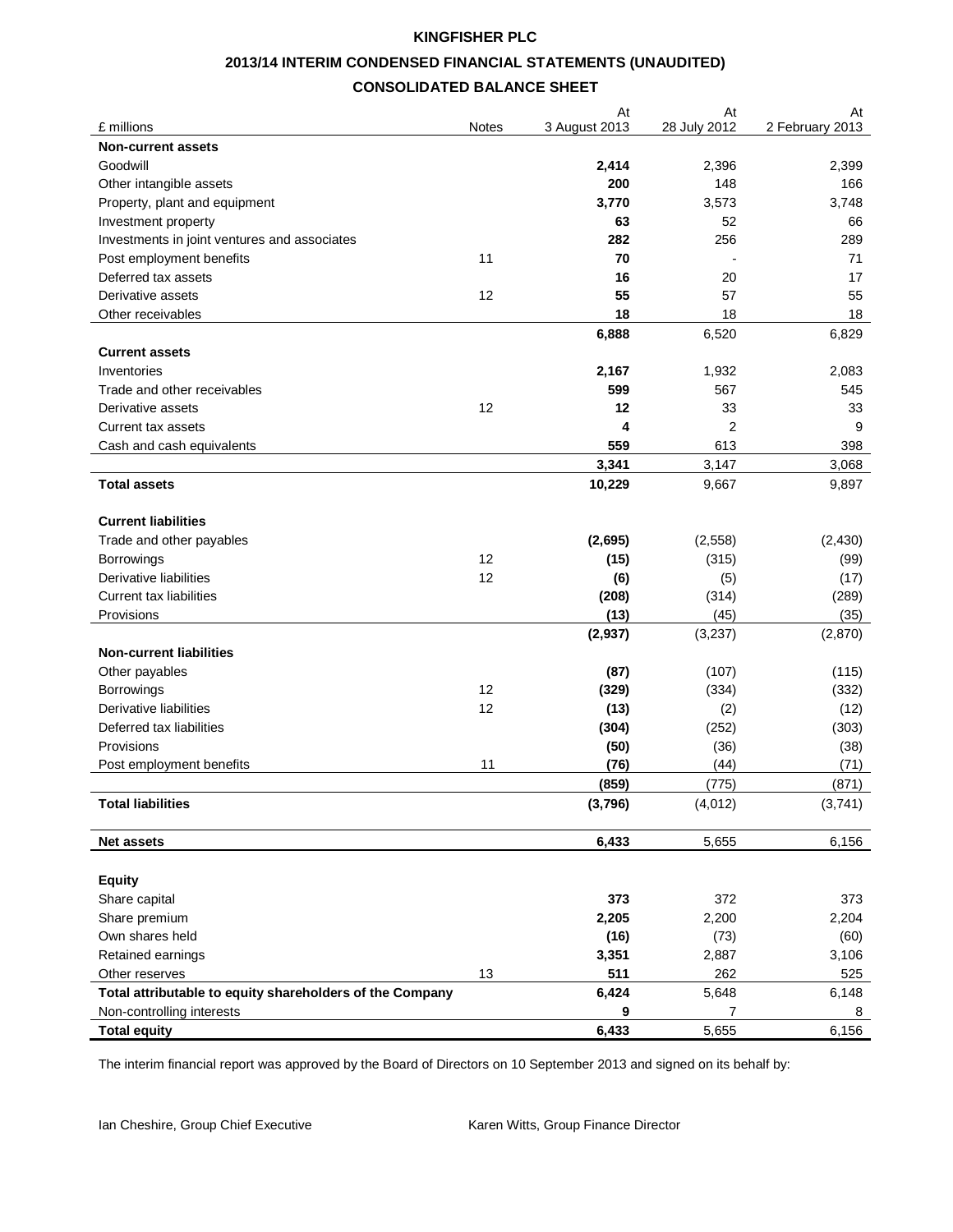# **2013/14 INTERIM CONDENSED FINANCIAL STATEMENTS (UNAUDITED)**

### **CONSOLIDATED CASH FLOW STATEMENT**

| £ millions                                                                                            | <b>Notes</b> | Half year ended<br>3 August 2013 | Half year ended<br>28 July 2012 | Year ended<br>2 February 2013 |
|-------------------------------------------------------------------------------------------------------|--------------|----------------------------------|---------------------------------|-------------------------------|
| <b>Operating activities</b>                                                                           |              |                                  |                                 |                               |
| Cash generated by operations                                                                          | 14           | 600                              | 535                             | 730                           |
| Income tax paid                                                                                       |              | (39)                             | (74)                            | (129)                         |
| Net cash flows from operating activities                                                              |              | 561                              | 461                             | 601                           |
| <b>Investing activities</b>                                                                           |              |                                  |                                 |                               |
| Purchase of businesses, net of cash acquired<br>Purchase of property, plant and equipment, investment | 16           | (28)                             |                                 |                               |
| property and intangible assets                                                                        |              | (147)                            | (172)                           | (316)                         |
| Disposal of property, plant and equipment, investment                                                 |              |                                  |                                 |                               |
| property and intangible assets<br>Interest received                                                   |              | 10<br>3                          | 6<br>7                          | 17<br>18                      |
| Dividends received from joint ventures and associates                                                 |              | 11                               | 10                              | 10                            |
| Net cash flows from investing activities                                                              |              | (151)                            | (149)                           | (271)                         |
| <b>Financing activities</b>                                                                           |              |                                  |                                 |                               |
| Interest paid                                                                                         |              | (6)                              | (9)                             | (18)                          |
| Interest element of finance lease rental payments                                                     |              | (2)                              | (2)                             | (4)                           |
| Repayment of loans                                                                                    |              | (89)                             | (5)                             | (31)                          |
| Repayment of Medium Term Notes and                                                                    |              |                                  |                                 |                               |
| other fixed term debt                                                                                 |              | (33)                             |                                 | (162)                         |
| Receipt on financing derivatives                                                                      |              | 6                                |                                 |                               |
| Capital element of finance lease rental payments                                                      |              | (6)                              | (6)                             | (12)                          |
| New shares issued under share schemes                                                                 |              | 1                                | 1                               | 6                             |
| Own shares issued under share schemes                                                                 |              | 6                                | 4                               | 6                             |
| Dividends paid to equity shareholders of the Company                                                  |              | (150)                            | (148)                           | (221)                         |
| Net cash flows from financing activities                                                              |              | (273)                            | (165)                           | (436)                         |
| Net increase/(decrease) in cash and cash equivalents                                                  |              |                                  |                                 |                               |
| and bank overdrafts                                                                                   |              | 137                              | 147                             | (106)                         |
| Cash and cash equivalents and bank overdrafts at                                                      |              | 398                              | 485                             | 485                           |
| beginning of period                                                                                   |              | 23                               | (51)                            | 19                            |
| Exchange differences<br>Cash and cash equivalents and bank overdrafts at                              |              |                                  |                                 |                               |
| end of period                                                                                         | 15           | 558                              | 581                             | 398                           |
|                                                                                                       |              |                                  |                                 |                               |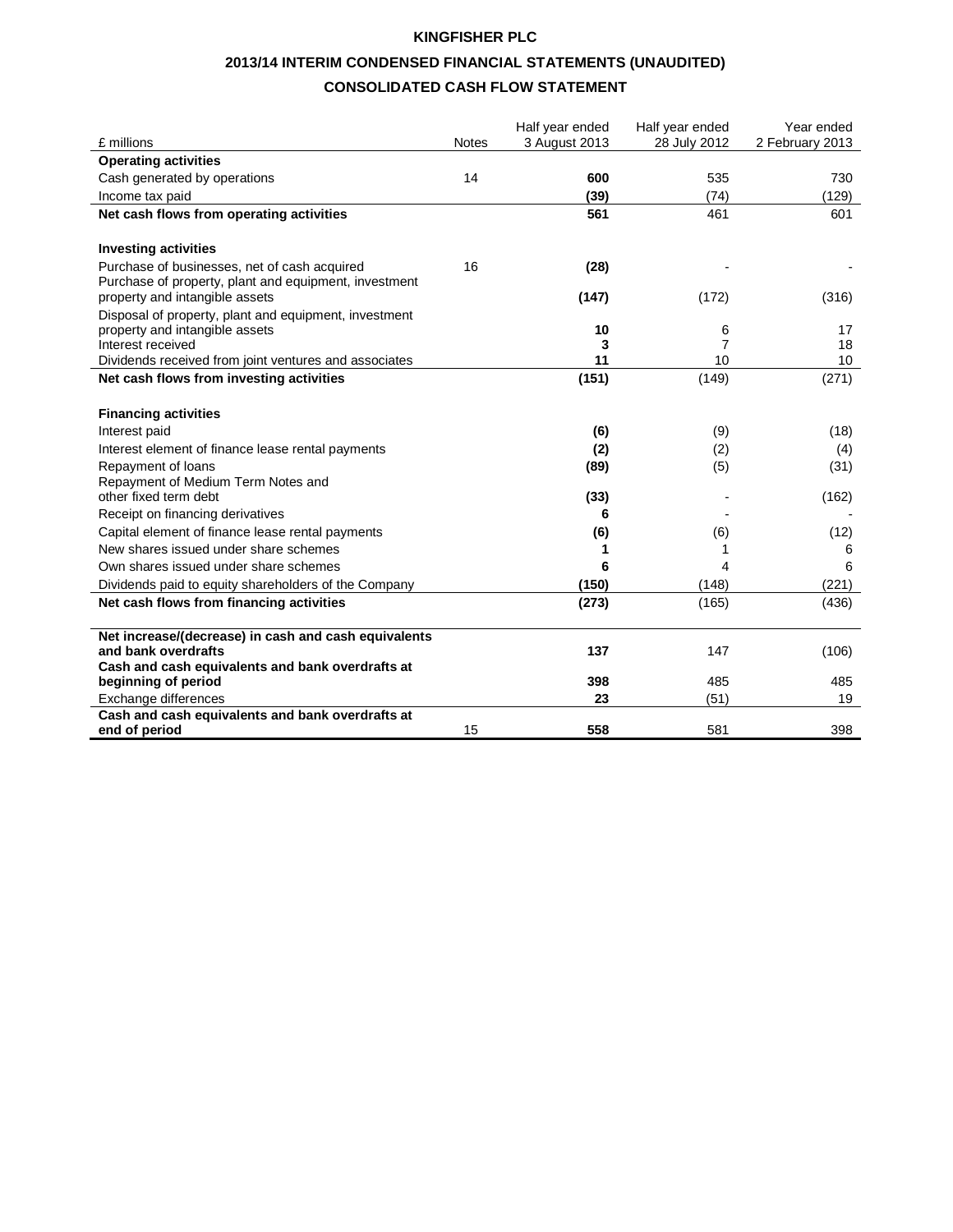# **2013/14 INTERIM CONDENSED FINANCIAL STATEMENTS (UNAUDITED) NOTES TO THE CONDENSED CONSOLIDATED FINANCIAL STATEMENTS**

#### **1. General information**

Kingfisher plc ('the Company'), its subsidiaries, joint ventures and associates (together 'the Group') supply home improvement products and services through a network of retail stores and other channels, located mainly in the United Kingdom, continental Europe and China.

Kingfisher plc is a company incorporated in the United Kingdom.

The address of its registered office is 3 Sheldon Square, Paddington, London W2 6PX.

The Company is listed on the London Stock Exchange.

The interim financial report does not comprise statutory accounts within the meaning of section 434 of the Companies Act 2006. Audited statutory accounts for the year ended 2 February 2013 were approved by the Board of Directors on 25 March 2013 and delivered to the Registrar of Companies. The report of the auditors on those accounts was unqualified, did not contain an emphasis of matter paragraph and did not contain any statement under sections 498(2) or (3) of the Companies Act 2006.

The interim financial report has been reviewed, not audited, and was approved by the Board of Directors on 10 September 2013.

#### **2. Basis of preparation**

The interim financial report for the 26 weeks ended 3 August 2013 ('the half year') has been prepared in accordance with the Disclosure and Transparency Rules of the Financial Services Authority and with IAS 34, 'Interim Financial Reporting', as adopted by the European Union. It should be read in conjunction with the annual financial statements for the year ended 2 February 2013, which have been prepared in accordance with International Financial Reporting Standards ('IFRS') as adopted by the European Union. The consolidated income statement and related notes represent results for continuing operations, there being no discontinued operations in the periods presented. Where comparatives are given, '2012/13' refers to the prior half year.

There have been no changes in estimates of amounts reported in prior periods that have had a material effect in the current period.

The Directors of Kingfisher plc, having made appropriate enquiries, consider that adequate resources exist for the Group to continue in operational existence for the foreseeable future and that, therefore, it is appropriate to adopt the going concern basis in preparing the condensed consolidated financial statements for the half year ended 3 August 2013.

|                  |         | Half year ended<br>3 August 2013 |         | Half year ended<br>28 July 2012 |         | Year ended<br>2 February 2013 |
|------------------|---------|----------------------------------|---------|---------------------------------|---------|-------------------------------|
|                  | Average | Period end                       | Average | Period end                      | Average | Year end                      |
|                  | rate    | rate                             | rate    | rate                            | rate    | rate                          |
| Euro             | 1.17    | 1.15                             | 1.23    | 1.27                            | 1.23    | 1.15                          |
| <b>US Dollar</b> | 1.53    | 1.53                             | 1.58    | 1.57                            | 1.59    | 1.57                          |
| Polish Zloty     | 4.91    | 4.86                             | 5.16    | 5.24                            | 5.13    | 4.79                          |
| Chinese Renminbi | 9.44    | 9.37                             | 9.99    | 10.02                           | 10.01   | 9.80                          |

#### Principal rates of exchange against Sterling

#### Use of non-GAAP measures

In the reporting of financial information, the Group uses certain measures that are not required under IFRS, the generally accepted accounting principles (GAAP) under which the Group reports. Kingfisher believes that retail profit, adjusted pre-tax profit, effective tax rate, adjusted post-tax profit and adjusted earnings per share provide additional useful information on underlying trends to shareholders. These and other non-GAAP measures such as net debt/cash are used by Kingfisher for internal performance analysis and incentive compensation arrangements for employees. The terms 'retail profit', 'exceptional items', 'adjusted', 'effective tax rate' and 'net debt/cash' are not defined terms under IFRS and may therefore not be comparable with similarly titled measures reported by other companies. They are not intended to be a substitute for, or superior to, GAAP measures.

Retail profit is defined as continuing operating profit before central costs (principally the costs of the Group's head office), exceptional items, amortisation of acquisition intangibles and the Group's share of interest and tax of joint ventures and associates.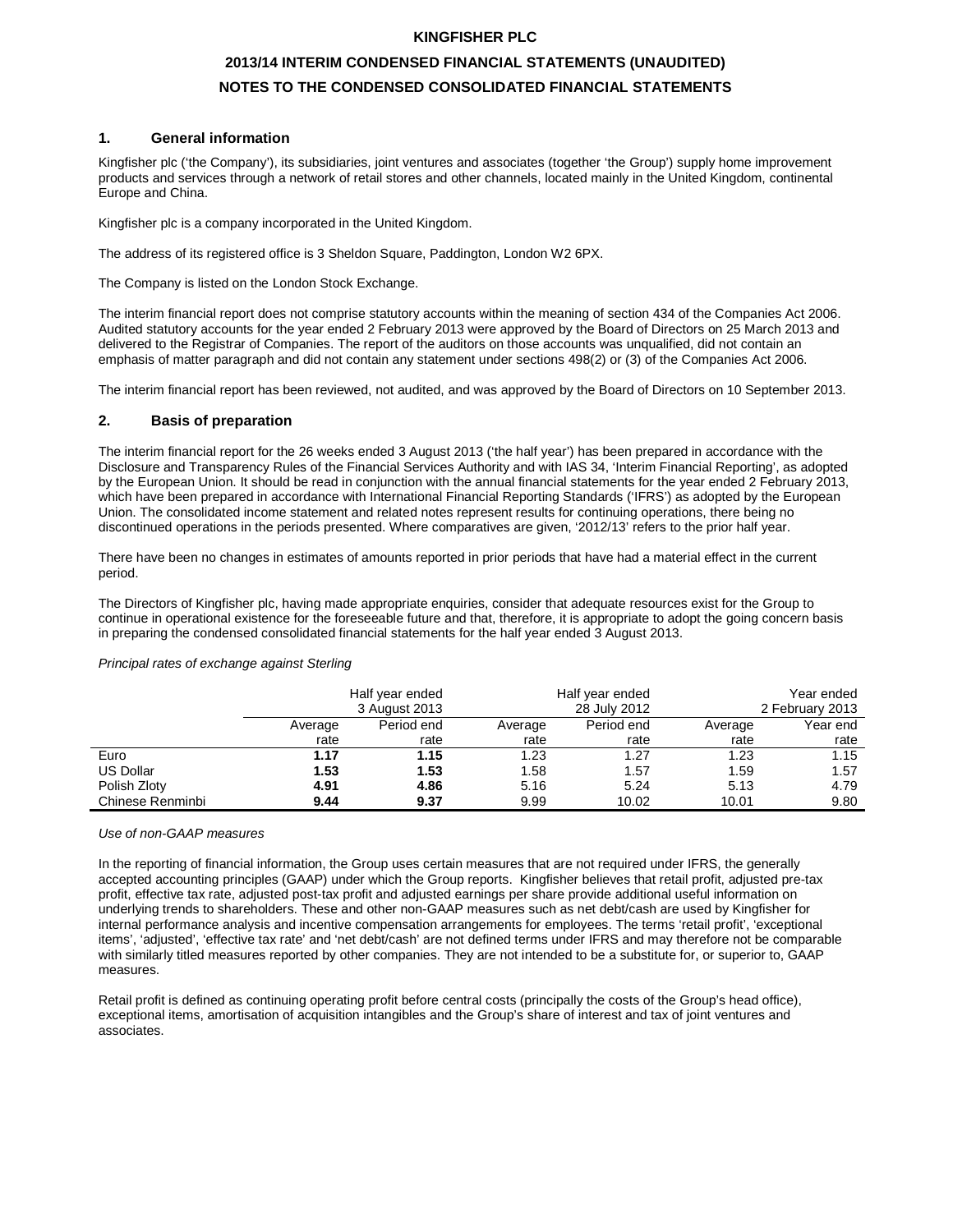The separate reporting of non-recurring exceptional items, which are presented as exceptional within their relevant income statement category, helps provide an indication of the Group's underlying business performance. The principal items which are included as exceptional items are:

- non-trading items included in operating profit such as profits and losses on the disposal, closure or impairment of subsidiaries, joint ventures, associates and investments which do not form part of the Group's trading activities;
- profits and losses on the disposal of properties; and
- the costs of significant restructuring and incremental acquisition integration costs.

The term 'adjusted' refers to the relevant measure being reported for continuing operations excluding exceptional items, financing fair value remeasurements, amortisation of acquisition intangibles, related tax items and prior year tax items. Financing fair value remeasurements represent changes in the fair value of financing derivatives, excluding interest accruals, offset by fair value adjustments to the carrying amount of borrowings and other hedged items under fair value hedge relationships. Financing derivatives are those that relate to underlying items of a financing nature.

The effective tax rate represents the effective income tax expense as a percentage of continuing profit before taxation excluding exceptional items. Effective income tax expense is the continuing income tax expense excluding tax on exceptional items and tax adjustments in respect of prior years and the impact of changes in tax rates on deferred tax.

Net debt (or net cash) comprises borrowings and financing derivatives (excluding accrued interest), less cash and cash equivalents and current other investments.

#### **3. Accounting policies**

The accounting policies adopted are consistent with those of the annual financial statements for the year ended 2 February 2013, as described in note 2 of those financial statements, except where set out below.

IAS 19 (revised), 'Employee benefits', amends the accounting for employment benefits and the Group has applied it retrospectively in accordance with the transition provisions of the standard. The impact on the Group has been in the following areas:

- The standard replaces the interest cost on the defined benefit obligation and the expected return on plan assets with a single net interest cost or return based on the net defined benefit asset or liability and the discount rate, measured at the beginning of the year. There is no change to determining the discount rate; this continues to reflect the yield on high-quality corporate bonds. For the current and comparative period, the Group's reported profit before taxation was not impacted as the expected rate of return on assets at the start of the current and prior year was the same as the discount rate for the UK scheme, the Group's principal defined benefit pension plan.
- The revised standard also requires administrative costs of running the UK scheme to be reclassified from net finance costs to operating costs. For the current period the Group's reported operating profit is £2m lower and net finance income £2m higher than they would have been prior to the adoption of IAS 19 (revised 2011). For the comparative period the Group's reported operating profit is £2m lower and net finance costs £2m lower than previously reported. For the year ended 2 February 2013 the Group's reported operating profit is £3m lower and net finance costs £3m lower than previously reported.

The amendments to IAS 1, 'Presentation of items of other comprehensive income', require items presented in 'other comprehensive income' to be grouped by those items that may be reclassified subsequently to profit or loss and those that will never be reclassified, together with their associated income tax. The amendments have been applied retrospectively and the presentation of items of comprehensive income has been adjusted accordingly.

IFRS 13, 'Fair value measurement', has impacted the measurement of fair value for certain financial assets and liabilities as well as introducing new disclosures.

Taxes on income for interim periods are accrued using the tax rate that would be applicable to expected total annual earnings.

There are no other standards, amendments to standards or interpretations that are both mandatory for the first time for the financial year ending 1 February 2014 and expected to have a material impact on the Group's results.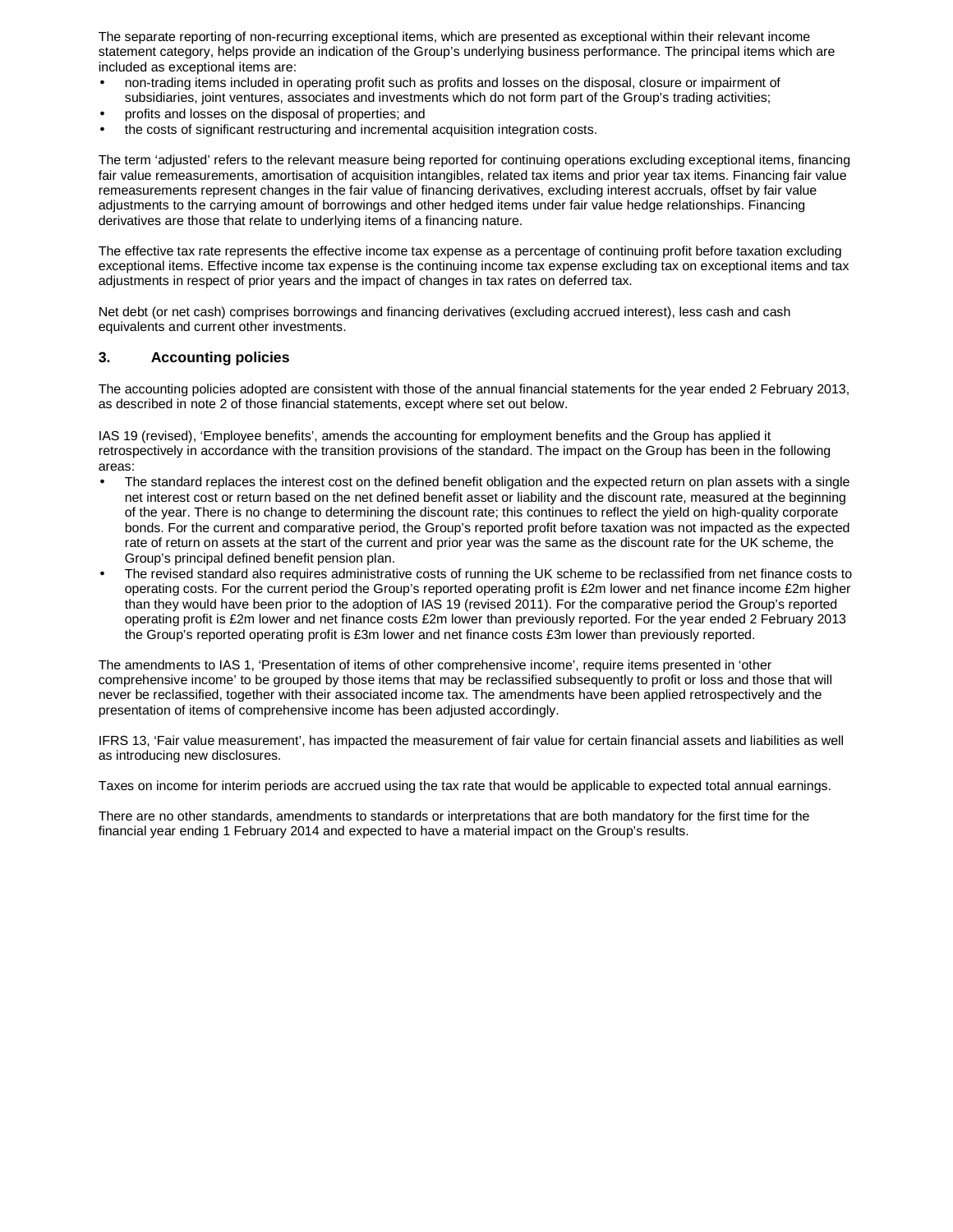# **4. Segmental analysis**

#### **Income statement**

|                                                            |              |        |                     | Half year ended 3 August 2013 |       |
|------------------------------------------------------------|--------------|--------|---------------------|-------------------------------|-------|
|                                                            |              |        | Other International |                               |       |
| £ millions                                                 | UK & Ireland | France | Poland              | Other                         | Total |
| <b>Sales</b>                                               | 2,270        | 2,306  | 557                 | 583                           | 5,716 |
| <b>Retail profit</b>                                       | 141          | 191    | 54                  | 8                             | 394   |
| Exceptional items                                          |              |        |                     |                               | 8     |
| Central costs                                              |              |        |                     |                               | (20)  |
| Share of interest and tax of joint ventures and associates |              |        |                     |                               | (6)   |
| <b>Operating profit</b>                                    |              |        |                     |                               | 376   |
| Net finance income                                         |              |        |                     |                               | 25    |
| <b>Profit before taxation</b>                              |              |        |                     |                               | 401   |

|                                                            |              |        | Half year ended 28 July 2012<br>(restated) |       |       |
|------------------------------------------------------------|--------------|--------|--------------------------------------------|-------|-------|
|                                                            |              |        | Other International                        |       |       |
| £ millions                                                 | UK & Ireland | France | Poland                                     | Other | Total |
| <b>Sales</b>                                               | 2,264        | 2,206  | 513                                        | 495   | 5,478 |
| <b>Retail profit</b>                                       | 143          | 191    | 54                                         | 13    | 401   |
| Exceptional items                                          |              |        |                                            |       | (6)   |
| Central costs                                              |              |        |                                            |       | (22)  |
| Share of interest and tax of joint ventures and associates |              |        |                                            |       | (7)   |
| <b>Operating profit</b>                                    |              |        |                                            |       | 366   |
| Net finance costs                                          |              |        |                                            |       | (2)   |
| <b>Profit before taxation</b>                              |              |        |                                            |       | 364   |

|                                                            |              |        | Year ended 2 February 2013<br>(restated) |       |        |
|------------------------------------------------------------|--------------|--------|------------------------------------------|-------|--------|
|                                                            |              |        | Other International                      |       |        |
| £ millions                                                 | UK & Ireland | France | Poland                                   | Other | Total  |
| <b>Sales</b>                                               | 4,316        | 4,194  | 1,029                                    | 1.034 | 10,573 |
| <b>Retail profit</b>                                       | 231          | 397    | 107                                      | 43    | 778    |
| <b>Exceptional items</b>                                   |              |        |                                          |       | (26)   |
| Central costs                                              |              |        |                                          |       | (42)   |
| Share of interest and tax of joint ventures and associates |              |        |                                          |       | (18)   |
| <b>Operating profit</b>                                    |              |        |                                          |       | 692    |
| Net finance costs                                          |              |        |                                          |       | (1)    |
| <b>Profit before taxation</b>                              |              |        |                                          |       | 691    |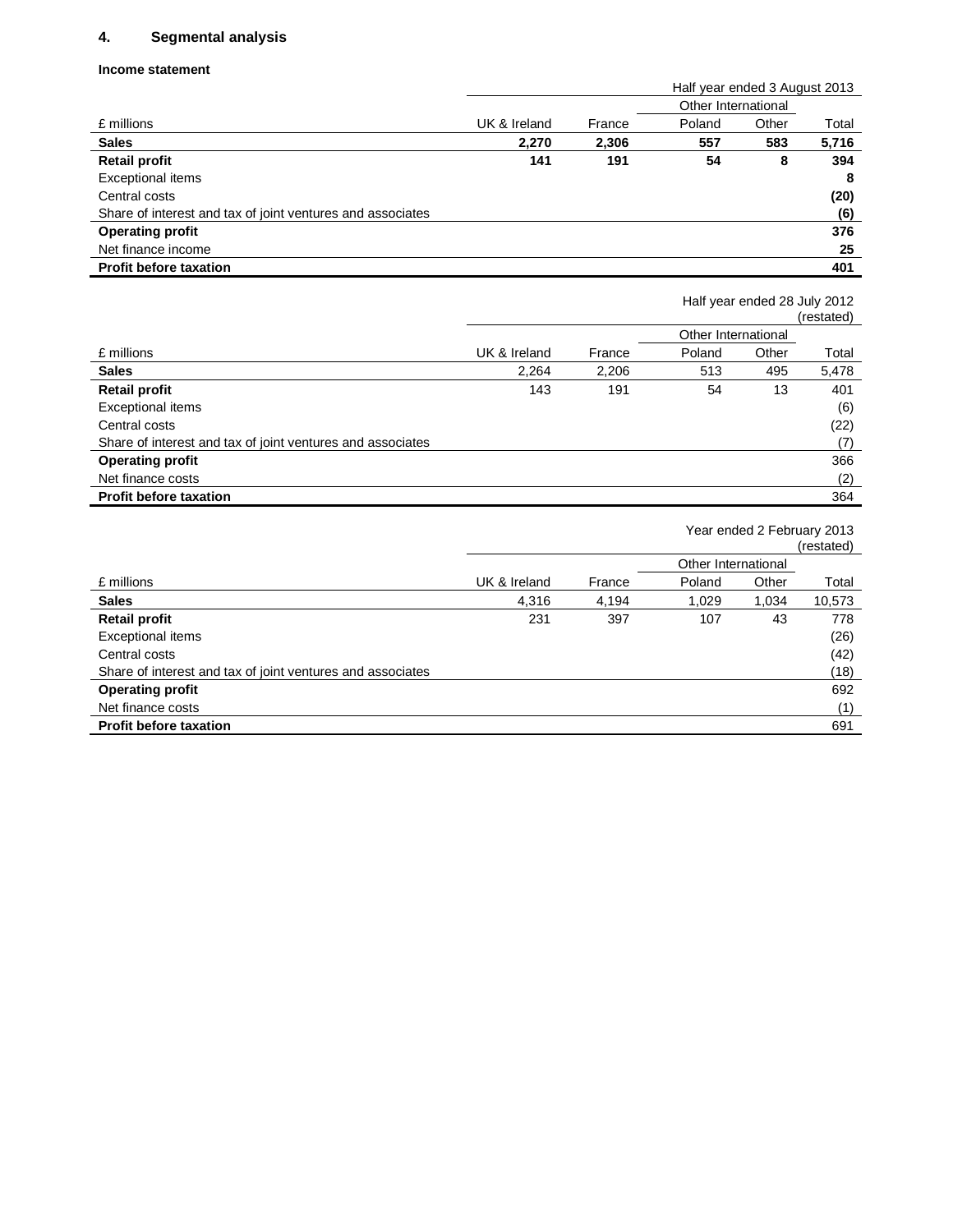|                            |              |        |                     |       | At 3 August 2013 |
|----------------------------|--------------|--------|---------------------|-------|------------------|
|                            |              |        | Other International |       |                  |
| £ millions                 | UK & Ireland | France | Poland              | Other | Total            |
| <b>Segment assets</b>      | 1,456        | 1,366  | 560                 | 612   | 3,994            |
| <b>Central liabilities</b> |              |        |                     |       | (234)            |
| Goodwill                   |              |        |                     |       | 2,414            |
| Net cash                   |              |        |                     |       | 259              |
| <b>Net assets</b>          |              |        |                     |       | 6,433            |
|                            |              |        |                     |       |                  |
|                            |              |        |                     |       | At 28 July 2012  |
|                            |              |        | Other International |       |                  |
| £ millions                 | UK & Ireland | France | Poland              | Other | Total            |
| <b>Segment assets</b>      | 1,350        | 1,237  | 480                 | 564   | 3,631            |
| <b>Central liabilities</b> |              |        |                     |       | (401)            |
| Goodwill                   |              |        |                     |       | 2,396            |
| Net cash                   |              |        |                     |       | 29               |
| <b>Net assets</b>          |              |        |                     |       | 5,655            |

|                       |              |        |                     | At 2 February 2013 |       |
|-----------------------|--------------|--------|---------------------|--------------------|-------|
|                       |              |        | Other International |                    |       |
| £ millions            | UK & Ireland | France | Poland              | Other              | Total |
| <b>Segment assets</b> | 1.458        | 1.443  | 600                 | 620                | 4,121 |
| Central liabilities   |              |        |                     |                    | (402) |
| Goodwill              |              |        |                     |                    | 2,399 |
| Net cash              |              |        |                     |                    | 38    |
| <b>Net assets</b>     |              |        |                     |                    | 6,156 |

The 'Other International' segment consists of Poland, China, Spain, Russia, Romania, the joint venture Koçtaş in Turkey and the associate Hornbach which has operations in Germany and other European countries. Poland has been shown separately due to its significance.

Central costs principally comprise the costs of the Group's head office. Central liabilities comprise unallocated head office and other central items including pensions, interest and tax.

The Group's sales, although generally not highly seasonal on a half-yearly basis, do increase over the Easter period and during the summer months leading to slightly higher sales usually being recognised in the first half of the year.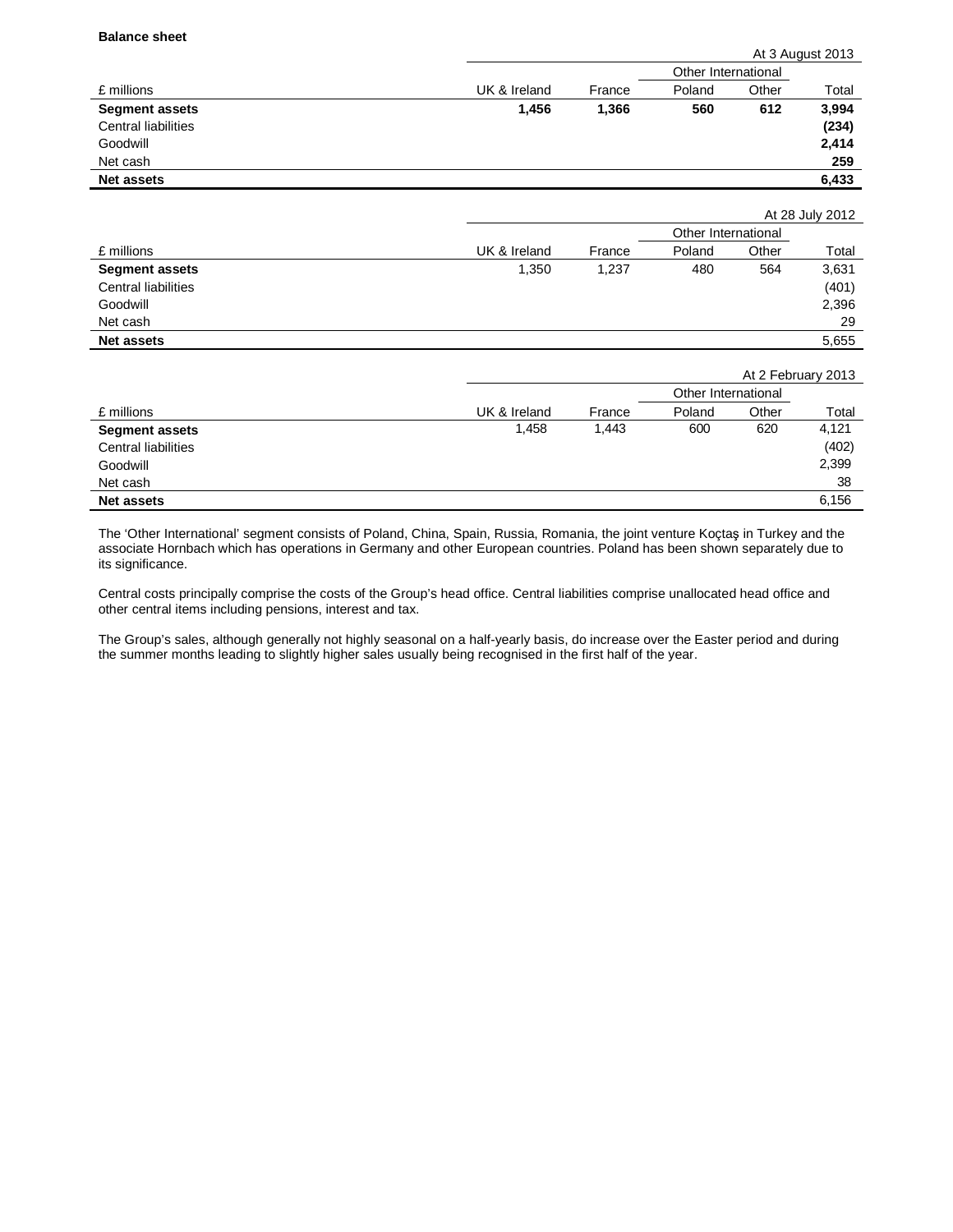#### **5. Exceptional items**

|                                                             | Half year ended | Half year ended | Year ended      |
|-------------------------------------------------------------|-----------------|-----------------|-----------------|
| £ millions                                                  | 3 August 2013   | 28 July 2012    | 2 February 2013 |
| Included within selling and distribution expenses           |                 |                 |                 |
| Ireland restructuring                                       |                 |                 | (21)            |
| UK restructuring                                            |                 |                 | 4               |
|                                                             |                 | 4               | (17)            |
| Included within administrative expenses                     |                 |                 |                 |
| UK restructuring                                            |                 | (22)            | (20)            |
| Net pension gain                                            |                 | 11              | 11              |
|                                                             |                 | (11)            | (9)             |
| Included within other income                                |                 |                 |                 |
| Profit on disposal of properties                            |                 |                 |                 |
|                                                             |                 |                 |                 |
| Included within finance income                              |                 |                 |                 |
| Kesa demerger French tax case – repayment supplement income | 27              |                 |                 |
|                                                             | 27              |                 |                 |
| <b>Exceptional items before tax</b>                         | 35              | (6)             | (26)            |
| Tax on exceptional items                                    |                 |                 |                 |
| Kesa demerger French tax case                               | 118             |                 |                 |
| <b>Exceptional items</b>                                    | 153             | (5)             | (25)            |

The exceptional credit of £7m for Ireland restructuring reflects the release of provisions recorded in January 2013 when B&Q Ireland entered into an Examinership process. It successfully exited Examinership in May 2013 with the closure of only one store.

In July 2013 the Conseil d'Etat, France's ultimate court, found in favour of Kingfisher regarding the Kesa demerger tax case, which concluded the matter. Whilst a refund was received from the French tax authorities following the first positive decision in 2009, the Group continued to provide against the risk while litigation was on-going. A £27m repayment supplement provision and £118m taxation provision related to the case have subsequently been released and treated as exceptional.

The prior year UK restructuring net charge principally reflected the streamlining of B&Q UK & Ireland's store support office and kitchen, bathroom and bedroom business as well as IT services. It included a £4m release of an onerous property contract provision for idle stores either sublet or exited in the period, which had previously been charged as an exceptional item.

In the prior year the UK final salary pension scheme was closed to future benefit accrual, resulting in a net pension gain of £11m. This consisted of a £27m curtailment gain offset by a charge of £16m for transitional payments to scheme members.

#### **6. Net finance income/(costs)**

|                                                                      | Half year ended | Half year ended | Year ended      |
|----------------------------------------------------------------------|-----------------|-----------------|-----------------|
|                                                                      | 3 August 2013   | 28 July 2012    | 2 February 2013 |
| £ millions                                                           |                 | (restated)      | (restated)      |
| Bank overdrafts and bank loans                                       | (3)             | (3)             | (8)             |
| Medium Term Notes and other fixed term debt                          | (2)             | (4)             |                 |
| Finance leases                                                       | (2)             | (2)             | (4)             |
| Financing fair value remeasurements                                  |                 | (1)             |                 |
| Capitalised interest                                                 |                 |                 |                 |
| <b>Finance costs</b>                                                 | (6)             | (9)             | (16)            |
|                                                                      |                 |                 |                 |
| Cash and cash equivalents                                            |                 |                 | 15              |
| Net interest return on defined benefit pension schemes               |                 |                 |                 |
| Kesa demerger French tax case – repayment supplement income (note 5) | 27              |                 |                 |
| <b>Finance income</b>                                                | 31              |                 | 15              |
|                                                                      |                 |                 |                 |
| Net finance income/(costs)                                           | 25              | (2)             |                 |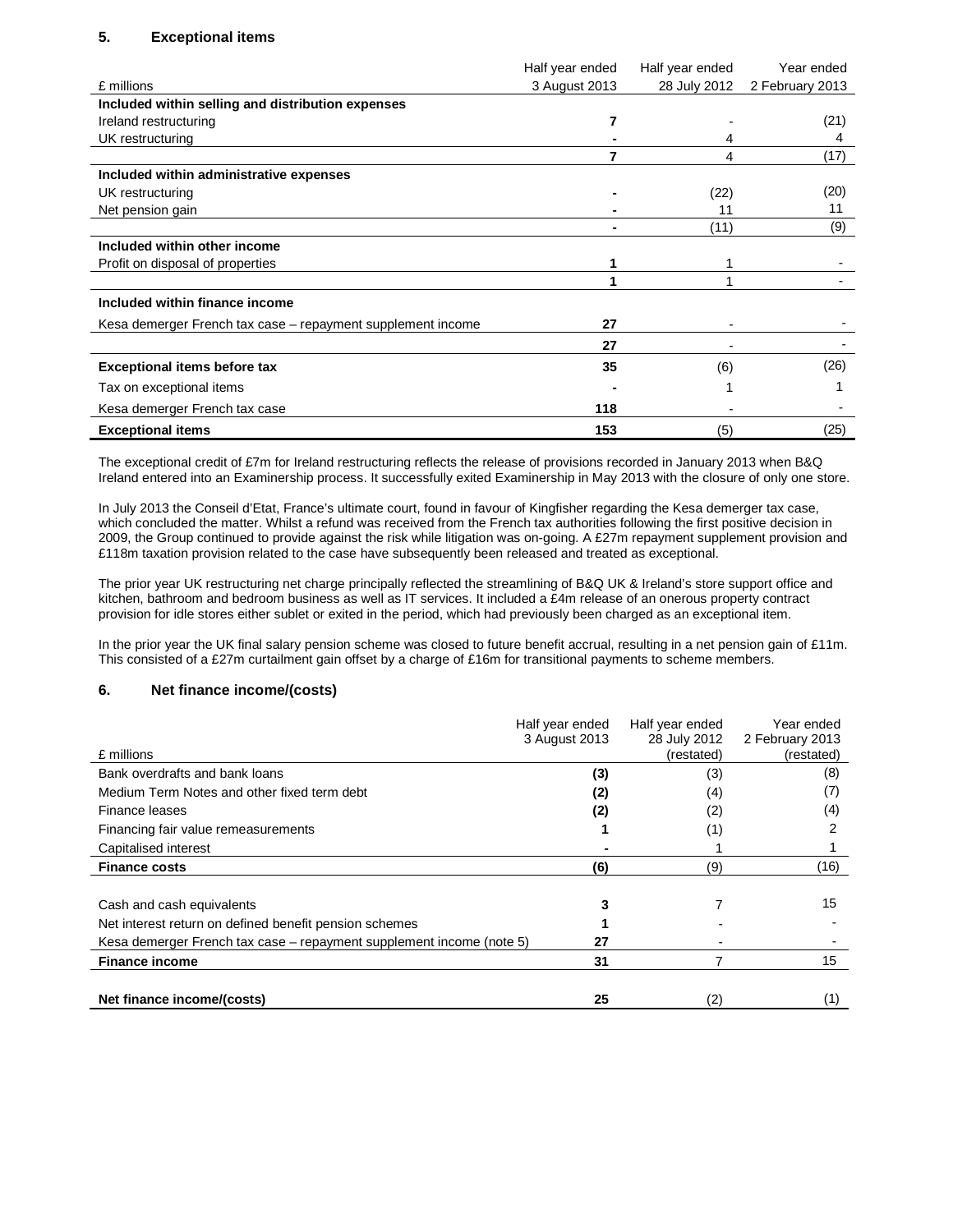#### **7. Income tax**

|                                                | Half year ended | Half year ended | Year ended      |
|------------------------------------------------|-----------------|-----------------|-----------------|
| £ millions                                     | 3 August 2013   | 28 July 2012    | 2 February 2013 |
| UK corporation tax                             |                 |                 |                 |
| Current tax on profits for the period          | 30              | 30              | 47              |
| Adjustments in respect of prior years          | (1)             | 3               | (13)            |
|                                                | 29              | 33              | 34              |
| Overseas tax                                   |                 |                 |                 |
| Current tax on profits for the period          | 66              | 65              | 128             |
| Kesa demerger French tax case (note 5)         | (118)           |                 |                 |
| Other adjustments in respect of prior years    | (12)            | (1)             | (54)            |
|                                                | (64)            | 64              | 74              |
| Deferred tax                                   |                 |                 |                 |
| Current period                                 | 3               | 8               | 18              |
| Adjustments in respect of prior years          |                 | 3               | 5               |
| Adjustments in respect of changes in tax rates | 7               | (3)             | (4)             |
|                                                | (4)             | 8               | 19              |
| Income tax (credit)/expense                    | (39)            | 105             | 127             |

The effective rate of tax on profit before exceptional items and excluding prior year tax adjustments and the impact of changes in tax rates on deferred tax is 27% (2012/13: 28%), representing the best estimate of the effective rate for the full financial year. The effective tax rate for the year ended 2 February 2013 was 27%. Exceptional tax items for the current period amount to a credit of £118m (2012/13: £1m credit). Tax on exceptional items for the year ended 2 February 2013 was a credit of £1m.

#### **8. Earnings per share**

|                                         | Half year ended | Half year ended | Year ended      |
|-----------------------------------------|-----------------|-----------------|-----------------|
| Pence                                   | 3 August 2013   | 28 July 2012    | 2 February 2013 |
| Basic earnings per share                | 18.7            | 11.1            | 24.1            |
| Effect of dilutive share options        | (0.2)           | (0.2)           | (0.3)           |
| Diluted earnings per share              | 18.5            | 10.9            | 23.8            |
|                                         |                 |                 |                 |
| Basic earnings per share                | 18.7            | 11.1            | 24.1            |
| Exceptional items before tax            | (1.5)           | 0.3             | 1.1             |
| Tax on exceptional and prior year items | (5.9)           | 0.1             | (2.8)           |
| Financing fair value remeasurements     |                 |                 | (0.1)           |
| Adjusted basic earnings per share       | 11.3            | 11.5            | 22.3            |
|                                         |                 |                 |                 |
| Diluted earnings per share              | 18.5            | 10.9            | 23.8            |
| Exceptional items before tax            | (1.5)           | 0.2             | 1.1             |
| Tax on exceptional and prior year items | (5.8)           | 0.1             | (2.8)           |
| Financing fair value remeasurements     |                 |                 | (0.1)           |
| Adjusted diluted earnings per share     | 11.2            | 11.2            | 22.0            |

The calculation of basic and diluted earnings per share is based on the profit for the period attributable to equity shareholders of the Company. A reconciliation of statutory earnings to adjusted earnings is set out below:

|                                            | Half year ended | Half year ended | Year ended      |
|--------------------------------------------|-----------------|-----------------|-----------------|
| £ millions                                 | 3 August 2013   | 28 July 2012    | 2 February 2013 |
| <b>Earnings</b>                            | 440             | 259             | 564             |
| Exceptional items before tax               | (35)            | 6               | 26              |
| Tax on exceptional and prior year items    | (138)           |                 | (67)            |
| Financing fair value remeasurements        | (1)             |                 | (2)             |
| Tax on financing fair value remeasurements |                 |                 |                 |
| <b>Adjusted earnings</b>                   | 266             | 267             | 522             |

The weighted average number of shares in issue during the period, excluding those held in the Employee Share Ownership Plan Trust (ESOP), is 2,358m (2012/13: 2,332m). The diluted weighted average number of shares in issue during the period is 2,376m (2012/13: 2,379m). For the year ended 2 February 2013, the weighted average number of shares in issue was 2,339m and the diluted weighted average number of shares in issue was 2,373m.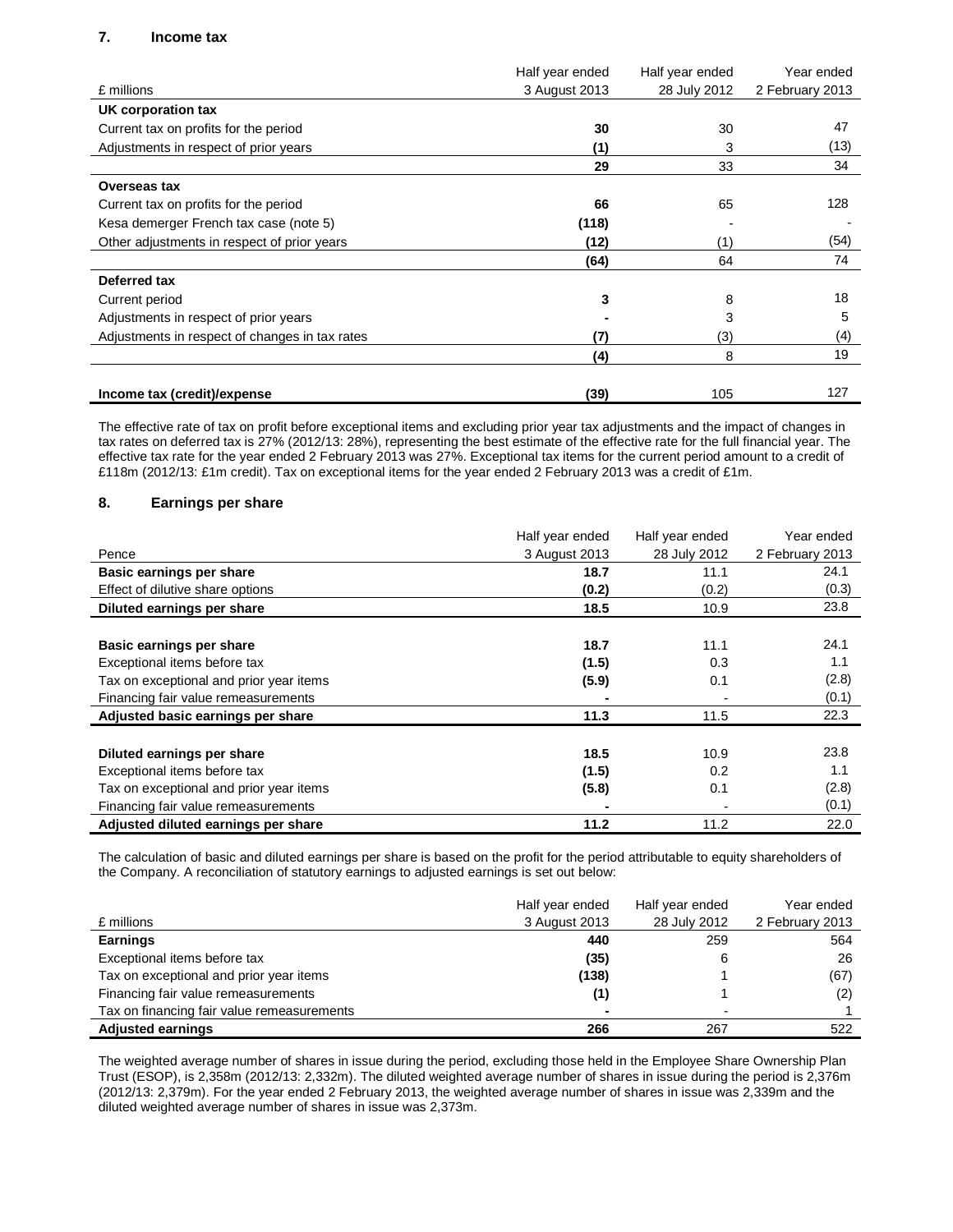#### **9. Dividends**

|                                                        | Half year ended | Half year ended          | Year ended      |
|--------------------------------------------------------|-----------------|--------------------------|-----------------|
| £ millions                                             | 3 August 2013   | 28 July 2012             | 2 February 2013 |
| Dividends to equity shareholders of the Company        |                 |                          |                 |
| Final dividend for the year ended 2 February 2013 of   |                 |                          |                 |
| 6.37p per share                                        | 150             | $\overline{\phantom{0}}$ |                 |
| Interim dividend for the year ended 2 February 2013 of |                 |                          |                 |
| 3.09p per share                                        |                 | $\overline{\phantom{0}}$ | 73              |
| Final dividend for the year ended 28 January 2012 of   |                 |                          |                 |
| 6.37p per share                                        |                 | 148                      | 148             |
|                                                        | 150             | 148                      | 221             |

The proposed interim dividend for the period ended 3 August 2013 is 3.12p per share.

#### **10. Capital expenditure**

Additions to the cost of property, plant and equipment, investment property and intangible assets, excluding assets acquired on the purchase of businesses, are £146m (2012/13: £176m) and for the year ended 2 February 2013 were £334m. Disposals in net book value of property, plant and equipment, investment property and intangible assets are £9m (2012/13: £5m) and for the year ended 2 February 2013 were £21m.

Capital commitments contracted but not provided for at the end of the period are £48m (2012/13: £34m) and at 2 February 2013 were £36m.

#### **11. Post employment benefits**

|                                               | Half year ended<br>3 August 2013 | Half year ended<br>28 July 2012 | Year ended<br>2 February 2013 |
|-----------------------------------------------|----------------------------------|---------------------------------|-------------------------------|
| £ millions                                    |                                  | (restated)                      | (restated)                    |
| Net deficit in schemes at beginning of period |                                  | (15)                            | (15)                          |
| Current service cost                          | (4)                              | (14)                            | (17)                          |
| Administration costs                          | (2)                              | (2)                             | (3)                           |
| Curtailment gain                              |                                  | 27                              | 27                            |
| Net interest return                           |                                  |                                 |                               |
| Actuarial losses                              | (17)                             | (66)                            | (29)                          |
| Contributions paid by employer                | 16                               | 23                              | 41                            |
| Exchange differences                          |                                  |                                 | (4)                           |
| Net deficit in schemes at end of period       | (6)                              | (44)                            |                               |

The assumptions used in calculating the costs and obligations of the Group's defined benefit pension schemes are set by the Directors after consultation with independent professionally qualified actuaries. The assumptions are based on the conditions at the time and changes in these assumptions can lead to significant movements in the estimated obligations, as illustrated in the sensitivity analysis provided in note 27 of the annual financial statements for the year ended 2 February 2013.

A key assumption in valuing the pension obligation is the discount rate. Accounting standards require this to be set based on market yields on high quality corporate bonds at the balance sheet date. The UK scheme discount rate is based on the yield on the iBoxx over 15 year AA-rated Sterling corporate bond index adjusted for the difference in term between iBoxx and scheme liabilities.

The discount rate and price inflation actuarial valuation assumptions for the UK scheme, being the Group's principal defined benefit scheme, are set out below:

|                 | Αt            | Αt           | At              |
|-----------------|---------------|--------------|-----------------|
| Annual % rate   | 3 August 2013 | 28 July 2012 | 2 February 2013 |
| Discount rate   | 4.6           | 4.0          | 4.6             |
| Price inflation | 3.3           | 2.6          | າ າ<br>ა.ა      |

In the prior year the UK final salary scheme was closed to future benefit accrual with effect from 30 June 2012, resulting in a curtailment gain of £27m. From this date all UK employees have had the opportunity to join an enhanced defined contribution scheme. The reduction in future contributions to the final salary scheme has been offset significantly by the increased employee participation in, and employer contributions to, the enhanced defined contribution scheme.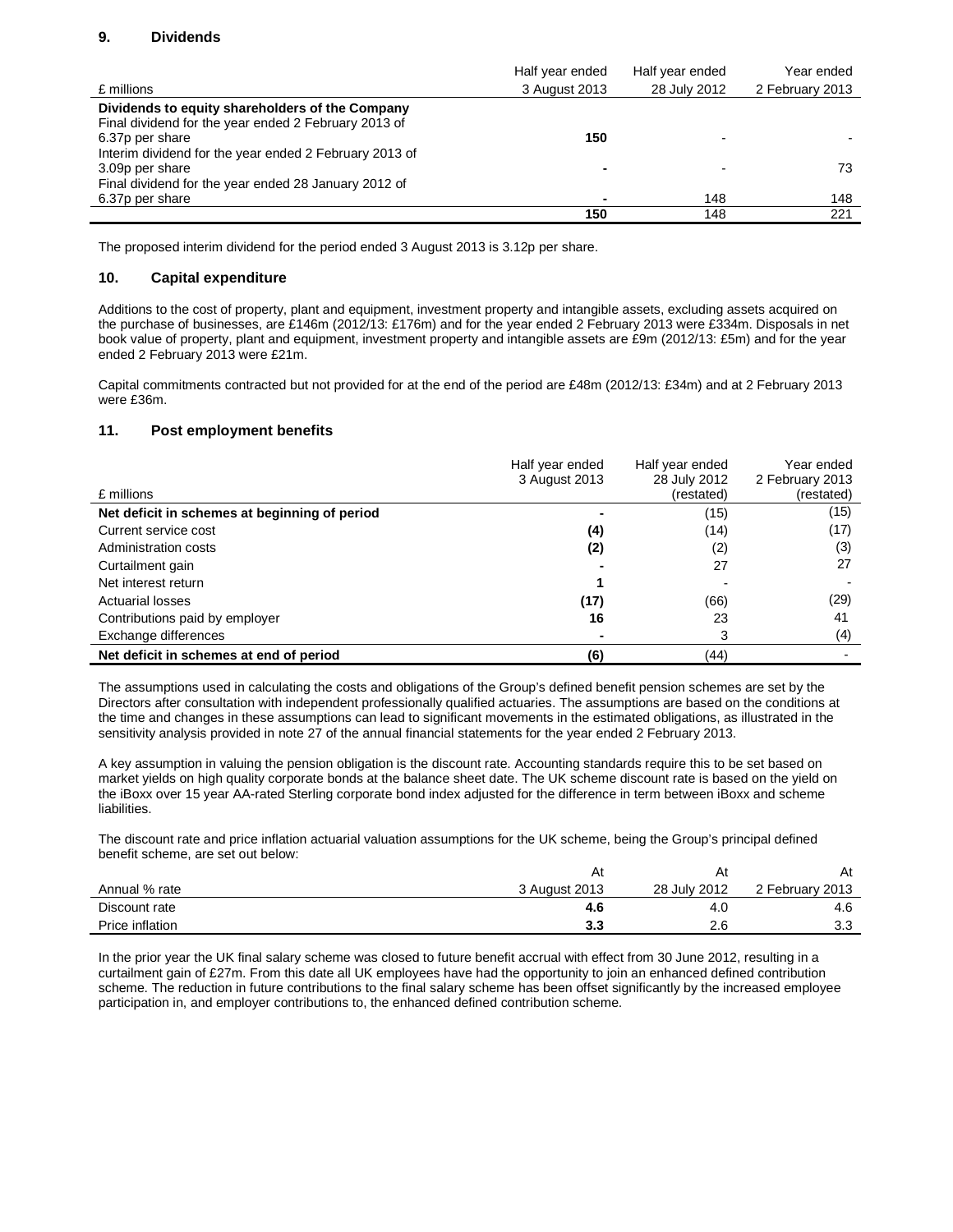#### **12. Financial instruments**

l,

The Group holds the following financial instruments at fair value:

|                                    | At            |
|------------------------------------|---------------|
| £ millions                         | 3 August 2013 |
| Cross-currency interest rate swaps | 60            |
| Foreign exchange contracts         |               |
| Derivative assets                  | 67            |
|                                    |               |
| Cross-currency interest rate swaps | (13)          |

| $\overline{\phantom{0}}$<br><u>там</u> .<br>$\sim$<br>п<br>ю<br>スしいこ | (6)      |
|----------------------------------------------------------------------|----------|
| <b>Derivative</b><br>шиез                                            | <br>-191 |
|                                                                      |          |

The fair values are calculated by discounting future cash flows arising from the instruments and adjusting for credit risk. These fair value measurements are all made using observable market rates of interest, foreign exchange and credit risk.

All the financial instruments held by the Group are considered to have fair values determined by Level 2 inputs as defined by the fair value hierarchy of IFRS 13, 'Fair value measurement'. There are no non-recurring fair value measurements nor have there been any transfers of assets or liabilities between levels of the fair value hierarchy.

Except as detailed in the following table of borrowings, the directors consider that the carrying amounts of financial instruments recorded at amortised cost in the financial statements are approximately equal to their fair values.

Where available, market values have been used to determine the fair values of borrowings. Where market values are not available or are not reliable, fair values have been calculated by discounting cash flows at prevailing interest and foreign exchange rates.

|                                             |               |              | Carrying amount |
|---------------------------------------------|---------------|--------------|-----------------|
|                                             | At            | At           | At              |
| £ millions                                  | 3 August 2013 | 28 July 2012 | 2 February 2013 |
| <b>Bank overdrafts</b>                      |               | 32           |                 |
| Bank loans                                  | 16            | 91           | 68              |
| Medium Term Notes and other fixed term debt | 264           | 464          | 298             |
| Finance leases                              | 63            | 62           | 65              |
| <b>Borrowings</b>                           | 344           | 649          | 431             |

|                                             |               |              | Fair value      |
|---------------------------------------------|---------------|--------------|-----------------|
|                                             | At            | At           | At              |
| £ millions                                  | 3 August 2013 | 28 July 2012 | 2 February 2013 |
| <b>Bank overdrafts</b>                      |               | 32           |                 |
| Bank loans                                  | 17            | 92           | 69              |
| Medium Term Notes and other fixed term debt | 273           | 472          | 307             |
| <b>Finance leases</b>                       | 79            | 85           | 86              |
| <b>Borrowings</b>                           | 370           | 681          | 462             |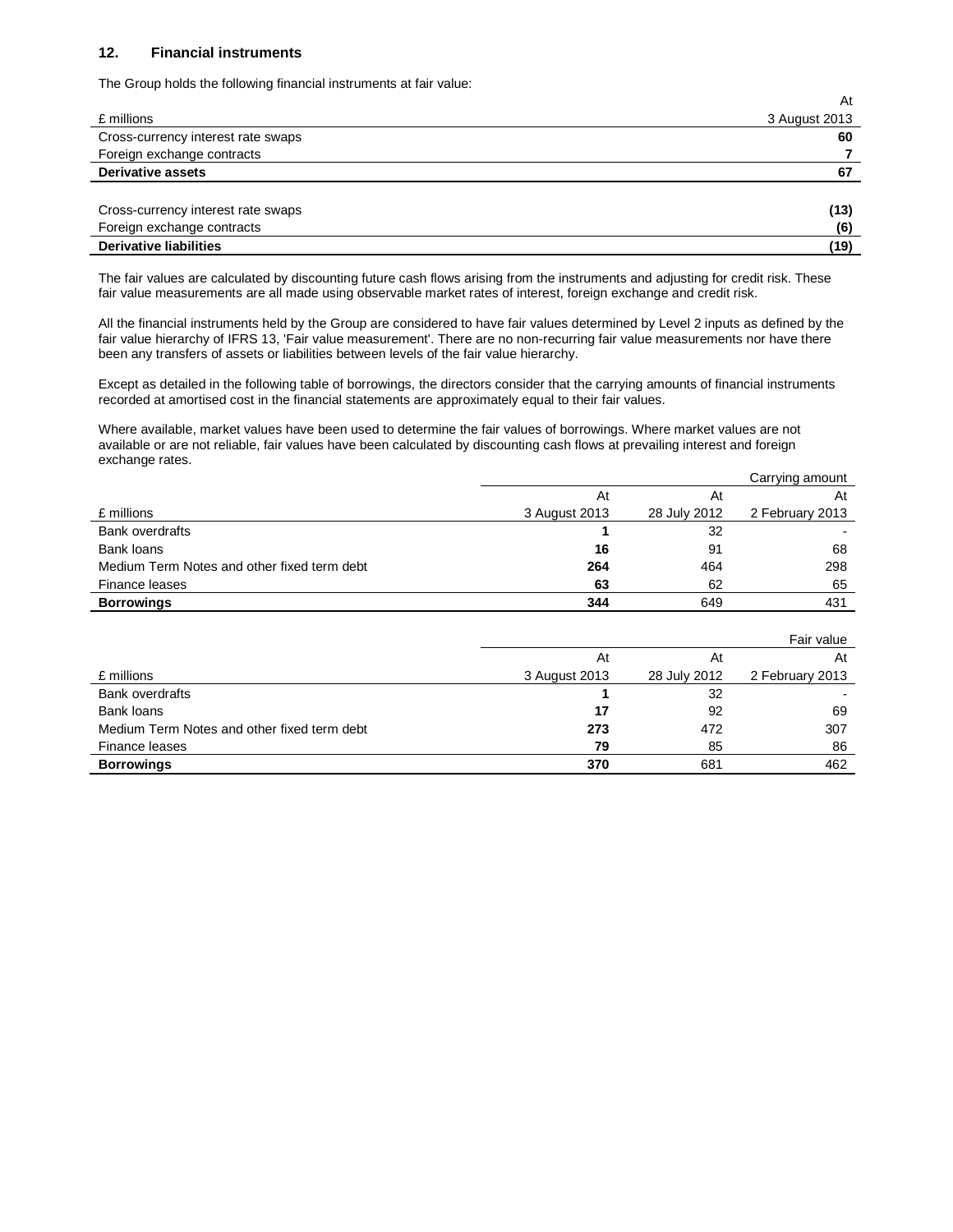#### **13. Other reserves**

|                                           | Cash flow     | Translation |       |       |
|-------------------------------------------|---------------|-------------|-------|-------|
| £ millions                                | hedge reserve | reserve     | Other | Total |
| At 3 February 2013                        | (8)           | 374         | 159   | 525   |
| Currency translation differences          |               |             |       |       |
| Group                                     |               | (23)        |       | (23)  |
| Joint ventures and associates             |               | (1)         |       | (1)   |
| Cash flow hedges                          |               |             |       |       |
| Fair value gains                          | 13            |             |       | 13    |
| Gains transferred to inventories          | (1)           |             |       | (1)   |
| Tax on items that may be reclassified     | (4)           | 2           |       | (2)   |
| Other comprehensive income for the period | 8             | (22)        |       | (14)  |
| At 3 August 2013                          | ×,            | 352         | 159   | 511   |
| At 29 January 2012                        | 7             | 247         | 159   | 413   |
| Currency translation differences          |               |             |       |       |
| Group                                     |               | (143)       |       | (143) |
| Joint ventures and associates             |               | (12)        |       | (12)  |
| Cash flow hedges                          |               |             |       |       |
| Fair value gains                          | 10            |             |       | 10    |
| Gains transferred to inventories          | (8)           |             |       | (8)   |
| Tax on items that may be reclassified     | (1)           | 3           |       | 2     |
| Other comprehensive income for the period | 1             | (152)       |       | (151) |
| At 28 July 2012                           | 8             | 95          | 159   | 262   |
| At 29 January 2012                        | 7             | 247         | 159   | 413   |
| Currency translation differences          |               |             |       |       |
| Group                                     |               | 122         |       | 122   |
| Joint ventures and associates             |               | 8           |       | 8     |
| Cash flow hedges                          |               |             |       |       |
| Fair value losses                         | (14)          |             |       | (14)  |
| Gains transferred to inventories          | (8)           |             |       | (8)   |
| Tax on items that may be reclassified     | 7             | (3)         |       | 4     |
| Other comprehensive income for the year   | (15)          | 127         |       | 112   |
| At 2 February 2013                        | (8)           | 374         | 159   | 525   |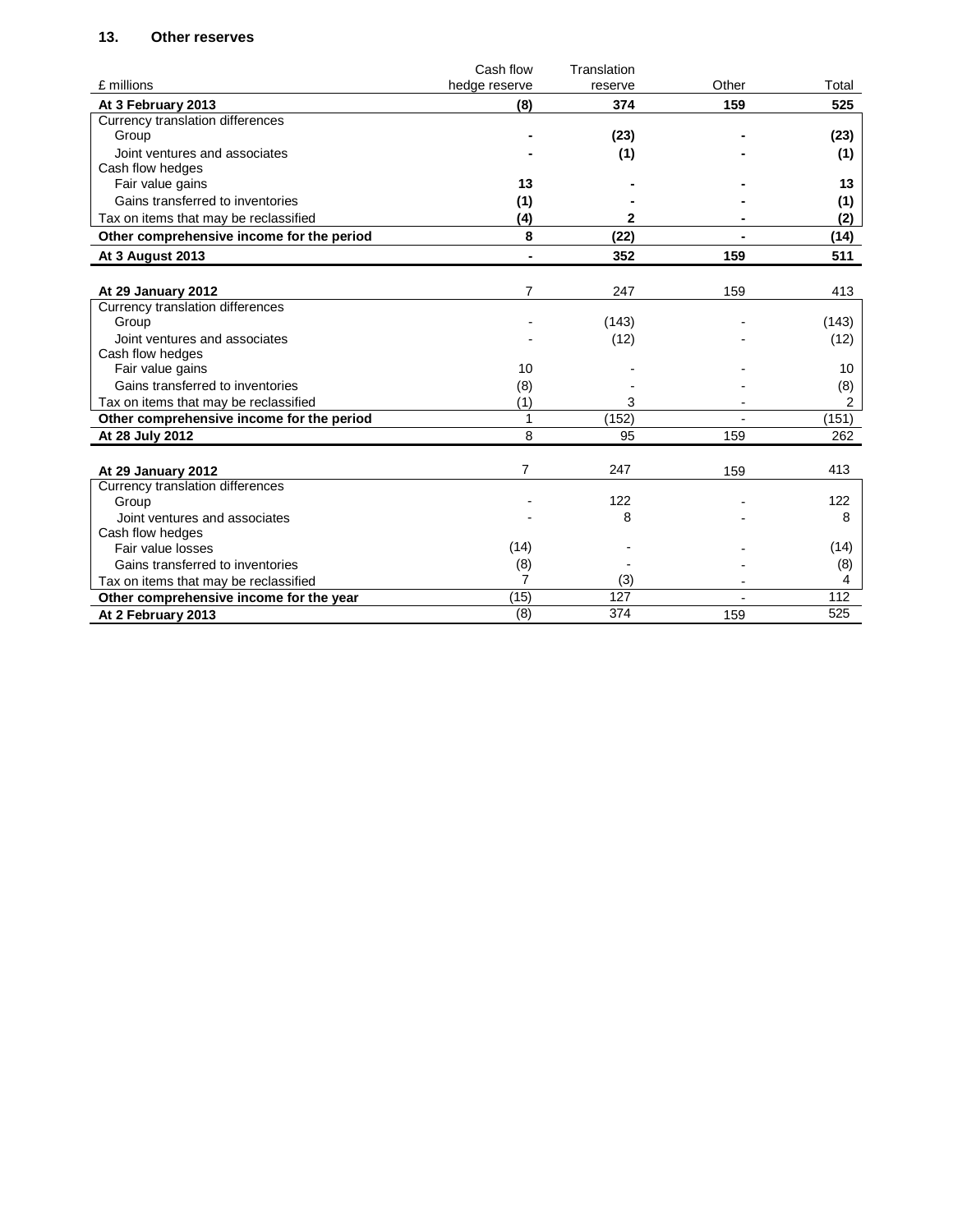# **14. Cash generated by operations**

| £ millions                                                                                               | Half year ended<br>3 August 2013 | Half year ended<br>28 July 2012<br>(restated) | Year ended<br>2 February 2013<br>(restated) |
|----------------------------------------------------------------------------------------------------------|----------------------------------|-----------------------------------------------|---------------------------------------------|
| <b>Operating profit</b>                                                                                  | 376                              | 366                                           | 692                                         |
| Share of post-tax results of joint ventures and associates                                               | (5)                              | (7)                                           | (20)                                        |
| Depreciation and amortisation                                                                            | 130                              | 122                                           | 248                                         |
| Impairment losses                                                                                        |                                  |                                               | 8                                           |
| (Profit)/loss on disposal of property, plant and equipment,<br>investment property and intangible assets | (1)                              | (1)                                           | 5                                           |
| Share-based compensation charge                                                                          |                                  | 11                                            | 9                                           |
| Increase in inventories                                                                                  | (60)                             | (152)                                         | (191)                                       |
| Increase in trade and other receivables                                                                  | (50)                             | (57)                                          | (6)                                         |
| Increase in trade and other payables                                                                     | 234                              | 264                                           | 19                                          |
| Movement in provisions                                                                                   | (21)                             | 23                                            | 14                                          |
| Movement in post employment benefits                                                                     | (10)                             | (34)                                          | (48)                                        |
| Cash generated by operations                                                                             | 600                              | 535                                           | 730                                         |

#### **15. Net cash**

|                                               | At            | At           | At              |
|-----------------------------------------------|---------------|--------------|-----------------|
| £ millions                                    | 3 August 2013 | 28 July 2012 | 2 February 2013 |
| Cash and cash equivalents                     | 559           | 613          | 398             |
| <b>Bank overdrafts</b>                        | (1)           | (32)         |                 |
| Cash and cash equivalents and bank overdrafts | 558           | 581          | 398             |
| Bank loans                                    | (16)          | (91)         | (68)            |
| Medium Term Notes and other fixed term debt   | (264)         | (464)        | (298)           |
| Financing derivatives                         | 44            | 65           | 71              |
| Finance leases                                | (63)          | (62)         | (65)            |
| Net cash                                      | 259           | 29           | 38              |

|                                                          | Half year ended | Half year ended | Year ended      |
|----------------------------------------------------------|-----------------|-----------------|-----------------|
| £ millions                                               | 3 August 2013   | 28 July 2012    | 2 February 2013 |
| Net cash/(debt) at beginning of period                   | 38              | (88)            | (88)            |
| Net increase/(decrease) in cash and cash equivalents and |                 |                 |                 |
| bank overdrafts                                          | 137             | 147             | (106)           |
| Repayment of loans                                       | 89              | 5               | 31              |
| Repayment of Medium Term Notes and other fixed term debt | 33              |                 | 162             |
| Receipt on financing derivatives                         | (6)             |                 |                 |
| Capital element of finance lease rental payments         | 6               | 6               |                 |
| Cash flow movement in net cash                           | 259             | 158             | 99              |
| Borrowings acquired                                      | (35)            |                 |                 |
| Exchange differences and other non-cash movements        | (3)             | (41)            | 27              |
| Net cash at end of period                                | 259             | 29              | 38              |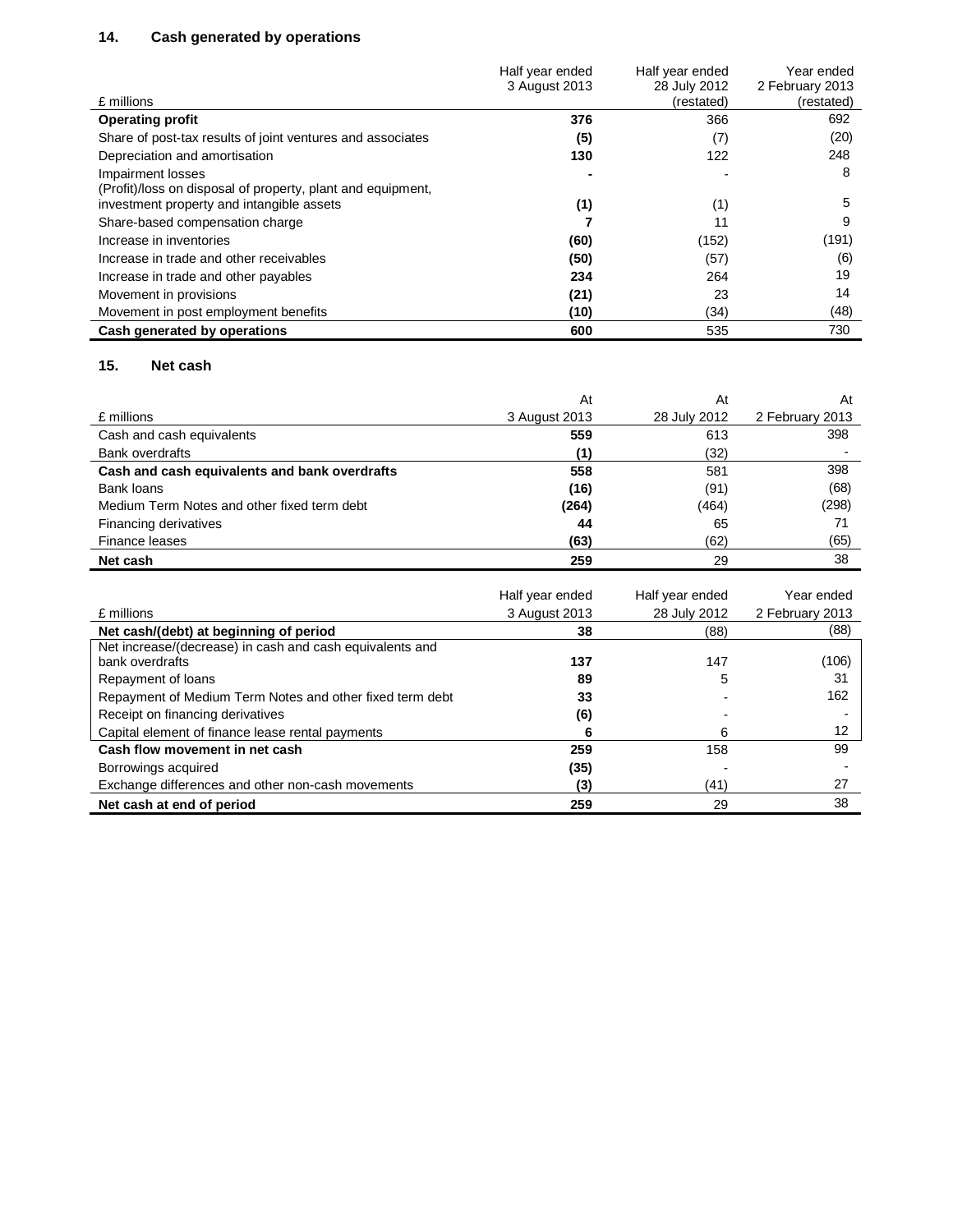#### **16. Acquisitions**

On 31 May 2013, the Group acquired 100% of the share capital of the Bricostore Romania companies from Group Bresson, a French retail company. Consideration of £51m comprised £35m cash and a further £16m non-cash element, representing the obligation to assume a liability of the vendor.

Goodwill of £13m has been recognised on provisional net assets of £38m, representing a strategic premium to strengthen the Group's position in Eastern Europe and anticipated synergies that will arise from the acquisition.

| £ millions                                                                                        |      |
|---------------------------------------------------------------------------------------------------|------|
| Provisional fair value amounts recognised of identifiable assets acquired and liabilities assumed |      |
| Property, plant and equipment                                                                     | 60   |
| Other intangible assets                                                                           |      |
| Inventories                                                                                       | 31   |
| Trade and other receivables                                                                       | 22   |
| Cash and cash equivalents                                                                         |      |
| Trade and other payables                                                                          | (32) |
| Current tax liabilities                                                                           | (5)  |
| <b>Borrowings</b>                                                                                 | (35) |
| Provisions                                                                                        | (11) |
| Total identifiable net assets acquired                                                            | 38   |
| Goodwill                                                                                          | 13   |
| <b>Total consideration</b>                                                                        | 51   |

The acquisition amounts recorded in the consolidated cash flow statement for the period are:

| £ millions                                   |      |
|----------------------------------------------|------|
| Cash consideration                           | (35) |
| Cash acquired                                |      |
| Purchase of businesses, net of cash acquired | (28) |
|                                              |      |

Immediately following the acquisition, Kingfisher settled Bricostore Romania's borrowings of £35m (included within repayment of loans in the cash flow statement).

Acquisition related costs of £1m have been charged in the consolidated income statement in the period.

Owing to local conditions, Bricostore Romania prepares its financial statements to 31 December. In the period from 31 May 2013 to 30 June 2013, it contributed sales of £11m and a retail profit of £nil. If the acquisition had occurred at the start of the financial year, the Group's sales would have been £5,754m and Group operating profit, after exceptional items, would have been £374m for the six months ended 3 August 2013.

#### **17. Contingent assets and liabilities**

The Group has arranged for certain guarantees to be provided to third parties in the ordinary course of business. Of these guarantees, only £1m (2012/13: £6m) would crystallise due to possible future events not wholly within the Group's control. At 2 February 2013 the amount was £1m.

The Group is subject to claims and litigation arising in the ordinary course of business and provision is made where liabilities are considered likely to arise on the basis of current information and legal advice.

#### **18. Related party transactions**

The Group's significant related parties are its joint ventures, associates and pension schemes as disclosed in note 36 of the annual financial statements for the year ended 2 February 2013. There have been no significant changes in related parties or related party transactions in the period.